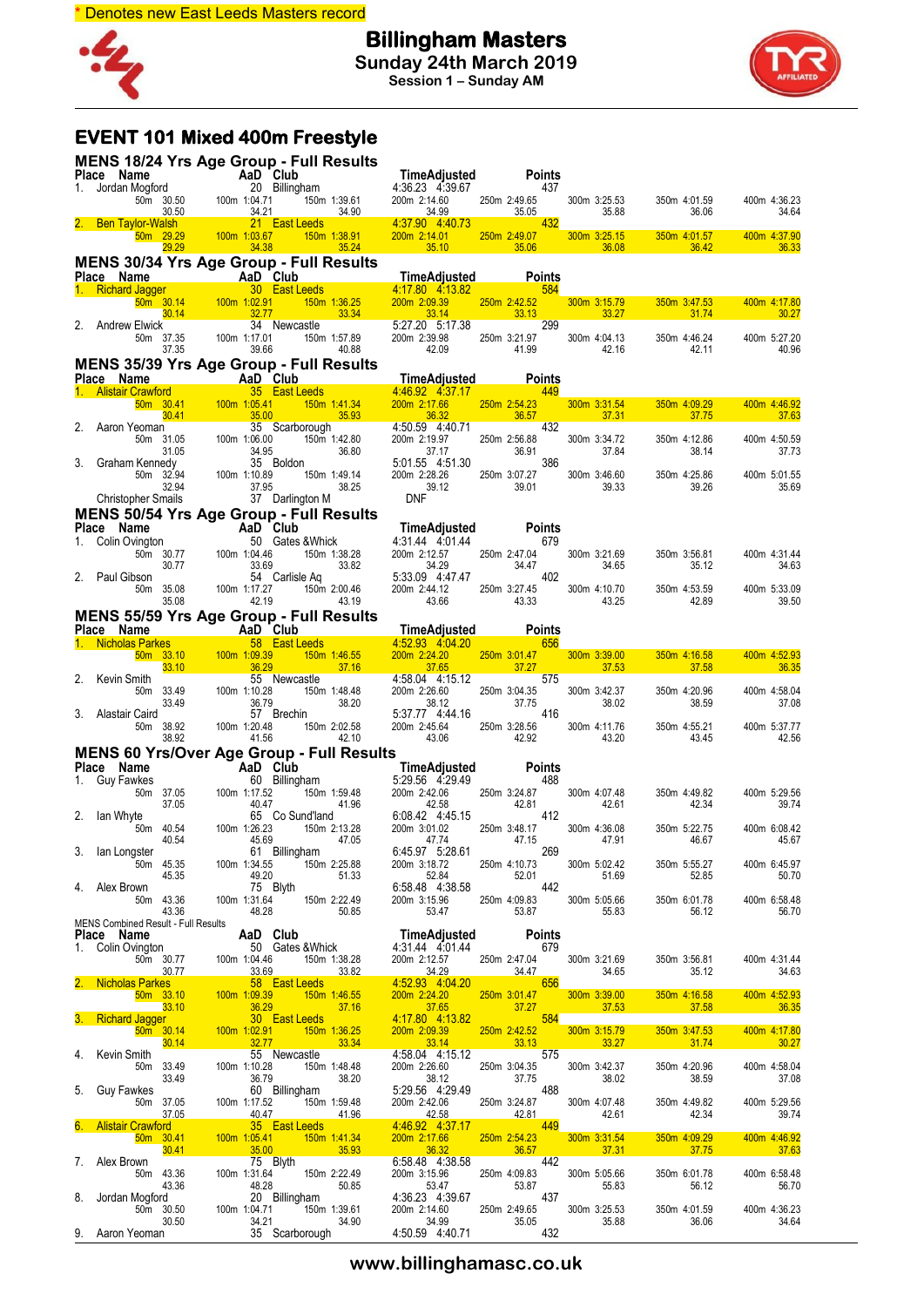



**Session 1 – Sunday AM**

|          |                                                                                                                                                                                                                                                                          |                    |              |                      |                       |                                                                                                                                                                                                                                                                           |                       |     |                       |                                          | 350m 4:12.86<br>38.14 |                                                                                                                | 400m 4:50.59<br>37.73 |
|----------|--------------------------------------------------------------------------------------------------------------------------------------------------------------------------------------------------------------------------------------------------------------------------|--------------------|--------------|----------------------|-----------------------|---------------------------------------------------------------------------------------------------------------------------------------------------------------------------------------------------------------------------------------------------------------------------|-----------------------|-----|-----------------------|------------------------------------------|-----------------------|----------------------------------------------------------------------------------------------------------------|-----------------------|
|          |                                                                                                                                                                                                                                                                          |                    |              |                      |                       |                                                                                                                                                                                                                                                                           |                       |     |                       |                                          |                       |                                                                                                                |                       |
|          | 10. <b>Ben Taylor-Velsh 20.00</b> 150m 1:06.00 150m 1:42.80 200m 2:14.91 250m 2:86.89 300m 3:34.72<br>10. <b>Ben Taylor-Velsh 22.92</b> 100m 1:03.67 36.89 43.750 4:40.73 36.91 37.84<br>11. Alastair Caird 22.92 100m 1:03.67 35.94 43.79                               |                    |              |                      |                       |                                                                                                                                                                                                                                                                           |                       |     |                       |                                          | 350m 4:01.57          |                                                                                                                | 400m 4:37.90          |
|          |                                                                                                                                                                                                                                                                          |                    |              |                      |                       |                                                                                                                                                                                                                                                                           |                       |     |                       |                                          | 36.42                 | and the state of the state of the state of the state of the state of the state of the state of the state of th | 36.33                 |
|          |                                                                                                                                                                                                                                                                          |                    |              |                      |                       |                                                                                                                                                                                                                                                                           |                       |     |                       |                                          | 350m 4:55.21          |                                                                                                                | 400m 5:37.77          |
|          |                                                                                                                                                                                                                                                                          |                    |              |                      |                       |                                                                                                                                                                                                                                                                           |                       |     |                       |                                          | 43.45                 |                                                                                                                | 42.56                 |
|          |                                                                                                                                                                                                                                                                          |                    |              |                      |                       |                                                                                                                                                                                                                                                                           |                       |     |                       |                                          | 350m 5:22.75          |                                                                                                                | 400m 6:08.42          |
|          |                                                                                                                                                                                                                                                                          |                    |              |                      |                       |                                                                                                                                                                                                                                                                           |                       |     |                       |                                          | 46.67                 |                                                                                                                | 45.67                 |
|          |                                                                                                                                                                                                                                                                          |                    |              |                      |                       |                                                                                                                                                                                                                                                                           |                       |     |                       |                                          | 350m 4:53.59          |                                                                                                                | 400m 5:33.09          |
|          |                                                                                                                                                                                                                                                                          |                    |              |                      |                       |                                                                                                                                                                                                                                                                           |                       |     |                       |                                          | 42.89                 |                                                                                                                | 39.50                 |
|          |                                                                                                                                                                                                                                                                          |                    |              |                      |                       |                                                                                                                                                                                                                                                                           |                       |     |                       |                                          |                       |                                                                                                                |                       |
|          |                                                                                                                                                                                                                                                                          |                    |              |                      |                       |                                                                                                                                                                                                                                                                           |                       |     |                       |                                          | 350m 4:25.86<br>39.26 |                                                                                                                | 400m 5:01.55<br>35.69 |
|          |                                                                                                                                                                                                                                                                          |                    |              |                      |                       |                                                                                                                                                                                                                                                                           |                       |     |                       |                                          |                       |                                                                                                                |                       |
|          |                                                                                                                                                                                                                                                                          |                    |              |                      |                       |                                                                                                                                                                                                                                                                           |                       |     |                       |                                          | 350m 4:46.24          |                                                                                                                | 400m 5:27.20          |
|          |                                                                                                                                                                                                                                                                          |                    |              |                      |                       |                                                                                                                                                                                                                                                                           |                       |     |                       |                                          | 42.11                 |                                                                                                                | 40.96                 |
|          |                                                                                                                                                                                                                                                                          |                    |              |                      |                       |                                                                                                                                                                                                                                                                           |                       |     |                       |                                          | 350m 5:55.27          |                                                                                                                | 400m 6:45.97          |
|          |                                                                                                                                                                                                                                                                          |                    |              |                      |                       |                                                                                                                                                                                                                                                                           |                       |     |                       |                                          | 52.85                 |                                                                                                                | 50.70                 |
|          | <b>WOMENS 18/24 Yrs Age Group - Full Results</b>                                                                                                                                                                                                                         |                    |              |                      |                       |                                                                                                                                                                                                                                                                           |                       |     |                       |                                          |                       |                                                                                                                |                       |
|          | Place Name Manne 24 Newcastle 1. Jennifer Tatters 24 Newcastle 5:06.25 5:07.08 445<br>1. Jennifer Tatters 24 Newcastle 5:06.25 5:07.08 445<br>50m 33.78 100m 1:11.98 150m 1:50.57 200m 2:29.49 250m 3:08.77 300m 3:48.14 350m 4<br>1. J                                  |                    |              |                      |                       |                                                                                                                                                                                                                                                                           |                       |     |                       |                                          |                       |                                                                                                                |                       |
|          |                                                                                                                                                                                                                                                                          |                    |              |                      |                       |                                                                                                                                                                                                                                                                           |                       |     |                       |                                          | 350m 4:27.17          |                                                                                                                | 400m 5:06.25          |
|          |                                                                                                                                                                                                                                                                          |                    |              |                      |                       |                                                                                                                                                                                                                                                                           |                       |     |                       |                                          | 39.03                 |                                                                                                                | 39.08                 |
|          | <b>WOMENS 35/39 Yrs Age Group - Full Results</b>                                                                                                                                                                                                                         |                    |              |                      |                       |                                                                                                                                                                                                                                                                           |                       |     |                       |                                          |                       |                                                                                                                |                       |
|          |                                                                                                                                                                                                                                                                          |                    |              |                      |                       |                                                                                                                                                                                                                                                                           |                       |     |                       |                                          |                       |                                                                                                                |                       |
|          |                                                                                                                                                                                                                                                                          |                    |              |                      |                       |                                                                                                                                                                                                                                                                           |                       |     |                       |                                          |                       | 350m 5:09.65 400m 5:54.58<br>44.93                                                                             |                       |
|          |                                                                                                                                                                                                                                                                          |                    |              |                      |                       |                                                                                                                                                                                                                                                                           |                       |     |                       |                                          | 45.04                 |                                                                                                                | 44.93                 |
|          | WOMENS 40/44 Yrs Age Group - Full Results                                                                                                                                                                                                                                |                    |              |                      |                       |                                                                                                                                                                                                                                                                           |                       |     |                       |                                          |                       |                                                                                                                |                       |
|          |                                                                                                                                                                                                                                                                          |                    |              |                      |                       |                                                                                                                                                                                                                                                                           |                       |     |                       |                                          |                       |                                                                                                                |                       |
|          |                                                                                                                                                                                                                                                                          |                    |              |                      |                       |                                                                                                                                                                                                                                                                           |                       |     |                       |                                          |                       |                                                                                                                | 400m 6:31.70          |
|          | Place Name<br>1. Rebbecca Chaffer <b>AaD Club</b><br>1. Rebbecca Chaffer 44 Carlisle Aq 6:31.70 6:01.98 271<br>50m 4:50.49 42.14 47.08 49.56 49.56 51.00 49.56 52.02 550m 5:42.22<br>100m 1:29.22 150m 2:11.8 48.69 49.56 51.00 52.02 51.73                              |                    |              |                      |                       |                                                                                                                                                                                                                                                                           |                       |     |                       |                                          |                       |                                                                                                                | 49.48                 |
|          | WOMENS 45/49 Yrs Age Group - Full Results                                                                                                                                                                                                                                |                    |              |                      |                       |                                                                                                                                                                                                                                                                           |                       |     |                       |                                          |                       |                                                                                                                |                       |
|          |                                                                                                                                                                                                                                                                          |                    |              |                      |                       |                                                                                                                                                                                                                                                                           |                       |     |                       |                                          |                       |                                                                                                                |                       |
|          |                                                                                                                                                                                                                                                                          |                    |              |                      |                       |                                                                                                                                                                                                                                                                           |                       |     |                       |                                          |                       |                                                                                                                |                       |
|          |                                                                                                                                                                                                                                                                          |                    |              |                      |                       |                                                                                                                                                                                                                                                                           |                       |     |                       |                                          | 350m 4:34.84          |                                                                                                                | 400m 5:14.85          |
|          |                                                                                                                                                                                                                                                                          |                    |              |                      |                       |                                                                                                                                                                                                                                                                           |                       |     |                       |                                          | 40.82                 |                                                                                                                | 40.01                 |
|          |                                                                                                                                                                                                                                                                          |                    |              |                      |                       |                                                                                                                                                                                                                                                                           |                       |     |                       |                                          |                       |                                                                                                                |                       |
|          |                                                                                                                                                                                                                                                                          |                    |              |                      |                       |                                                                                                                                                                                                                                                                           |                       |     |                       |                                          | 350m 5:27.02<br>48.66 |                                                                                                                | 400m 6:14.69<br>47.67 |
|          | <b>WOMENS 60 Yrs/Over Age Group - Full Results</b>                                                                                                                                                                                                                       |                    |              |                      |                       | Place Name Fried Club - Full Results<br>1. Elizabeth Childs<br>50m 35.60<br>38.19<br>2. Joanne Fixter<br>50m 44.30<br>50m 41.30<br>50m 41.30<br>50m 41.30<br>40.92<br>40.92<br>40.92<br>40.92<br>40.92<br>40.92<br>40.92<br>40.92<br>40.92<br>40.92<br>40.92<br>40.92<br> |                       |     |                       |                                          |                       |                                                                                                                |                       |
|          |                                                                                                                                                                                                                                                                          |                    |              |                      |                       |                                                                                                                                                                                                                                                                           |                       |     |                       |                                          |                       |                                                                                                                |                       |
|          |                                                                                                                                                                                                                                                                          |                    |              |                      |                       |                                                                                                                                                                                                                                                                           |                       |     |                       |                                          |                       |                                                                                                                | 400m 5:20.96          |
|          |                                                                                                                                                                                                                                                                          |                    |              |                      |                       |                                                                                                                                                                                                                                                                           |                       |     |                       | 300m 4:00.97 350m 4:41.95<br>40.91 40.98 |                       |                                                                                                                | 39.01                 |
|          |                                                                                                                                                                                                                                                                          |                    |              |                      |                       |                                                                                                                                                                                                                                                                           |                       |     |                       |                                          |                       |                                                                                                                |                       |
|          |                                                                                                                                                                                                                                                                          |                    |              |                      |                       |                                                                                                                                                                                                                                                                           |                       |     |                       |                                          |                       |                                                                                                                |                       |
|          | <b>Place Name Contracts</b><br><b>Place Name Aad Club</b><br>1. Joan Edwards<br>50m 36.39<br>WOMENS Combined Result - Full Results<br>40.46<br>200m 2:39.43<br>250m 3:20.06<br>41.53<br>40.63<br>40.63<br>250m 3:20.06<br>41.53<br>250m 3:20.06<br>41.53<br>40.63<br>250 |                    |              |                      |                       |                                                                                                                                                                                                                                                                           |                       |     | 300m 4:00.97          |                                          | 350m 4:41.95          |                                                                                                                | 400m 5:20.96          |
|          | 2. Elizabeth Childs                                                                                                                                                                                                                                                      | 36.39              |              | 40.46<br>47 Stockton | 41.05                 | 41.53<br>5:14.85 4:45.73                                                                                                                                                                                                                                                  | 40.63                 | 552 | 40.91                 |                                          | 40.98                 |                                                                                                                | 39.01                 |
|          |                                                                                                                                                                                                                                                                          | 50m 35.60          | 100m 1:13.79 |                      | 150m 1:52.92          | 200m 2:32.84                                                                                                                                                                                                                                                              | 250m 3:13.10          |     | 300m 3:54.02          |                                          | 350m 4:34.84          |                                                                                                                | 400m 5:14.85          |
|          |                                                                                                                                                                                                                                                                          | 35.60              |              | 38.19                | 39.13                 | 39.92                                                                                                                                                                                                                                                                     | 40.26                 |     | 40.92                 |                                          | 40.82                 |                                                                                                                | 40.01                 |
| 3.       | Jennifer Tatters                                                                                                                                                                                                                                                         | 50m 33.78          | 100m 1:11.98 | 24 Newcastle         | 150m 1:50.57          | 5:06.25 5:07.08<br>200m 2:29.49                                                                                                                                                                                                                                           | 250m 3:08.77          | 445 | 300m 3:48.14          |                                          | 350m 4:27.17          |                                                                                                                | 400m 5:06.25          |
|          |                                                                                                                                                                                                                                                                          | 33.78              |              | 38.20                | 38.59                 | 38.92                                                                                                                                                                                                                                                                     | 39.28                 |     | 39.37                 |                                          | 39.03                 |                                                                                                                | 39.08                 |
|          | Lorraine Riddle                                                                                                                                                                                                                                                          |                    |              | 35 Billingham        |                       | 5:54.58 5:42.53                                                                                                                                                                                                                                                           |                       | 320 |                       |                                          |                       |                                                                                                                |                       |
|          |                                                                                                                                                                                                                                                                          | 50m 39.24<br>39.24 | 100m 1:22.02 | 42.78                | 150m 2:06.79<br>44.77 | 200m 2:52.29<br>45.50                                                                                                                                                                                                                                                     | 250m 3:38.44<br>46.15 |     | 300m 4:24.61<br>46.17 |                                          | 350m 5:09.65<br>45.04 |                                                                                                                | 400m 5:54.58<br>44.93 |
| 4.<br>5. | Joanne Fixter                                                                                                                                                                                                                                                            |                    |              | 45 Billingham        |                       | 6:14.69 5:44.24                                                                                                                                                                                                                                                           |                       | 316 |                       |                                          |                       |                                                                                                                |                       |
|          |                                                                                                                                                                                                                                                                          | 50m 41.30<br>41.30 | 100m 1:26.82 | 45.52                | 150m 2:14.48<br>47.66 | 200m 3:02.12<br>47.64                                                                                                                                                                                                                                                     | 250m 3:50.13<br>48.01 |     | 300m 4:38.36<br>48.23 |                                          | 350m 5:27.02<br>48.66 |                                                                                                                | 400m 6:14.69<br>47.67 |
| 6.       | Rebbecca Chaffer                                                                                                                                                                                                                                                         |                    |              | 44 Carlisle Aq       |                       | 6:31.70 6:01.98                                                                                                                                                                                                                                                           |                       | 271 |                       |                                          |                       |                                                                                                                |                       |
|          |                                                                                                                                                                                                                                                                          | 50m 42.14<br>42.14 | 100m 1:29.22 | 47.08                | 150m 2:17.91<br>48.69 | 200m 3:07.47<br>49.56                                                                                                                                                                                                                                                     | 250m 3:58.47<br>51.00 |     | 300m 4:50.49<br>52.02 |                                          | 350m 5:42.22<br>51.73 |                                                                                                                | 400m 6:31.70<br>49.48 |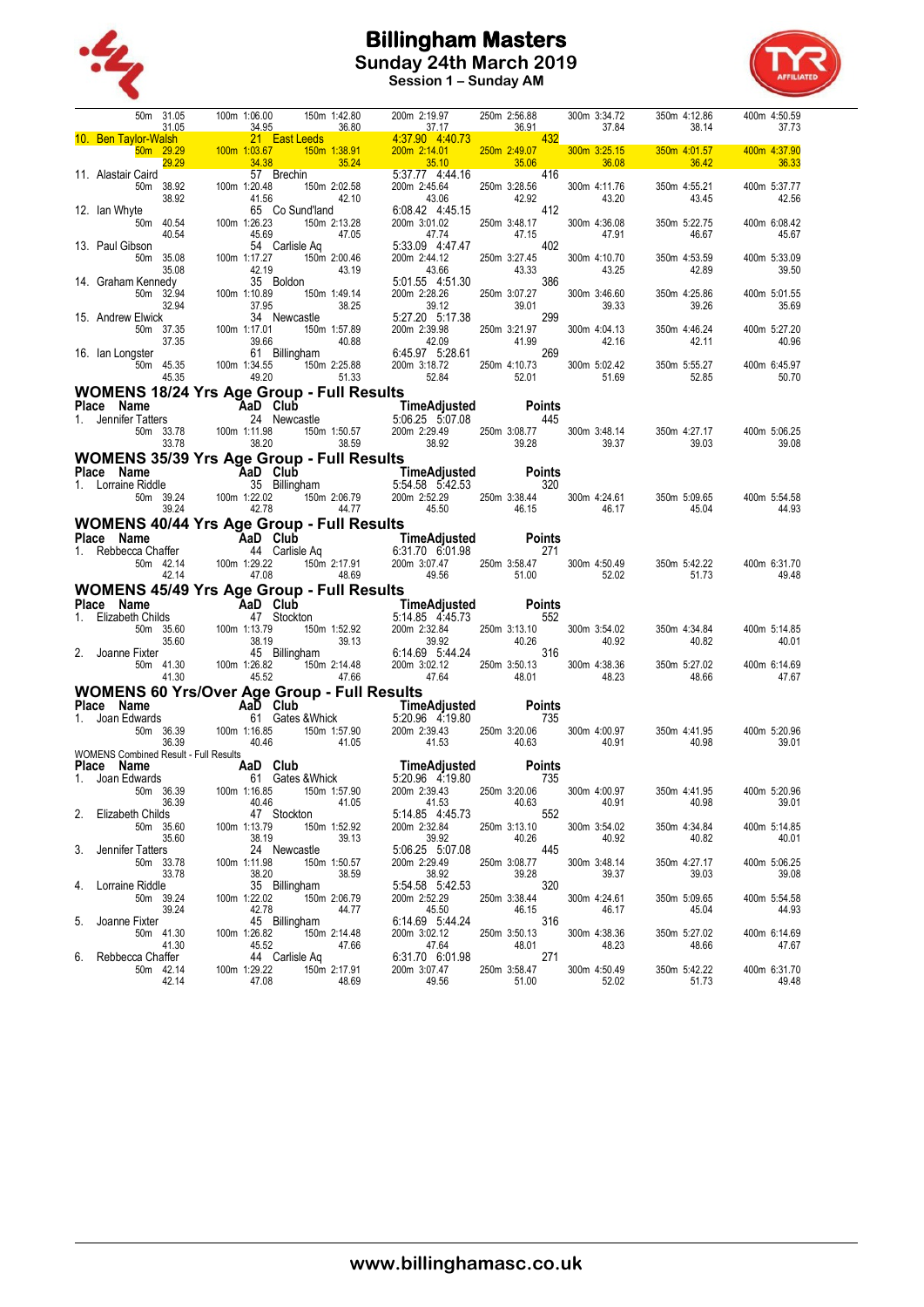



# **EVENT 102 Womens 50m Backstroke**

| 25/29 Yrs Age Group - Full Results            |          |                            |                |                |               |
|-----------------------------------------------|----------|----------------------------|----------------|----------------|---------------|
| Place<br>Name                                 |          | AaD Club                   | TimeAdjusted   |                | <b>Points</b> |
| Hannah Robson<br>1.                           | 28       | <b>Boldon</b>              | 39.82          | 39.47          | 275           |
| 2.<br><b>Amy Hicks</b>                        | 27       | <b>East Leeds</b>          | 40.08          | 39.85          | 267           |
| 35/39 Yrs Age Group - Full Results            |          |                            |                |                |               |
| <b>Place</b><br>Name                          | AaD      | Club                       | TimeAdjusted   |                | <b>Points</b> |
| Jennifer Archer<br>1.                         | 36       | <b>Blyth</b>               | 38.97          | 37.49          | 321           |
| 45/49 Yrs Age Group - Full Results            |          |                            |                |                |               |
| Place<br>Name                                 |          | AaD Club                   | TimeAdjusted   |                | <b>Points</b> |
| Jayne Blizzard<br>1.                          | 46       | King'f Scar                | 44.11          | 40.28          | 258           |
| 2.<br>Lindsey Bradley                         | 47       | Carlisle Aq                | 49.08          | 44.54          | 191           |
| 50/54 Yrs Age Group - Full Results            |          |                            |                |                |               |
| Place<br>Name                                 |          | AaD Club                   | TimeAdjusted   |                | <b>Points</b> |
| Jayne Simpson<br>1.                           | 52       | <b>Boldon</b>              | 35.96          | 31.52          | 540           |
| 2.<br>Jillian Kears                           | 53       | Stockton                   | 44.73          | 38.91          | 287           |
| 55/59 Yrs Age Group - Full Results            |          |                            |                |                |               |
| Name<br>Place                                 | AaD      | Club                       | TimeAdjusted   |                | <b>Points</b> |
| Judith Pearson<br>1.                          | 59       | Carlisle Ag                | 37.12          | 30.65          | 587           |
| 60 Yrs/Over Age Group - Full Results          |          |                            |                |                |               |
| Place<br>Name                                 | AaD Club |                            | TimeAdjusted   |                | <b>Points</b> |
| <b>Hilary Crick</b><br>1.                     | 70       | Billingham                 | 52.02          | 37.65          | 316           |
| Vanessa Foster                                | 61       | Carlisle Ag                | 55.66          | 45.05          | 185           |
| Combined Result - Full Results                |          |                            |                |                |               |
| <b>Place</b><br><b>Name</b>                   | AaD      | Club                       | TimeAdjusted   |                | <b>Points</b> |
| 1.<br>Judith Pearson                          | 59       | Carlisle Ag                | 37.12          | 30.65          | 587           |
| 2.<br>Jayne Simpson                           | 52       | <b>Boldon</b>              | 35.96          | 31.52          | 540           |
| 3.<br>Jennifer Archer                         | 36       | <b>Blyth</b>               | 38.97          | 37.49          | 321           |
| 4.<br><b>Hilary Crick</b>                     | 70       | Billingham                 | 52.02          | 37.65          | 316           |
| 5.<br>Jillian Kears                           | 53       | Stockton                   | 44.73          | 38.91          | 287           |
| 6.<br>Hannah Robson                           | 28<br>27 | <b>Boldon</b>              | 39.82          | 39.47<br>39.85 | 275           |
| 7.<br><b>Amy Hicks</b>                        | 46       | <b>East Leeds</b>          | 40.08<br>44.11 | 40.28          | 267<br>258    |
| 8.<br>Jayne Blizzard<br>9.<br>Lindsey Bradley | 47       | King'f Scar<br>Carlisle Aq | 49.08          | 44.54          | 191           |
| 10. Vanessa Foster                            | 61       | Carlisle Ag                | 55.66          | 45.05          | 185           |

#### **EVENT 103 Mens 100m Breaststroke**

| 18/24 Yrs Age Group - Full Results              |                 |                   |                     |               |       |
|-------------------------------------------------|-----------------|-------------------|---------------------|---------------|-------|
| Place<br>Name                                   |                 | AaD Club          | TimeAdjusted        | <b>Points</b> | 50    |
| <b>Matthew Bradley</b><br>1.                    | 21              | Sedgefield        | 1:07.72 1:08.41     | 537           | 32.20 |
| <b>Ben Taylor-Walsh</b>                         | 21              | <b>East Leeds</b> | 1.09.46 1.10.17     | 497           | 33.18 |
| $\overline{3}$ .<br>Paul Henshaw                |                 | 24 Co Sund'land   | 1:38.08 1:38.35     | 180           | 46.45 |
| 30/34 Yrs Age Group - Full Results              |                 |                   |                     |               |       |
| Place<br>Name                                   | AaD             | Club              | TimeAdjusted        | <b>Points</b> | 50    |
| <b>Richard Jagger</b>                           | 30 <sup>°</sup> | <b>East Leeds</b> | 1.12.59 1.11.47     | 471           | 35.03 |
| 2.<br>Kyle Shaw                                 |                 | 33 Ashington      | 1:26.17 1:23.91     | 291           | 40.39 |
| 35/39 Yrs Age Group - Full Results              |                 |                   |                     |               |       |
| Place<br>Name                                   | AaD             | Club              | <b>TimeAdjusted</b> | <b>Points</b> | 50    |
| 1.<br>Michael McDermott                         | 39              | Newcastle         | 1:17.70 1:13.72     | 429           | 36.15 |
| 2.<br>David Charlton                            | 38              | Boldon            | 1:27.46 1:23.38     | 296           | 40.61 |
|                                                 |                 |                   |                     |               |       |
| 45/49 Yrs Age Group - Full Results              |                 |                   |                     |               |       |
| Place Name                                      |                 | AaD Club          | TimeAdjusted        | <b>Points</b> | 50    |
| <b>Michael Grimes</b><br>1.                     | 45              | Guisborough       | 1:21.72 1:15.08     | 406           | 38.85 |
| 2.<br>Mark Laycock                              | 47              | Billingham        | 1:37.17 1:28.18     | 250           | 43.16 |
| 50/54 Yrs Age Group - Full Results              |                 |                   |                     |               |       |
| <b>Place</b><br>Name                            |                 | AaD Club          | TimeAdjusted        | Points        | 50    |
| Paul Gibson<br>1.                               | 54              | Carlisle Ag       | 1:36.78 1:23.53     | 295           | 45.35 |
| 55/59 Yrs Age Group - Full Results              |                 |                   |                     |               |       |
| Place<br>Name                                   |                 | AaD Club          | TimeAdjusted        | <b>Points</b> | 50    |
| Kevin Smith<br>1.                               | 55              | Newcastle         | 1:21.93 1:10.13     | 498           | 39.55 |
|                                                 |                 |                   |                     |               |       |
| 60 Yrs/Over Age Group - Full Results            |                 |                   |                     |               |       |
| Place<br><b>Name</b>                            |                 | AaD Club          | TimeAdjusted        | Points        | 50    |
| Norman Stephenson<br>1.                         | 75              | Co Sund'land      | 1:48.62 1:12.31     | 454           | 51.13 |
| Combined Result - Full Results<br>Place<br>Name | AaD             | Club              | TimeAdjusted        | <b>Points</b> | 50    |
| 1.<br><b>Matthew Bradley</b>                    | 21              | Sedgefield        | 1:07.72 1:08.41     | 537           | 32.20 |
| 2.<br>Kevin Smith                               | 55              | Newcastle         | 1:21.93 1:10.13     | 498           | 39.55 |
| 3.<br><b>Ben Taylor-Walsh</b>                   | 21              | <b>East Leeds</b> | 1:09.46<br>1:10.17  | 497           | 33.18 |
| 4.<br><b>Richard Jagger</b>                     | 30 <sup>2</sup> | <b>East Leeds</b> | 1:12.59 1:11.47     | 471           | 35.03 |
| 5.<br>Norman Stephenson                         | 75              | Co Sund'land      | 1:48.62 1:12.31     | 454           | 51.13 |
| 6.<br>Michael McDermott                         | 39              | Newcastle         | 1:17.70<br>1:13.72  | 429           | 36.15 |
| 7.<br><b>Michael Grimes</b>                     |                 | 45 Guisborough    | 1:21.72 1:15.08     | 406           | 38.85 |
| 8.<br>David Charlton                            | 38              | Boldon            | 1:27.46<br>1:23.38  | 296           | 40.61 |
| 9.<br>Paul Gibson                               | 54              | Carlisle Ag       | 1:36.78<br>1:23.53  | 295           | 45.35 |
| 10. Kyle Shaw                                   | 33              | Ashington         | 1:26.17<br>1:23.91  | 291           | 40.39 |
| 11. Mark Laycock                                | 47              | Billingham        | 1:37.17<br>1:28.18  | 250           | 43.16 |
| 12. Paul Henshaw                                | 24              | Co Sund'land      | 1:38.08<br>1:38.35  | 180           | 46.45 |
|                                                 |                 |                   |                     |               |       |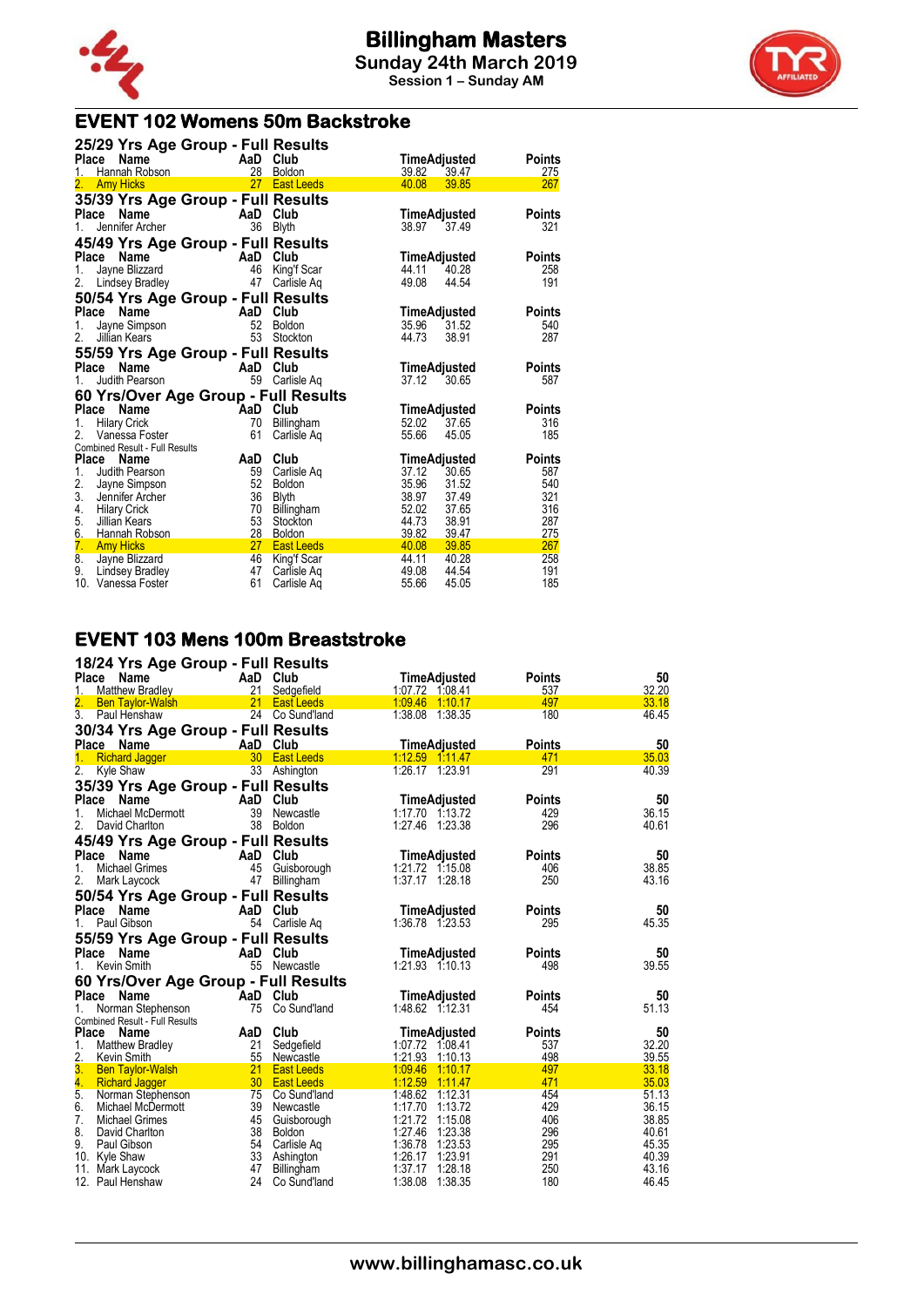

# **Billingham Masters**

**Sunday 24th March 2019 Session 1 – Sunday AM**



# **EVENT 104 Womens 200m IM**

| 25/29 Yrs Age Group - Full Results       |     |                   |                 |              |               |       |         |         |
|------------------------------------------|-----|-------------------|-----------------|--------------|---------------|-------|---------|---------|
| Place Name                               | AaD | Club              |                 | TimeAdjusted | <b>Points</b> | 50    | 100     | 150     |
| 1. Amii Turnbull                         | 25  | Co Sund'land      | 2:42.93 2:42.93 |              | 418           | 32.94 | 1:15.83 | 2:04.29 |
| 40/44 Yrs Age Group - Full Results       |     |                   |                 |              |               |       |         |         |
| Place Name                               | AaD | Club              |                 | TimeAdjusted | <b>Points</b> | 50    | 100     | 150     |
| 1. Raechel Hogg                          | 40  | Billingham        | 3:07.00 2:56.56 |              | 328           | 39.82 | 1:28.20 | 2:24.73 |
| 55/59 Yrs Age Group - Full Results       |     |                   |                 |              |               |       |         |         |
| Place Name                               |     | AaD Club          |                 | TimeAdjusted | <b>Points</b> | 50    | 100     | 150     |
| Judith Pearson<br>1.                     | 59  | Carlisle Ag       | 2:52.59 2:22.52 |              | 625           | 36.39 | 1:22.10 | 2:11.00 |
| 2. Dona Simpson                          |     | 58 East Leeds     | 3:04.89 2:34.13 |              | 494           | 38.26 | 1:29.46 | 2:22.24 |
| 60 Yrs/Over Age Group - Full Results     |     |                   |                 |              |               |       |         |         |
| Place Name                               | AaD | Club              |                 | TimeAdjusted | <b>Points</b> | 50    | 100     | 150     |
| <b>Verity Dobbie</b><br>1.               | 60  | Newcastle         | 3:10.77 2:36.00 |              | 476           | 44.09 | 1:36.30 | 2:27.63 |
| <b>Combined Result - Full Results</b>    |     |                   |                 |              |               |       |         |         |
| <b>Place</b><br>Name                     | AaD | Club              |                 | TimeAdjusted | <b>Points</b> | 50    | 100     | 150     |
| Judith Pearson                           | 59  | Carlisle Ag       | 2:52.59         | 2.22.52      | 625           | 36.39 | 1:22.10 | 2:11.00 |
| 2.<br>Dona Simpson                       | 58  | <b>East Leeds</b> | 3:04.89         | 2:34.13      | 494           | 38.26 | 1:29.46 | 2:22.24 |
| $\overline{3}$ .<br><b>Verity Dobbie</b> | 60  | Newcastle         | 3:10.77         | 2:36.00      | 476           | 44.09 | 1:36.30 | 2:27.63 |
| 4.<br>Amii Turnbull                      | 25  | Co Sund'land      | 2:42.93         | 2:42.93      | 418           | 32.94 | 1:15.83 | 2:04.29 |
| 5.<br>Raechel Hogg                       | 40  | Billingham        | 3:07.00         | 2:56.56      | 328           | 39.82 | 1:28.20 | 2:24.73 |

### **EVENT 105 Mens 50m Butterfly**

|                  | 18/24 Yrs Age Group - Full Results                |                                                       |                      |                                        |                |                       |                      |
|------------------|---------------------------------------------------|-------------------------------------------------------|----------------------|----------------------------------------|----------------|-----------------------|----------------------|
| Place            | Name                                              |                                                       | AaD                  | Club                                   |                | TimeAdjusted          | <b>Points</b>        |
| 1.<br>2.         | Nicholas Gowland                                  |                                                       | 23                   | <b>Billingham</b><br><b>East Leeds</b> | 27.27<br>27.51 | 27.42<br>27.79        | 502<br>482           |
| 3.               | <b>Ben Taylor-Walsh</b><br><b>Matthew Bradley</b> |                                                       | $\frac{21}{2}$<br>21 | Sedgefield                             | 27.80          | 28.08                 | 467                  |
| 4.               | Jordan Mogford                                    |                                                       | 20                   | Billingham                             | 28.83          | 29.19                 | 416                  |
| 5.               | Nicholas Simpson                                  |                                                       |                      | 23 Boldon                              | 29.33          | 29.49                 | 403                  |
|                  | 25/29 Yrs Age Group - Full Results                |                                                       |                      |                                        |                |                       |                      |
| Place            | Name                                              |                                                       | AaD                  | Club                                   |                | TimeAdjusted          | <b>Points</b>        |
| 1.               | Gareth Allen                                      |                                                       | 27                   | Billingham                             | 28.09          | 27.93                 | 475                  |
| 2.               | Conor Crozier                                     |                                                       | 27                   | Co Sund'land                           | 28.51          | 28.34                 | 455                  |
| 3.               | Luke Kelly                                        |                                                       | 25                   | Scarborough                            | 29.72          | 29.72                 | 394                  |
| 4.               | Anthony Simpson                                   |                                                       |                      | 26 Boldon                              | 30.89          | 30.80                 | 354                  |
|                  | 30/34 Yrs Age Group - Full Results                |                                                       |                      |                                        |                |                       |                      |
| Place Name       |                                                   |                                                       | AaD                  | Club                                   |                | <u>TimeAdjusted</u>   | <b>Points</b>        |
| 1.               | <b>Richard Jagger</b>                             |                                                       | 30                   | <b>East Leeds</b>                      | <b>27.40</b>   | 26.98                 | <u>527</u>           |
| $\overline{2}$ . | Andrew Robson                                     |                                                       | 31                   | Teesdale TS                            | 29.69          | 29.13                 | 419                  |
| 3.               | <b>Andrew Elwick</b>                              |                                                       | 34                   | Newcastle                              | 35.02          | 33.97                 | 264                  |
| 4.               | Kyle Shaw                                         |                                                       | 33                   | Ashington                              | 35.08          | 34.16                 | 259                  |
|                  | 35/39 Yrs Age Group - Full Results                |                                                       |                      |                                        |                |                       |                      |
| Place Name       |                                                   |                                                       | AaD Club             |                                        |                | <u>TimeAdjusted_</u>  | <u>Points</u>        |
| 1.               | <b>Alistair Crawford</b>                          |                                                       | 35                   | <b>East Leeds</b>                      | $25.63*$ 24.76 |                       | 682                  |
| $\overline{2}$ . | Andrew Hogg                                       |                                                       | 35                   | King'f Scar                            | 27.67          | 26.73                 | 542                  |
| 3.               | Mark Robinson                                     |                                                       |                      | 36 Co Sund'land                        | 28.99          | 27.89                 | 477                  |
|                  | 40/44 Yrs Age Group - Full Results                |                                                       |                      |                                        |                |                       |                      |
| Place            | Name                                              |                                                       | AaD                  | Club                                   |                | TimeAdjusted          | Points               |
| 1.               | Jon Blackburn                                     |                                                       | 44                   | Stockton                               | 33.49          | 30.95                 | 349                  |
| 2.               | lan Taylor                                        |                                                       |                      | 43 Darlington M                        | 34.08          | 31.67                 | 326                  |
|                  | 45/49 Yrs Age Group - Full Results                |                                                       |                      |                                        |                |                       |                      |
| Place Name       |                                                   |                                                       | AaD                  | Club                                   |                | TimeAdjusted          | <b>Points</b>        |
| 1.               | lan Clarke                                        |                                                       | 49                   | Consett                                | 30.96          | 27.73                 | 485                  |
| 2.               | Michael Grimes                                    |                                                       | 45                   | Guisborough                            | 38.50          | 35.37                 | 234                  |
|                  | 50/54 Yrs Age Group - Full Results                |                                                       |                      |                                        |                |                       |                      |
|                  |                                                   |                                                       | AaD                  | <b>Club</b>                            |                | TimeAdjusted          | <b>Points</b>        |
| Place Name<br>1. | David Chaney                                      |                                                       | 51                   | Gates & Whick                          | 28.77          | 25.41                 | 631                  |
| 2.               | Myles Carter                                      |                                                       | 50                   | Guisborough                            | 38.85          | 34.56                 | 250                  |
|                  |                                                   |                                                       |                      |                                        |                |                       |                      |
| Place            | 55/59 Yrs Age Group - Full Results<br>Name        |                                                       | AaD Club             |                                        |                |                       |                      |
| 1.               | Michael Edwards                                   |                                                       |                      | 59 Gates & Whick                       | 35.08          | TimeAdjusted<br>28.97 | <b>Points</b><br>426 |
|                  |                                                   |                                                       |                      |                                        |                |                       |                      |
|                  |                                                   |                                                       |                      | 60 Yrs/Over Age Group - Full Results   |                |                       |                      |
| Place            | Name                                              |                                                       | AaD                  | Club                                   |                | TimeAdjusted          | <b>Points</b>        |
| 1.               | Martin Jennings                                   |                                                       | 61                   | <b>Bo Kirklees</b>                     | 34.29          | 27.76                 | 484                  |
| 2.<br>3.         | <b>Guy Fawkes</b><br>David Hills                  |                                                       | 60<br>68             | Billingham<br>Co Sund'land             | 34.75<br>37.40 | 28.42<br>27.85        | 451<br>479           |
| 4.               | Stephen Foster                                    |                                                       | 62                   | Carlisle Ag                            | 44.89          | 35.95                 | 222                  |
| 5.               | <b>Peter Watts</b>                                |                                                       | 67                   | Tynemouth                              | 45.38          | 34.25                 | 257                  |
| 6.               | Alex Brown                                        |                                                       | 75                   | Blyth                                  | 47.78          | 31.81                 | 321                  |
| 7.               | Norman Stephenson                                 |                                                       | 75                   | Co Sund'land                           | 48.88          | 32.54                 | 300                  |
| 8.               | Graeme Shutt                                      |                                                       | 70                   | Co Sund'land                           | 49.10          | 35.54                 | 230                  |
|                  | <b>Combined Result - Full Results</b>             |                                                       |                      |                                        |                |                       |                      |
| Place Name       |                                                   |                                                       | <b>AaD</b>           | Club                                   |                | <b>TimeAdjusted</b>   | <b>Points</b>        |
|                  | 1. Alistair Crawford                              | $\frac{35}{24}$                                       |                      | <b>East Leeds</b>                      | 25.63          | 24.76                 | 682                  |
| 2.               | David Chaney                                      | $\frac{51}{35}$<br>$\frac{35}{23}$<br>$\frac{23}{49}$ |                      | Gates & Whick                          | 28.77          | 25.41                 | 631                  |
| <u>3.</u>        | <b>Andrew Hogg</b>                                |                                                       |                      | King'f Scar                            | 27.67          | 26.73                 | 542                  |
| 5.               | 4. Richard Jagger                                 |                                                       |                      | 27.40<br><b>East Leeds</b>             | 27.27          | 26.98<br>27.42        | 527<br>502           |
| 6.               | Nicholas Gowland<br>lan Clarke                    |                                                       | 49                   | Billingham<br>Consett                  | 30.96          | 27.73                 | 485                  |
| 7.               | <b>Martin Jennings</b>                            |                                                       | 61                   | <b>Bo Kirklees</b>                     | 34.29          | 27.76                 | 484                  |
| 8.               | <b>Ben Taylor-Walsh Bending</b>                   |                                                       | 21                   | <b>East Leeds</b>                      | 27.51          | 27.79                 | 482                  |
| 9.               | David Hills                                       |                                                       | 68                   | Co Sund'land                           | 37.40          | 27.85                 | 479                  |
|                  |                                                   |                                                       |                      |                                        |                |                       |                      |

**www.billinghamasc.co.uk**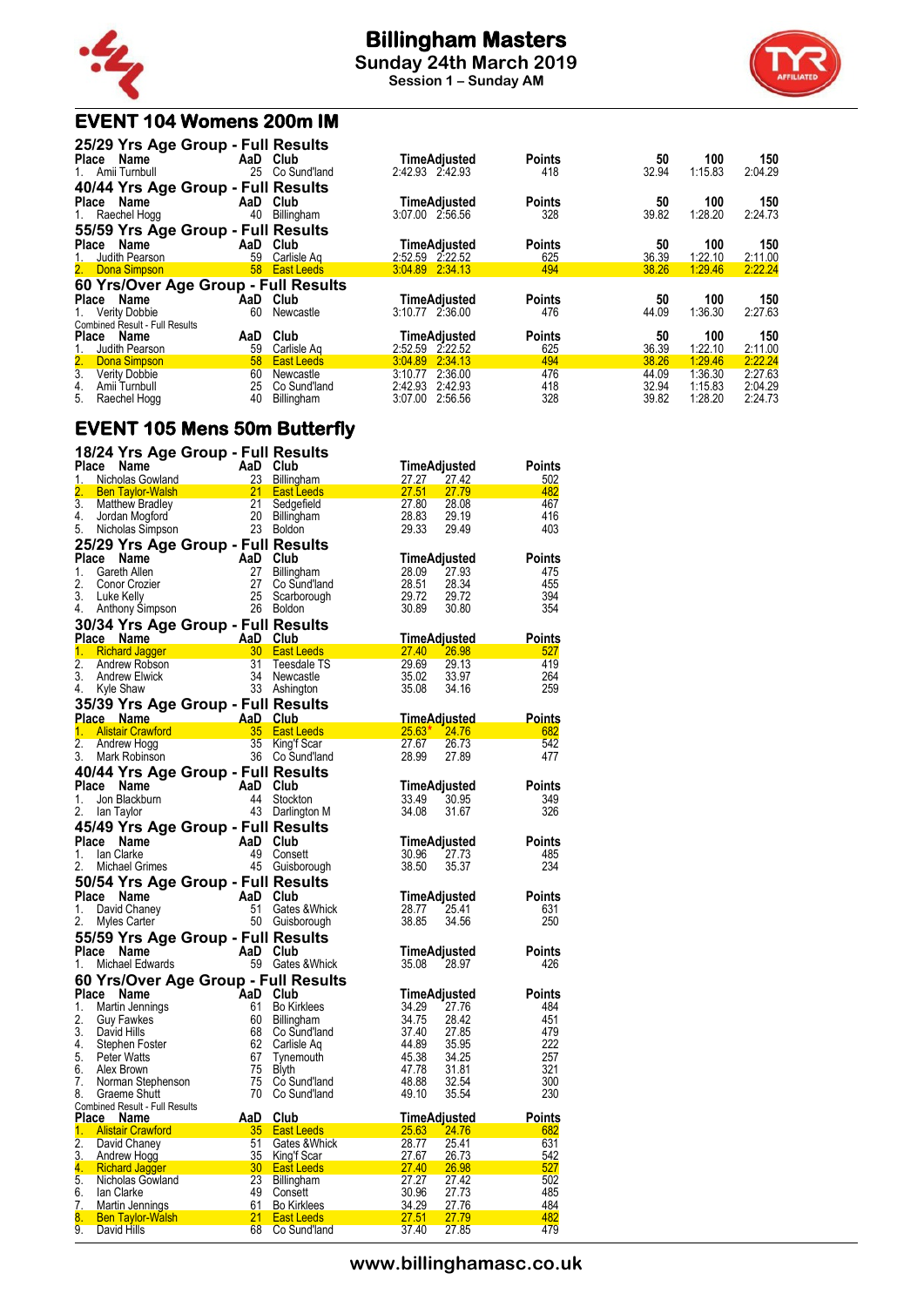



|     | 10. Mark Robinson      | 36 | Co Sund'land  | 28.99 | 27.89 | 477 |
|-----|------------------------|----|---------------|-------|-------|-----|
| 11. | Gareth Allen           | 27 | Billingham    | 28.09 | 27.93 | 475 |
| 12. | Matthew Bradley        | 21 | Sedgefield    | 27.80 | 28.08 | 467 |
| 13. | Conor Crozier          | 27 | Co Sund'land  | 28.51 | 28.34 | 455 |
| 14. | <b>Guy Fawkes</b>      | 60 | Billingham    | 34.75 | 28.42 | 451 |
| 15. | <b>Michael Edwards</b> | 59 | Gates & Whick | 35.08 | 28.97 | 426 |
| 16. | Andrew Robson          | 31 | Teesdale TS   | 29.69 | 29.13 | 419 |
| 17. | Jordan Mogford         | 20 | Billingham    | 28.83 | 29.19 | 416 |
| 18. | Nicholas Simpson       | 23 | <b>Boldon</b> | 29.33 | 29.49 | 403 |
| 19. | Luke Kelly             | 25 | Scarborough   | 29.72 | 29.72 | 394 |
| 20. | Anthony Simpson        | 26 | <b>Boldon</b> | 30.89 | 30.80 | 354 |
| 21. | Jon Blackburn          | 44 | Stockton      | 33.49 | 30.95 | 349 |
| 22. | lan Taylor             | 43 | Darlington M  | 34.08 | 31.67 | 326 |
| 23. | Alex Brown             | 75 | <b>Blyth</b>  | 47.78 | 31.81 | 321 |
| 24. | Norman Stephenson      | 75 | Co Sund'land  | 48.88 | 32.54 | 300 |
| 25. | <b>Andrew Elwick</b>   | 34 | Newcastle     | 35.02 | 33.97 | 264 |
| 26. | Kyle Shaw              | 33 | Ashington     | 35.08 | 34.16 | 259 |
| 27. | <b>Peter Watts</b>     | 67 | Tynemouth     | 45.38 | 34.25 | 257 |
| 28. | <b>Myles Carter</b>    | 50 | Guisborough   | 38.85 | 34.56 | 250 |
| 29. | <b>Michael Grimes</b>  | 45 | Guisborough   | 38.50 | 35.37 | 234 |
| 30. | Graeme Shutt           | 70 | Co Sund'land  | 49.10 | 35.54 | 230 |
| 31. | Stephen Foster         | 62 | Carlisle Ag   | 44.89 | 35.95 | 222 |
|     |                        |    |               |       |       |     |

#### **EVENT 106 Mixed 200m Backstroke MENS 18/24 Yrs Age Group - Full Results**

| MENS 18/24 Yrs Age Group - Full Results          |     |               |                     |               |       |            |         |  |  |  |  |
|--------------------------------------------------|-----|---------------|---------------------|---------------|-------|------------|---------|--|--|--|--|
| <b>Place Name</b>                                |     | AaD Club      | <b>TimeAdjusted</b> | <b>Points</b> | 50    | 100        | 150     |  |  |  |  |
| 1. Ben Taylor-Walsh                              |     | 21 East Leeds | $2.34.79*2.36.37$   | 308           | 34.78 | 1:14.70    | 1:56.35 |  |  |  |  |
| <b>MENS 30/34 Yrs Age Group - Full Results</b>   |     |               |                     |               |       |            |         |  |  |  |  |
| Place Name                                       |     | AaD Club      | <b>TimeAdjusted</b> | <b>Points</b> | 50    | <u>100</u> | 150     |  |  |  |  |
| 1. Richard Jagger                                |     | 30 East Leeds | $2:21.52*2.19.34$   | 435           | 34.16 | 1:10.35    | 1:46.50 |  |  |  |  |
| 2. Andrew Robson                                 | 31  | Teesdale TS   | 2:34.38 2:31.46     | 339           | 33.10 | 1:10.47    | 1:52.07 |  |  |  |  |
| <b>MENS 55/59 Yrs Age Group - Full Results</b>   |     |               |                     |               |       |            |         |  |  |  |  |
| Place Name                                       |     | AaD Club      | TimeAdjusted        | <b>Points</b> | 50    | 100        | 150     |  |  |  |  |
| Alastair Caird                                   | 57  | Brechin       | 3:06.32 2:36.75     | 306           | 45.11 | 1:32.41    | 2:20.37 |  |  |  |  |
| <b>MENS 60 Yrs/Over Age Group - Full Results</b> |     |               |                     |               |       |            |         |  |  |  |  |
| Place Name                                       |     | AaD Club      | TimeAdjusted        | <b>Points</b> | 50    | 100        | 150     |  |  |  |  |
| Barry Robinson                                   | 71  | Co Sund'land  | 4:08.93 2:57.46     | 210           | 58.19 | 2:01.63    | 3:06.27 |  |  |  |  |
| 2.<br>Carl Butler                                | 75  | RichmondDale  | 4:10.44 2:46.72     | 254           | 54.37 | 1:57.14    | 3:03.18 |  |  |  |  |
| <b>MENS Combined Result - Full Results</b>       |     |               |                     |               |       |            |         |  |  |  |  |
| Place Name                                       | AaD | Club          | <b>TimeAdjusted</b> | <b>Points</b> | 50    | 100        | 150     |  |  |  |  |
| <b>Richard Jagger</b>                            |     | 30 East Leeds | 2:21.52 2:19.34     | 435           | 34.16 | 1:10.35    | 1:46.50 |  |  |  |  |
| 2.<br>Andrew Robson                              | 31  | Teesdale TS   | 2:34.38 2:31.46     | 339           | 33.10 | 1:10.47    | 1:52.07 |  |  |  |  |
| 3. Ben Taylor-Walsh                              |     | 21 East Leeds | 2:34.79<br>2:36.37  | 308           | 34.78 | 1:14.70    | 1:56.35 |  |  |  |  |
| 4. Alastair Caird                                |     | 57 Brechin    | 3:06.32 2:36.75     | 306           | 45.11 | 1:32.41    | 2:20.37 |  |  |  |  |
| 5.<br><b>Carl Butler</b>                         | 75  | RichmondDale  | 4:10.44 2:46.72     | 254           | 54.37 | 1:57.14    | 3:03.18 |  |  |  |  |
| 6.<br>Barry Robinson                             | 71  | Co Sund'land  | 4:08.93 2:57.46     | 210           | 58.19 | 2:01.63    | 3:06.27 |  |  |  |  |
| <b>WOMENS 35/39 Yrs Age Group - Full Results</b> |     |               |                     |               |       |            |         |  |  |  |  |
| Place Name                                       |     | AaD Club      | TimeAdjusted        | <b>Points</b> | 50    | 100        | 150     |  |  |  |  |
| 1. Lorraine Riddle                               | 35  | Billingham    | 3:01.20 2:55.04     | 316           | 42.29 | 1:28.02    | 2:14.77 |  |  |  |  |
| <b>WOMENS 50/54 Yrs Age Group - Full Results</b> |     |               |                     |               |       |            |         |  |  |  |  |
| Name<br>Place                                    | AaD | Club          | TimeAdjusted        | <b>Points</b> | 50    | 100        | 150     |  |  |  |  |
| Jayne Simpson                                    | 52  | Boldon        | 3:01.73 2:39.31     | 419           | 40.87 | 1:27.27    | 2:15.92 |  |  |  |  |
| <b>WOMENS Combined Result - Full Results</b>     |     |               |                     |               |       |            |         |  |  |  |  |
| Place Name                                       |     | AaD Club      | TimeAdjusted        | <b>Points</b> | 50    | 100        | 150     |  |  |  |  |
| Jayne Simpson                                    |     | 52 Boldon     | 3:01.73 2:39.31     | 419           | 40.87 | 1:27.27    | 2:15.92 |  |  |  |  |
| 2. Lorraine Riddle                               | 35  | Billingham    | 3:01.20 2:55.04     | 316           | 42.29 | 1:28.02    | 2:14.77 |  |  |  |  |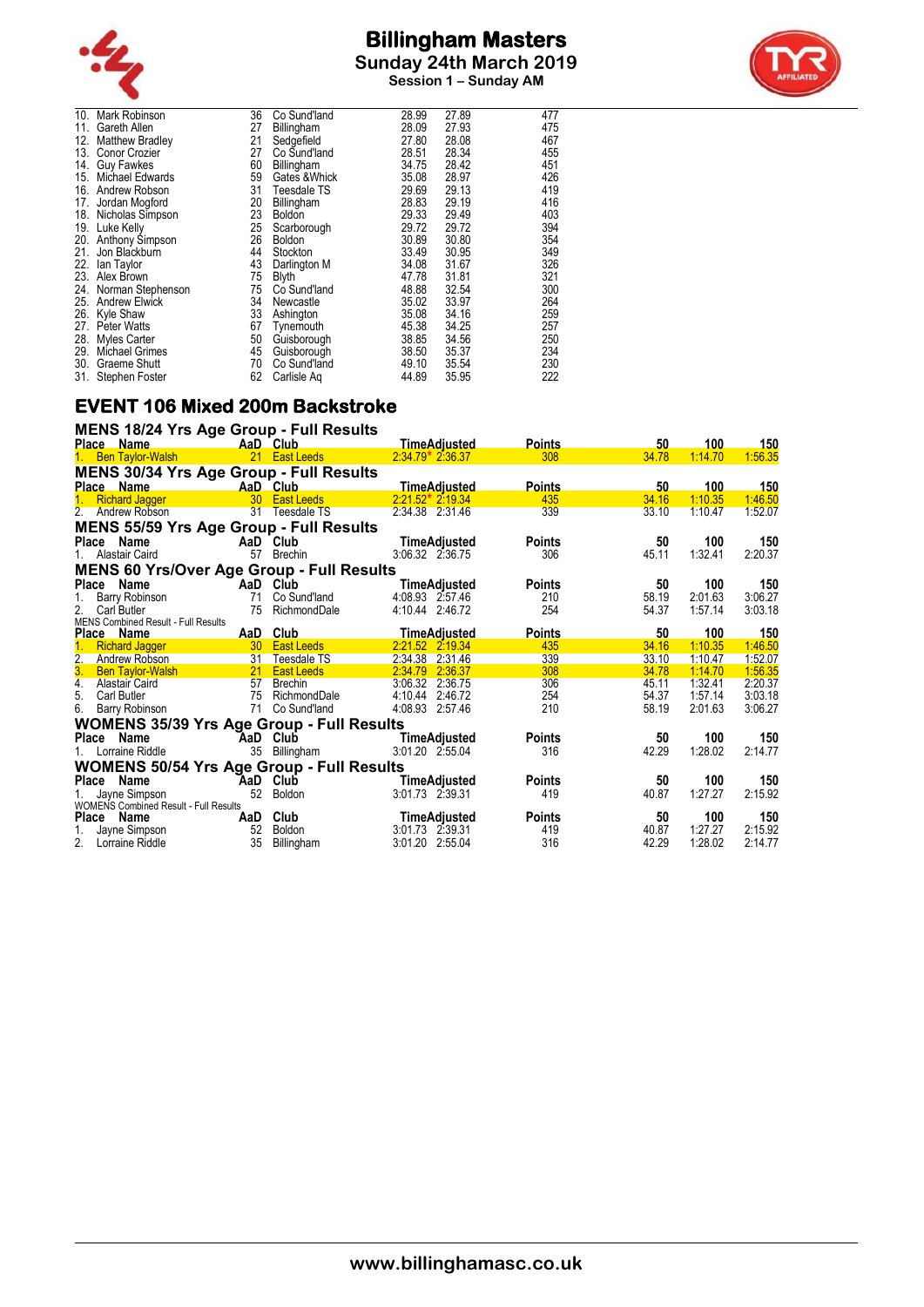



#### **EVENT 107 Womens 100m Freestyle**

|                    | 18/24 Yrs Age Group - Full Results   |                |                            |                                          |                      |                |
|--------------------|--------------------------------------|----------------|----------------------------|------------------------------------------|----------------------|----------------|
| <b>Place</b><br>1. | Name<br>Jennifer Tatters             | AaD Club<br>24 | Newcastle                  | TimeAdjusted<br>1:03.27 1:03.44          | <b>Points</b><br>496 | 50<br>30.62    |
|                    | 25/29 Yrs Age Group - Full Results   |                |                            |                                          |                      |                |
|                    | Place Name                           | AaD Club       |                            | TimeAdjusted                             | <b>Points</b>        | 50             |
| 1 <sup>1</sup>     | <b>Amy Hicks</b>                     |                | 27 East Leeds              | $1:15.31$ $1:14.87$                      | 302                  | 35.24          |
|                    | 35/39 Yrs Age Group - Full Results   |                |                            |                                          |                      |                |
| Place              | Name                                 | AaD Club       |                            | TimeAdjusted                             | <b>Points</b>        | 50             |
| 1.                 | Jennifer Archer                      | 36             | <b>Blyth</b>               | 1:13.52 1:10.72                          | 358                  | 33.89          |
| 2.                 | Lorraine Riddle                      |                | 35 Billingham              | 1:16.94 1:14.32                          | 309                  | 36.90          |
|                    | 40/44 Yrs Age Group - Full Results   |                |                            |                                          |                      |                |
| Place              | Name                                 | AaD            | Club                       | TimeAdjusted                             | <b>Points</b>        | 50             |
| 1.                 | Rebbecca Chaffer                     | 44             | Carlisle Ag                | 1:24.21 1:17.82                          | 269                  | 40.10          |
| 2.                 | Emma Templeton                       |                | 40 RichmondDale            | 1:36.57 1:31.18                          | 167                  | 45.69          |
|                    | 45/49 Yrs Age Group - Full Results   |                |                            |                                          |                      |                |
| Place              | Name                                 | AaD            | Club                       | TimeAdjusted                             | <b>Points</b>        | 50             |
| 1.                 | Jayne Blizzard                       | 46             | King'f Scar                | 1:13.91 1:07.50                          | 412                  | 35.71          |
| 2.                 | Lindsey Bradley                      | 47             | Carlisle Ag                | 1:26.80 1:18.77                          | 259                  | 41.63          |
|                    | 55/59 Yrs Age Group - Full Results   |                |                            |                                          |                      |                |
| Place              | Name                                 | AaD            | Club                       | TimeAdjusted                             | <b>Points</b>        | 50             |
| 1.                 | Judith Pearson                       | 59             | Carlisle Aq                | 1:09.77<br>57.62                         | 663                  | 33.49          |
|                    | 60 Yrs/Over Age Group - Full Results |                |                            |                                          |                      |                |
|                    | Place Name                           | AaD            | Club                       | <b>TimeAdjusted</b>                      | <b>Points</b>        | 50             |
| 1.                 | Joan Edwards                         | 61             | Gates & Whick              | 1:14.89 1:00.62                          | 569                  | 35.80          |
| $\mathbf{2}$       | Vanessa Foster                       | 61             | Carlisle Aq                | 1:27.77 1:11.04                          | 353                  | 41.74          |
|                    | Combined Result - Full Results       |                |                            |                                          |                      |                |
|                    | Place Name                           | AaD            | Club                       | TimeAdjusted                             | <b>Points</b>        | 50             |
| 1.<br>2.           | Judith Pearson                       | 59             | Carlisle Ag                | 1:09.77<br>57.62                         | 663                  | 33.49          |
| 3.                 | Joan Edwards<br>Jennifer Tatters     | 61<br>24       | Gates & Whick<br>Newcastle | 1:14.89<br>1:00.62<br>1:03.27<br>1:03.44 | 569<br>496           | 35.80<br>30.62 |
|                    | 4. Jayne Blizzard                    | 46             | King'f Scar                | 1:13.91<br>1:07.50                       | 412                  | 35.71          |
| 5.                 | Jennifer Archer                      | 36             | <b>Blyth</b>               | 1:13.52 1:10.72                          | 358                  | 33.89          |
| 6.                 | Vanessa Foster                       | 61             | Carlisle Ag                | 1:27.77<br>1:11.04                       | 353                  | 41.74          |
| 7.                 | Lorraine Riddle                      | 35             | Billingham                 | 1:16.94<br>1:14.32                       | 309                  | 36.90          |
| 8.                 | <b>Amy Hicks</b>                     | 27             | <b>East Leeds</b>          | 1:15.31<br>1:14.87                       | 302                  | 35.24          |
| 9.                 | Rebbecca Chaffer                     | 44             | Carlisle Ag                | 1:24.21<br>1:17.82                       | 269                  | 40.10          |
|                    | 10. Lindsey Bradley                  | 47             | Carlisle Aq                | 1:26.80<br>1:18.77                       | 259                  | 41.63          |
|                    | 11. Emma Templeton                   | 40             | RichmondDale               | 1:36.57<br>1:31.18                       | 167                  | 45.69          |

#### **EVENT 108 Mens 50m Freestyle**

|                 | 18/24 Yrs Age Group - Full Results                         |          |                         |                |                     |               |
|-----------------|------------------------------------------------------------|----------|-------------------------|----------------|---------------------|---------------|
|                 | <b>Place</b><br><b>Name</b>                                | AaD Club |                         |                | <b>TimeAdjusted</b> | <b>Points</b> |
| 1 <sub>1</sub>  | <b>Ben Taylor-Walsh</b>                                    | 21       | <b>East Leeds</b>       | 24.75          | 25.00               | 532           |
| $\frac{2}{3}$ . | Matthew Bradley                                            | 21       | Sedgefield              | 24.93          | 25.18               | 520           |
|                 | Nicholas Simpson                                           | 23       | <b>Boldon</b>           | 26.22          | 26.36               | 454           |
| 4.              | Jordan Mogford                                             | 20       | Billingham              | 26.70          | 27.03               | 421           |
| 5.              | Nicholas Gowland                                           | 23       | Billingham              | 27.27          | 27.42               | 403           |
|                 | 6. Paul Henshaw                                            |          | 24 Co Sund'land         | 35.11          | 35.21               | 190           |
|                 | 25/29 Yrs Age Group - Full Results                         |          |                         |                |                     |               |
| <b>Place</b>    | Name                                                       | AaD      | Club                    |                | <b>TimeAdjusted</b> | <b>Points</b> |
| 1.              | Conor Crozier                                              | 27       | Co Sund'land            | 25.90          | 25.75               | 487           |
| 2.              | Gareth Allen                                               | 27       | Billingham              | 26.51          | 26.36               | 454           |
|                 | 3. Anthony Simpson                                         |          | 26 Boldon               | 28.34          | 28.26               | 368           |
|                 | 30/34 Yrs Age Group - Full Results                         |          |                         |                |                     |               |
|                 | Place<br>Name                                              | AaD Club |                         |                | TimeAdjusted        | <b>Points</b> |
| 1.              | Paul Love                                                  | 31       | Darlington M            | 28.36          | 27.82               | 386           |
| 2.              | Andrew Robson                                              | 31       | Teesdale TS             | 29.73          | 29.17               | 335           |
|                 | 3. Kyle Shaw                                               | 33       | Ashington               | 30.93 30.12    |                     | 304           |
| 4.              | a na matangan na kalendar na kala<br><b>Richard Jagger</b> |          | 30 East Leeds           | 34.07          | 33.54               | 220           |
|                 | 35/39 Yrs Age Group - Full Results                         |          |                         |                |                     |               |
|                 | Place Name                                                 | AaD Club |                         |                | <b>TimeAdjusted</b> | <b>Points</b> |
| 1 <sub>1</sub>  | <b>Alistair Crawford</b>                                   | 35       | <b>East Leeds</b>       | 23.95          | 23.14               | 671           |
| 2.              | Mark Robinson                                              | 36       | Co Sund'land            | 26.36          | 25.36               | 509           |
| 3.              | Andrew Hogg                                                | 35       | King'f Scar             | 26.70          | 25.79               | 484           |
| 4.              | Michael McDermott                                          | 39       | Newcastle               | 26.96          | 25.58               | 496           |
| 5.              | Ross Anderson                                              | 37       | Tynemouth               | 29.91          | 28.64               | 353           |
| 6.              | David Charlton                                             | 38       | Boldon                  | 31.99          | 30.50               | 293           |
| 7.              | <b>Christopher Smails</b>                                  | 37       | Darlington M            | 37.97          | 36.36               | 173           |
|                 | 40/44 Yrs Age Group - Full Results                         |          |                         |                |                     |               |
|                 | Place<br>Name                                              | AaD Club |                         |                | TimeAdjusted        | <b>Points</b> |
| 1.              | <b>Martin Whitfield</b>                                    | 40       | Darlington M            | 27.07          | 25.56               | 498           |
| 2.              | Jon Blackburn                                              | 44       | Stockton                | 30.18          | 27.89               | 383           |
|                 | 45/49 Yrs Age Group - Full Results                         |          |                         |                |                     |               |
|                 | Place Name                                                 | AaD Club |                         |                | TimeAdjusted        | <b>Points</b> |
| 1.              | Mike Poole                                                 | 47       | Thornaby                | 26.69          | 24.22               | 585           |
| 2.              | lan Clarke                                                 | 49       | Consett                 | 28.23          | 25.28               | 514           |
| 3.              | Michael Grimes                                             | 45       | Guisborough             | 30.43          | 27.96               | 380           |
|                 |                                                            |          |                         |                |                     |               |
| 4.<br>5.        | Phillip Aldridge<br>Mark Laycock                           | 48<br>47 | Tynemouth<br>Billingham | 32.96<br>33.52 | 29.72<br>30.42      | 316<br>295    |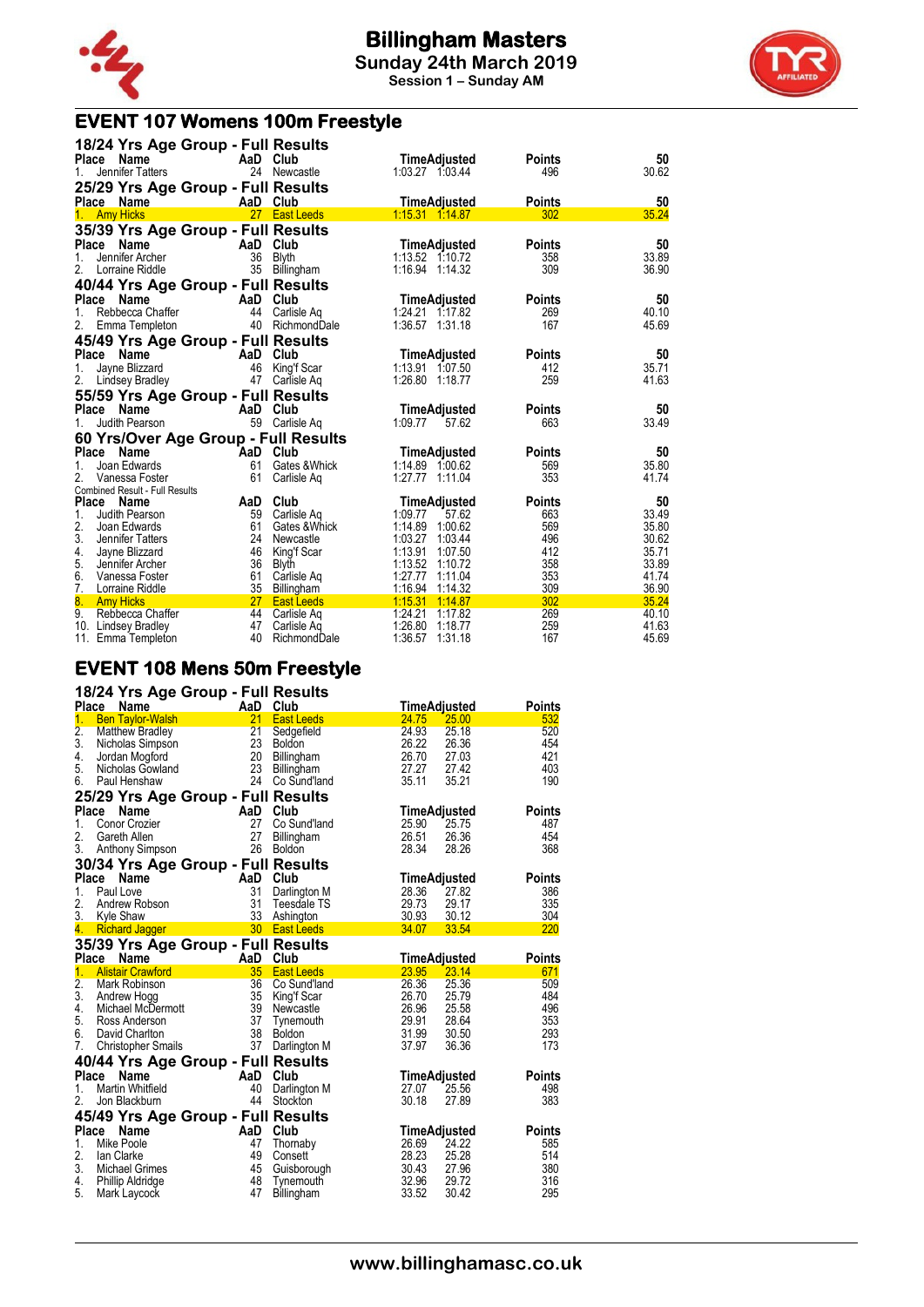

**Session 1 – Sunday AM**



|          | 50/54 Yrs Age Group - Full Results   |          |                                    |                                  |               |
|----------|--------------------------------------|----------|------------------------------------|----------------------------------|---------------|
|          | Place<br>Name                        | AaD Club |                                    | TimeAdjusted                     | Points        |
| 1.       | David Chaney                         | 51       | Gates & Whick                      | 26.84<br>23.70                   | 624           |
|          | 55/59 Yrs Age Group - Full Results   |          |                                    |                                  |               |
| Place    | Name                                 | AaD Club |                                    |                                  | <b>Points</b> |
| 1.       | Michael Edwards                      |          | 59 Gates & Whick                   | TimeAdjusted<br>32.10<br>26.51   | 446           |
|          |                                      |          |                                    |                                  |               |
|          | 60 Yrs/Over Age Group - Full Results |          |                                    |                                  |               |
| Place    | <b>Name</b>                          | AaD      | Club                               | TimeAdjusted                     | <b>Points</b> |
| 1.       | David Hills                          | 68       | Co Sund'land                       | 31.08<br>23.15                   | 670           |
| 2.       | <b>Guy Fawkes</b>                    | 60       | <b>Billingham</b>                  | 32.66<br>26.71                   | 436           |
| 3.       | lan Whyte                            | 65       | Co Sund'land                       | 33.54<br>25.96                   | 475           |
| 4.       | Gordon Dickinson                     | 60       | Ashington                          | 36.09<br>29.51                   | 323           |
| 5.       | Stephen Foster                       | 62       | Carlisle Aq                        | 36.29<br>29.07                   | 338           |
| 6.<br>7. | Alex Brown                           | 75<br>61 | Blyth                              | 38.11<br>25.37<br>39.39<br>31.88 | 509<br>256    |
| 8.       | lan Longster                         | 71       | Billingham<br>Co Sund'Iand         | 43.69<br>31.15                   | 275           |
| 9.       | Barry Robinson<br>Carl Butler        | 75       | RichmondDale                       | 44.34<br>29.52                   | 323           |
|          | 10. Graeme Shutt                     | 70       | Co Sund'land                       | 44.83<br>32.45                   | 243           |
|          | Combined Result - Full Results       |          |                                    |                                  |               |
|          | Place Name                           | AaD      | Club                               | <b>TimeAdjusted</b>              | Points        |
| 1.       | <b>Alistair Crawford</b>             | 35       | East Leeds                         | 23.95<br>23.14                   | 671           |
| 2.       | David Hills                          | 68       | Co Sund'Iand                       | 31.08<br>23.15                   | 670           |
| 3.       | David Chaney                         | 51       | Gates & Whick                      | 26.84<br>23.70                   | 624           |
| 4.       | <b>Mike Poole</b>                    | 47       | Thornaby                           | 26.69<br>24.22                   | 585           |
| 5.       | <b>Ben Taylor-Walsh</b>              | 21       | <b>East Leeds</b>                  | $\frac{24.75}{0.4.02}$<br>25.00  | 532           |
| 6.       | <b>Matthew Bradley</b>               | 21       | Sedgefield                         | 24.93<br>25.18                   | 520           |
| 7.       | lan Clarke                           | 49       | Consett                            | 28.23<br>25.28                   | 514           |
| 8.       | Mark Robinson                        | 36       | Co Sund'land                       | 26.36<br>25.36                   | 509           |
| 9.       | Alex Brown                           | 75       | Blyth                              | 38.11<br>25.37                   | 509           |
|          | 10. Martin Whitfield                 | 40       | Darlington M                       | 27.07<br>25.56                   | 498           |
|          | 11. Michael McDermott                | 39       | Newcastle                          | 26.96<br>25.58                   | 496           |
|          | 12. Conor Crozier                    | 27<br>35 | Co Sund'land                       | 25.90<br>25.75                   | 487<br>484    |
|          | 13. Andrew Hogg<br>14. Ian Whyte     | 65       | King'f Scar<br>Co Sund'land        | 26.70<br>25.79<br>33.54<br>25.96 | 475           |
|          | 15. Gareth Allen                     | 27       | Billingham                         | 26.51<br>26.36                   | 454           |
|          | 16. Nicholas Simpson                 | 23       | <b>Boldon</b>                      | 26.22<br>26.36                   | 454           |
|          | 17. Michael Edwards                  | 59       | Gates & Whick                      | 32.10<br>26.51                   | 446           |
|          | 18. Guy Fawkes                       | 60       | Billingham                         | 32.66<br>26.71                   | 436           |
|          | 19. Jordan Mogford                   | 20       | Billingham                         | 26.70<br>27.03                   | 421           |
|          | 20. Nicholas Gowland                 | 23       | Billingham                         | 27.27<br>27.42                   | 403           |
|          | 21. Paul Love                        | 31       | Darlington M                       | 28.36<br>27.82                   | 386           |
|          | 22. Jon Blackburn                    | 44       | Stockton                           | 30.18<br>27.89                   | 383           |
|          | 23. Michael Grimes                   | 45       | Guisborough                        | 30.43<br>27.96                   | 380           |
|          | 24. Anthony Simpson                  | 26       | <b>Boldon</b>                      | 28.34<br>28.26                   | 368           |
|          | 25. Ross Anderson                    | 37       | Tynemouth                          | 29.91<br>28.64                   | 353           |
|          | 26. Stephen Foster                   | 62       | Carlisle Aq                        | 36.29<br>29.07                   | 338           |
|          | 27. Andrew Robson                    | 31       | Teesdale TS                        | 29.73<br>29.17                   | 335           |
|          | 28. Gordon Dickinson                 | 60       | Ashington                          | 36.09<br>29.51                   | 323           |
|          | 29. Carl Butler                      | 75       | RichmondDale                       | 44.34<br>29.52                   | 323           |
|          | 30. Phillip Aldridge                 | 48<br>33 | Tynemouth                          | 32.96<br>29.72                   | 316<br>304    |
|          | 31. Kyle Shaw<br>32. Mark Laycock    | 47       | Ashington                          | 30.93<br>30.12<br>33.52<br>30.42 | 295           |
|          | 33. David Charlton                   | 38       | <b>Billingham</b><br><b>Boldon</b> | 31.99<br>30.50                   | 293           |
|          | 34. Barry Robinson                   | 71       | Co Sund'Iand                       | 43.69<br>31.15                   | 275           |
|          | 35. Ian Longster                     | 61       | <b>Billingham</b>                  | 39.39<br>31.88                   | 256           |
|          | 36. Graeme Shutt                     | 70       | Co Sund'land                       | 44.83<br>32.45                   | 243           |
|          | 37. Richard Jagger                   | 30       | <b>East Leeds</b>                  | 34.07<br>33.54                   | 220           |
|          | 38. Paul Henshaw                     | 24       | Co Sund'land                       | 35.11<br>35.21                   | 190           |
|          | 39. Christopher Smails               | 37       | Darlington M                       | 37.97<br>36.36                   | 173           |

# **EVENT 109 Womens 100m Backstroke**

| 18/24 Yrs Age Group - Full Results    |          |                   |                     |               |       |
|---------------------------------------|----------|-------------------|---------------------|---------------|-------|
| Place Name                            | AaD Club |                   | <b>TimeAdjusted</b> | <b>Points</b> | 50    |
| Jennifer Tatters<br>1.                | 24       | Newcastle         | 1:13.45 1:13.65     | 417           | 36.29 |
| 25/29 Yrs Age Group - Full Results    |          |                   |                     |               |       |
| Name<br>Place                         | AaD Club |                   | <b>TimeAdjusted</b> | <b>Points</b> | 50    |
| Amii Turnbull<br>1.                   | 25       | Co Sund'land      | 1:15.41 1:15.41     | 388           | 36.33 |
| 2. Amy Hicks                          |          | 27 East Leeds     | 1.31.08 1:30.55     | 224           | 42.75 |
| 60 Yrs/Over Age Group - Full Results  |          |                   |                     |               |       |
| Place Name                            | AaD      | Club              | <b>TimeAdjusted</b> | <b>Points</b> | 50    |
| <b>Verity Dobbie</b><br>1.            | 60       | Newcastle         | 1:36.75 1:19.11     | 336           | 48.67 |
| 2.<br><b>Hilary Crick</b>             | 70       | Billingham        | 1:49.58<br>1:19.31  | 334           | 54.18 |
| <b>Combined Result - Full Results</b> |          |                   |                     |               |       |
| Place Name                            | AaD      | Club              | TimeAdjusted        | <b>Points</b> | 50    |
| Jennifer Tatters<br>1.                | 24       | Newcastle         | 1:13.45 1:13.65     | 417           | 36.29 |
| Amii Turnbull<br>2.                   | 25       | Co Sund'land      | 1:15.41<br>1:15.41  | 388           | 36.33 |
| 3.<br><b>Verity Dobbie</b>            | 60       | Newcastle         | 1:36.75<br>1:19.11  | 336           | 48.67 |
| <b>Hilary Crick</b>                   | 70       | Billingham        | 1:49.58<br>1:19.31  | 334           | 54.18 |
| $\frac{4}{5}$<br><b>Amy Hicks</b>     | 27       | <b>East Leeds</b> | 1:31.08<br>1:30.55  | 224           | 42.75 |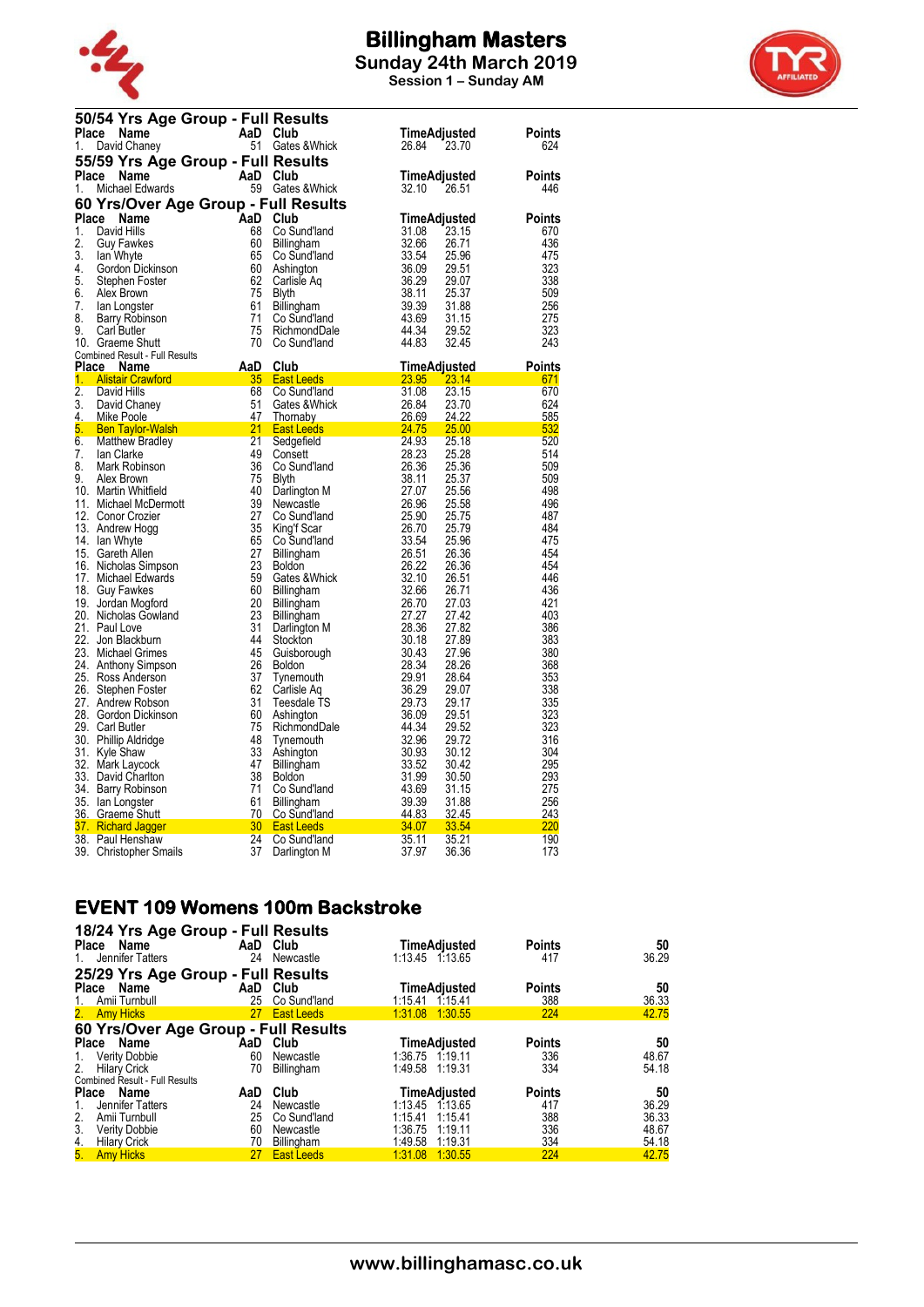



### **EVENT 110 Mens 50m Breaststroke**

|    | 18/24 Yrs Age Group - Full Results<br>18/24 Yrs Age <b>Stronger and Prince Name</b><br>1. Matthew Bradley<br>2. Ben Taylor-Walsh<br>2. Ben Taylor-Walsh<br>3. Nicholas Gowland<br>4. Nicholas Simpson<br>5. Paul Henshaw<br>2. 2. Bosund'and<br>5. Paul Henshaw<br>2. 2. Co Sund'and<br>2. 2. |          |                            |                         | TimeAdjusted                                                                  | Points                                 |
|----|-----------------------------------------------------------------------------------------------------------------------------------------------------------------------------------------------------------------------------------------------------------------------------------------------|----------|----------------------------|-------------------------|-------------------------------------------------------------------------------|----------------------------------------|
|    |                                                                                                                                                                                                                                                                                               |          |                            | 31.89                   | $\frac{32.22}{32.54}$                                                         | 481                                    |
|    |                                                                                                                                                                                                                                                                                               |          |                            |                         | 32.21 32.54<br>36.64 36.84<br>37.50 37.70                                     | 467                                    |
|    |                                                                                                                                                                                                                                                                                               |          |                            |                         |                                                                               | 321<br>300                             |
|    |                                                                                                                                                                                                                                                                                               |          |                            | 44.35                   | 44.47                                                                         | 183                                    |
|    | 30/34 Yrs Age Group - Full Results                                                                                                                                                                                                                                                            |          |                            |                         |                                                                               |                                        |
|    |                                                                                                                                                                                                                                                                                               |          |                            |                         |                                                                               |                                        |
|    |                                                                                                                                                                                                                                                                                               |          |                            |                         |                                                                               | TimeAdjusted Points<br>33.07 32.56 466 |
|    | 35/39 Yrs Age Group - Full Results                                                                                                                                                                                                                                                            |          |                            |                         |                                                                               |                                        |
|    | <b>ce Name 1988</b><br>Alistair Crawford 1995 <b>And Alistair Crawford</b><br>Alask Debiased 1996 1996 1997 1998 1999<br>Place Name                                                                                                                                                           |          |                            |                         |                                                                               | TimeAdjusted Points                    |
| 1. |                                                                                                                                                                                                                                                                                               |          |                            |                         | $\frac{32.00}{2}$ $\frac{30.91}{2}$                                           | 545                                    |
|    |                                                                                                                                                                                                                                                                                               |          |                            |                         |                                                                               | 467<br>416                             |
|    |                                                                                                                                                                                                                                                                                               |          |                            |                         |                                                                               | 369                                    |
|    |                                                                                                                                                                                                                                                                                               |          |                            |                         |                                                                               | 351                                    |
|    |                                                                                                                                                                                                                                                                                               |          |                            |                         | 33.82<br>35.65<br>35.65<br>36.42<br>35.18<br>37.36<br>35.78<br>39.90<br>38.94 | 292                                    |
|    | 2. Mark Robinson<br>2. Mark Robinson<br>3. Michael McDermott<br>4. Graham Kennedy<br>5. Ross Anderson<br>6. David Charlton<br>7. Christopher Smails<br>7. Christopher Smails<br>7. David Charlton<br>7. Christopher Smails<br>7. David Charlton<br>7                                          |          |                            |                         | 49.49 47.40                                                                   | 151                                    |
|    | 40/44 Yrs Age Group - Full Results                                                                                                                                                                                                                                                            |          |                            |                         |                                                                               |                                        |
|    | Place Name<br>AaD Club                                                                                                                                                                                                                                                                        |          |                            |                         | TimeAdjusted                                                                  | Points                                 |
| 1. | Jon Blackburn                                                                                                                                                                                                                                                                                 |          | 44 Stockton                |                         | 40.51 37.44                                                                   | 306                                    |
|    | 45/49 Yrs Age Group - Full Results                                                                                                                                                                                                                                                            |          |                            |                         |                                                                               |                                        |
| 1. | Place                                                                                                                                                                                                                                                                                         |          |                            |                         | TimeAdjusted<br>36.54 33.57                                                   | <b>Points</b><br>425                   |
| 2. |                                                                                                                                                                                                                                                                                               |          |                            |                         | 44.16 40.08                                                                   | 250                                    |
|    | May 113 And Club<br>Michael Grimes 45 Guisborough<br>Mark Laycock 47 Billingham<br>Phillip Aldridge 48 Tynemouth<br>3. Phillip Aldridge                                                                                                                                                       |          |                            | 45.38                   | 40.92                                                                         | 234                                    |
|    | 50/54 Yrs Age Group - Full Results                                                                                                                                                                                                                                                            |          |                            |                         |                                                                               |                                        |
|    | Place Name<br>AaD Club<br>50 Guisborough<br>54 Carlisle Aq                                                                                                                                                                                                                                    |          |                            |                         |                                                                               | TimeAdjusted Points                    |
| 1. | Myles Carter                                                                                                                                                                                                                                                                                  |          |                            |                         | 37.02 32.93                                                                   | 450                                    |
| 2. | Paul Gibson                                                                                                                                                                                                                                                                                   |          |                            | 41.53                   | 35.84                                                                         | 349                                    |
|    | 55/59 Yrs Age Group - Full Results                                                                                                                                                                                                                                                            |          |                            |                         |                                                                               |                                        |
|    | Place Name And AaD Club and Time Adjusted Points<br>1. Jeremy Greaves 69 East Leeds 37.63 31.07 536                                                                                                                                                                                           |          |                            |                         |                                                                               | TimeAdjusted Points                    |
|    |                                                                                                                                                                                                                                                                                               |          |                            |                         |                                                                               |                                        |
|    |                                                                                                                                                                                                                                                                                               |          |                            |                         |                                                                               |                                        |
|    |                                                                                                                                                                                                                                                                                               |          |                            |                         |                                                                               |                                        |
|    |                                                                                                                                                                                                                                                                                               |          |                            |                         | TimeAdjusted                                                                  | Points                                 |
|    |                                                                                                                                                                                                                                                                                               |          |                            |                         |                                                                               | 587<br>483                             |
|    |                                                                                                                                                                                                                                                                                               |          |                            |                         | 37.24 30.14<br>43.20 32.17                                                    | 358                                    |
|    |                                                                                                                                                                                                                                                                                               |          |                            |                         |                                                                               | 504                                    |
|    |                                                                                                                                                                                                                                                                                               |          |                            |                         | 45.91 35.53<br>47.63 31.71<br>56.41 40.83                                     | 236                                    |
|    | 1. <b>Selective School of School School School School School School School School School School School School School School School School School School School School School School School School School School School School Sc</b><br>Carl Butler                                           |          | 75 RichmondDale            | DQ                      |                                                                               |                                        |
|    | Combined Result - Full Results<br>Place Name                                                                                                                                                                                                                                                  |          |                            |                         | TimeAdjusted                                                                  | <b>Points</b>                          |
|    |                                                                                                                                                                                                                                                                                               | AaD Club |                            |                         |                                                                               |                                        |
|    |                                                                                                                                                                                                                                                                                               |          |                            |                         |                                                                               |                                        |
|    |                                                                                                                                                                                                                                                                                               |          |                            |                         |                                                                               |                                        |
|    |                                                                                                                                                                                                                                                                                               |          |                            |                         |                                                                               |                                        |
|    |                                                                                                                                                                                                                                                                                               |          |                            |                         |                                                                               |                                        |
|    |                                                                                                                                                                                                                                                                                               |          |                            |                         |                                                                               |                                        |
|    |                                                                                                                                                                                                                                                                                               |          |                            |                         |                                                                               |                                        |
|    | 1. Martin Jennings<br>1. Martin Jennings<br>2. Alistair Crawford<br>3. Jeremy Greaves<br>4. Norman Stephenson<br>4. Norman Stephenson<br>59 East Leeds<br>59 East Leeds<br>59 East Leeds<br>59 East Leeds<br>50 Guidland<br>47.63 31.07<br>47.63 31.07                                        |          |                            |                         |                                                                               |                                        |
|    | 10. Myles Carter<br>11. Michael Grimes                                                                                                                                                                                                                                                        | 50<br>45 | Guisborough<br>Guisborough | 37.02<br>36.54          | 32.93<br>33.57                                                                | 450<br>425                             |
|    | 12. Michael McDermott                                                                                                                                                                                                                                                                         | 39       | Newcastle                  | 35.65                   | 33.82                                                                         | 416                                    |
|    | 13. Graham Kennedy                                                                                                                                                                                                                                                                            | 35       | <b>Boldon</b>              | 36.42                   | 35.18                                                                         | 369                                    |
|    | 14. Ian Whyte                                                                                                                                                                                                                                                                                 | 65       | Co Sund'land               | 45.91                   | 35.53                                                                         | 358                                    |
|    | 15. Ross Anderson                                                                                                                                                                                                                                                                             | 37       | Tynemouth                  | 37.36                   | 35.78                                                                         | 351                                    |
|    | 16. Paul Gibson<br>17. Nicholas Gowland                                                                                                                                                                                                                                                       | 54<br>23 | Carlisle Ag<br>Billingham  | 41.53                   | 35.84<br>36.84                                                                | 349<br>321                             |
|    | 18. Jon Blackburn                                                                                                                                                                                                                                                                             | 44       | Stockton                   | 36.64<br>40.51          | 37.44                                                                         | 306                                    |
|    | 19. Nicholas Simpson                                                                                                                                                                                                                                                                          | 23       | <b>Boldon</b>              | 37.50                   | 37.70                                                                         | 300                                    |
|    | 20. David Charlton                                                                                                                                                                                                                                                                            | 38       | <b>Boldon</b>              | 39.90                   | 38.04                                                                         | 292                                    |
|    | 21. Mark Laycock                                                                                                                                                                                                                                                                              | 47       | Billingham                 | 44.16                   | 40.08                                                                         | 250                                    |
|    | 22. Graeme Shutt                                                                                                                                                                                                                                                                              | 70       | Co Sund'land               | 56.41                   | 40.83                                                                         | 236                                    |
|    | 23. Phillip Aldridge<br>24. Paul Henshaw<br>25. Christopher Smails                                                                                                                                                                                                                            | 48<br>24 | Tynemouth<br>Co Sund'land  | 45.38<br>44.35<br>49.49 | 40.92<br>44.47<br>47.40                                                       | 234<br>183<br>151                      |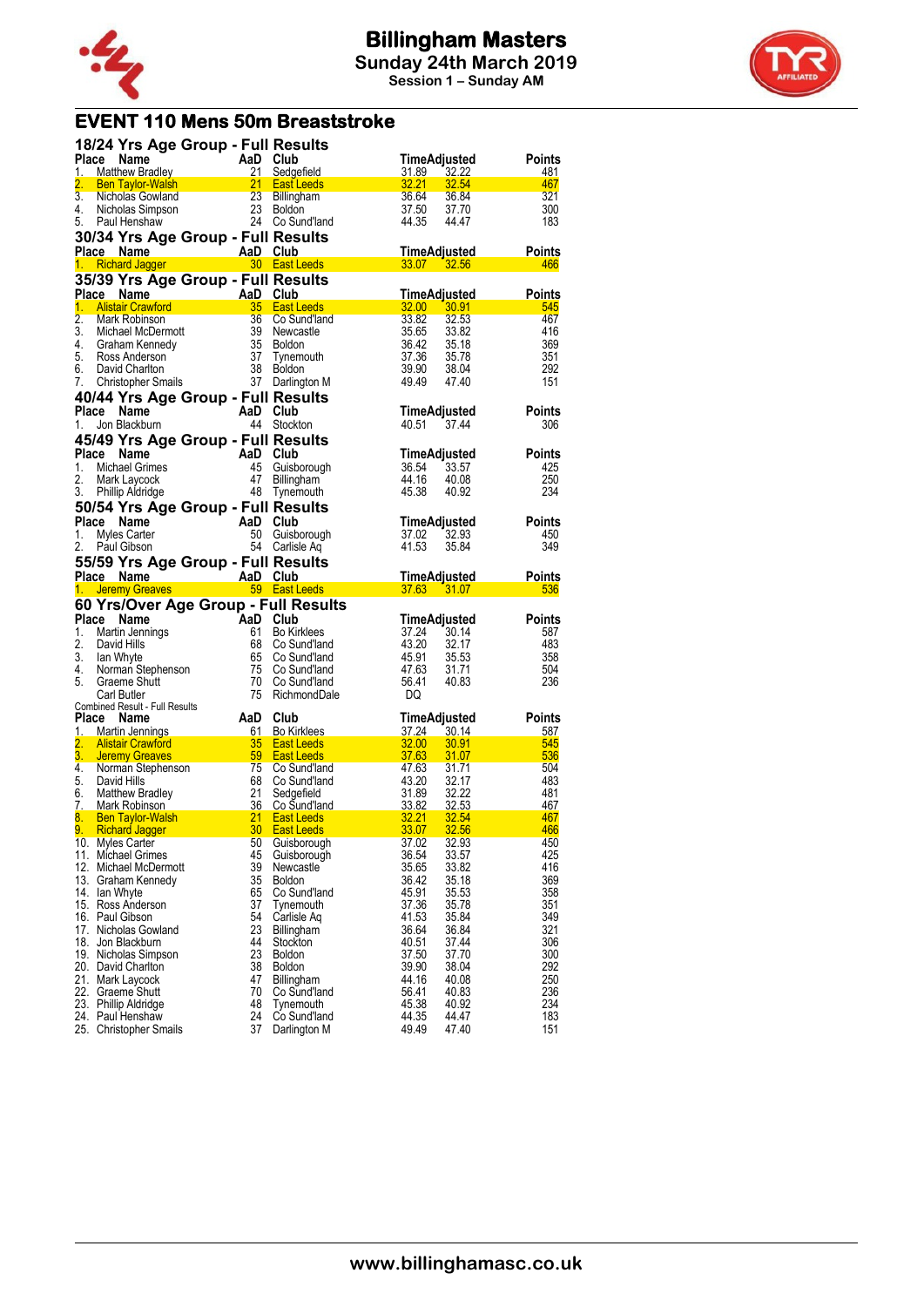





10. Rebbecca Chaffer 44 Carlisle Aq 3:08.39 2:54.09 255 41.59 1:28.49 2:19.40

#### **EVENT 112 Mens 100m IM**

|                        | 18/24 Yrs Age Group - Full Results    |                 |                             |                                       |               |                |
|------------------------|---------------------------------------|-----------------|-----------------------------|---------------------------------------|---------------|----------------|
|                        | Place Name                            |                 | AaD Club                    | <b>TimeAdjusted</b>                   | Points        | 50             |
| 1.                     | <b>Matthew Bradlev</b>                | 21              | Sedgefield                  | 1:01.27 1:01.89                       | 536           | 28.57          |
|                        | <b>Ben Taylor-Walsh</b>               | 21              | East Leeds                  | 1:08.56 1:09.26                       | 383           | 30.79          |
| 3.                     | Nicholas Simpson                      |                 | 23 Boldon                   | 1:10.03 1:10.40                       | 364           | 32.08          |
|                        | 25/29 Yrs Age Group - Full Results    |                 |                             |                                       |               |                |
| Place                  | Name                                  | AaD             | Club                        | TimeAdjusted                          | <b>Points</b> | 50             |
| 1.                     | Luke Kelly                            | 25              | Scarborough                 | 1:10.25 1:10.25                       | 367           | 31.32          |
| 2.                     | Anthony Simpson                       | 26              | Boldon                      | 1:13.29 1:13.08                       | 326           | 33.36          |
|                        |                                       |                 |                             |                                       |               |                |
|                        | 30/34 Yrs Age Group - Full Results    |                 |                             |                                       |               |                |
|                        | Place Name                            |                 | AaD Club                    | <b>TimeAdjusted</b>                   | <b>Points</b> | 50             |
| 1.                     | <b>Richard Jagger</b>                 | 30 <sup>°</sup> | <b>East Leeds</b>           | 1:02.47 1:01.51                       | 546           | 29.50          |
| $\overline{2}$ .<br>3. | Paul Love<br>Andrew Robson            | 31<br>31        | Darlington M<br>Teesdale TS | 1:10.66<br>1:09.33<br>1:13.09 1:11.71 | 381           | 33.72<br>31.97 |
| 4.                     |                                       | 33              |                             | 1:19.52 1:17.44                       | 345<br>274    | 37.07          |
| 5.                     | Kyle Shaw                             |                 | Ashington<br>34 Newcastle   | 1:27.72 1:25.09                       | 206           | 42.28          |
|                        | <b>Andrew Elwick</b>                  |                 |                             |                                       |               |                |
|                        | 35/39 Yrs Age Group - Full Results    |                 |                             |                                       |               |                |
|                        | Place Name                            |                 | AaD Club                    | <b>TimeAdjusted</b>                   | <b>Points</b> | 50             |
| 1.                     | <b>Alistair Crawford</b>              | 35              | <b>East Leeds</b>           | $1:01.26*$<br>59.18                   | 614           | 28.95          |
| $\overline{2}$ .<br>3. | Andrew Hogg                           | 35              | King'f Scar                 | 1:08.57 1:06.24                       | 437           | 29.73          |
|                        | Mark Robinson                         | 36              | Co Sund'Iand                | 1:09.18<br>1:06.54                    | 431           | 31.87          |
| 4.                     | Michael McDermott                     | 39              | Newcastle                   | 1:12.80<br>1:09.07                    | 386           | 33.99          |
| 5.                     | Ross Anderson                         |                 | 37 Tynemouth                | 1:19.43 1:16.07                       | 289           | 37.47          |
|                        | 40/44 Yrs Age Group - Full Results    |                 |                             |                                       |               |                |
| Place                  | Name                                  | AaD             | Club                        | TimeAdjusted                          | Points        | 50             |
| 1.                     | Jon Blackburn                         | 44              | Stockton                    | 1:17.24 1:11.38                       | 349           | 36.12          |
| 2.                     | lan Taylor                            |                 | 43 Darlington M             | 1:18.53 1:12.98                       | 327           | 36.52          |
|                        | 50/54 Yrs Age Group - Full Results    |                 |                             |                                       |               |                |
| <b>Place</b>           | Name                                  | AaD             | Club                        | <b>TimeAdjusted</b>                   | <b>Points</b> | 50             |
| 1.                     | Myles Carter                          |                 | 50 Guisborough              | 1:21.35 1:12.36                       | 335           | 39.78          |
|                        | 60 Yrs/Over Age Group - Full Results  |                 |                             |                                       |               |                |
|                        | Place Name                            | AaD             | Club                        | TimeAdjusted                          | Points        | 50             |
| 1.                     | Martin Jennings                       | 61              | <b>Bo Kirklees</b>          | 1:22.68 1:06.92                       | 424           | 38.10          |
| 2.                     | David Hills                           | 68              | Co Sund'land                | 1:24.13 1:02.65                       | 517           | 39.59          |
| 3.                     | lan Whyte                             | 65              | Co Sund'land                | 1:32.03<br>1:11.23                    | 352           | 45.70          |
| 4.                     | Stephen Foster                        |                 | 62 Carlisle Aq              | 1:40.30<br>1:20.33                    | 245           | 46.06          |
| 5.                     | Norman Stephenson                     |                 | 75 Co Sund'land             | 1:40.51<br>1:06.91                    | 424           | 49.96          |
| 6.                     | Peter Watts                           | 67              | Tynemouth                   | 1:41.14<br>1:16.34                    | 286           | 45.34          |
| 7.                     | lan Longster                          | 61              | Billingham                  | 1:46.92<br>1:26.55                    | 196           | 52.48          |
| 8.                     | Graeme Shutt                          | 70              | Co Sund'land                | 1:52.25<br>1:21.25                    | 237           | 52.78          |
|                        | Alex Brown                            | 75              | <b>Blyth</b>                | DQ                                    |               |                |
|                        | <b>Combined Result - Full Results</b> |                 |                             |                                       |               |                |
|                        | Place Name                            | AaD             | Club                        | <b>TimeAdjusted</b>                   | <b>Points</b> | 50             |
| 1.                     | <b>Alistair Crawford</b>              | 35              | <b>East Leeds</b>           | 1:01.26<br>59.18                      | 614           | 28.95          |
|                        | <b>Richard Jagger</b>                 | 30 <sub>2</sub> | <b>East Leeds</b>           | 1:02.47 1:01.51                       | 546           | 29.50          |
| $\overline{3}$ .       | <b>Matthew Bradley</b>                | 21              | Sedgefield                  | 1:01.27 1:01.89                       | 536           | 28.57          |

**www.billinghamasc.co.uk**

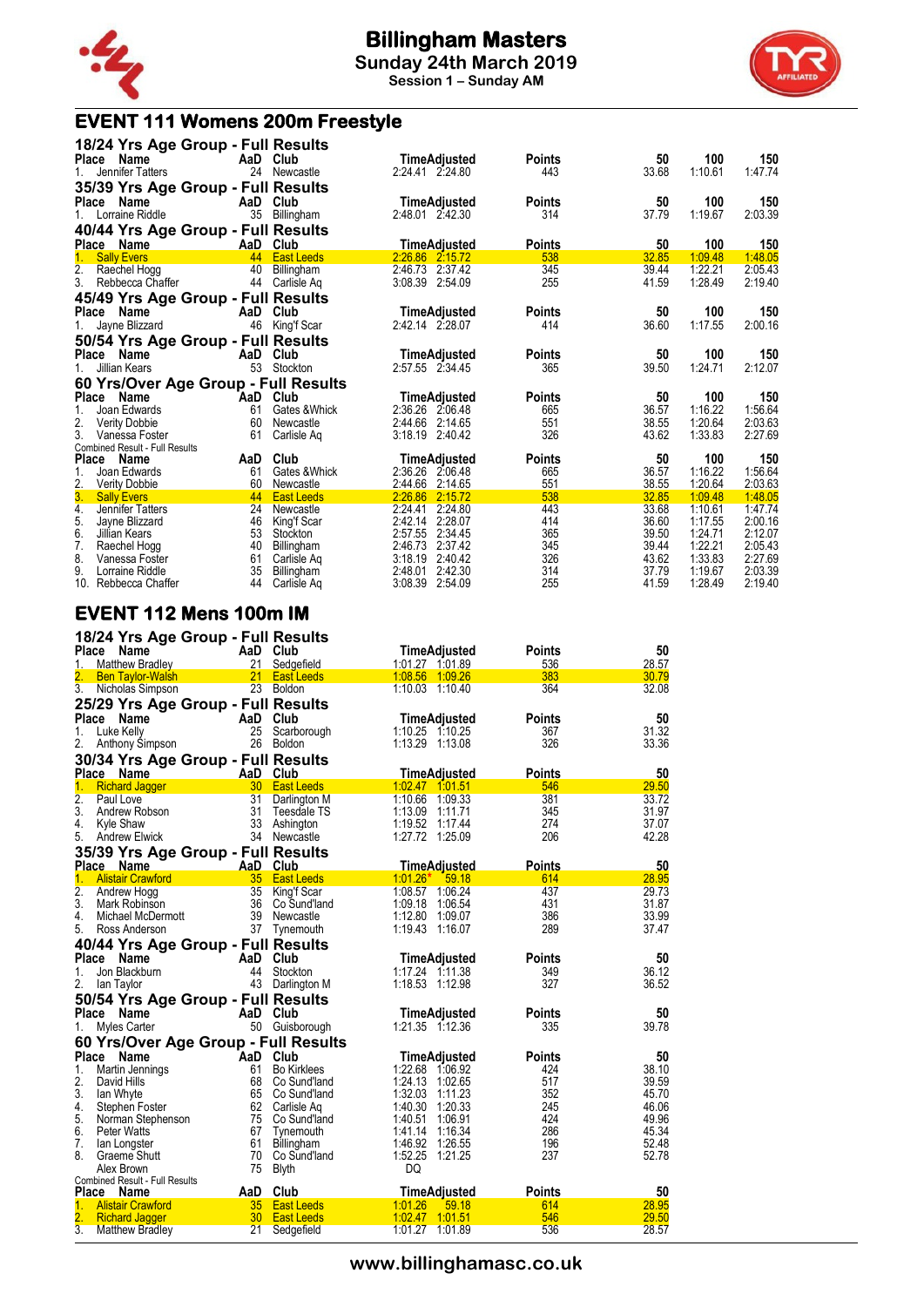

**Session 1 – Sunday AM**



| David Hills             | 68                                                                                                                       | Co Sund'land         | 1:24.13                                                                  | 1:02.65                       | 517                                      | 39.59                                  |
|-------------------------|--------------------------------------------------------------------------------------------------------------------------|----------------------|--------------------------------------------------------------------------|-------------------------------|------------------------------------------|----------------------------------------|
| Andrew Hogg             | 35                                                                                                                       |                      | 1:08.57                                                                  | 1:06.24                       | 437                                      | 29.73                                  |
| Mark Robinson           | 36                                                                                                                       | Co Sund'land         | 1:09.18                                                                  |                               | 431                                      | 31.87                                  |
| Norman Stephenson       | 75                                                                                                                       | Co Sund'land         | 1:40.51                                                                  | 1:06.91                       | 424                                      | 49.96                                  |
| Martin Jennings         | 61                                                                                                                       | <b>Bo Kirklees</b>   | 1:22.68                                                                  | 1:06.92                       | 424                                      | 38.10                                  |
| Michael McDermott       | 39                                                                                                                       | Newcastle            | 1:12.80                                                                  | 1:09.07                       | 386                                      | 33.99                                  |
| <b>Ben Taylor-Walsh</b> | 21                                                                                                                       | <b>East Leeds</b>    | 1:08.56                                                                  | 1:09.26                       | 383                                      | 30.79                                  |
|                         |                                                                                                                          | Darlington M         |                                                                          | 1:09.33                       | 381                                      | 33.72                                  |
| Luke Kelly              | 25                                                                                                                       |                      | 1:10.25                                                                  | 1:10.25                       | 367                                      | 31.32                                  |
| Nicholas Simpson        | 23                                                                                                                       | <b>Boldon</b>        | 1:10.03                                                                  | 1:10.40                       | 364                                      | 32.08                                  |
| lan Whyte               | 65                                                                                                                       | Co Sund'land         | 1:32.03                                                                  | 1:11.23                       | 352                                      | 45.70                                  |
| Jon Blackburn           | 44                                                                                                                       | Stockton             | 1:17.24                                                                  | 1:11.38                       | 349                                      | 36.12                                  |
| Andrew Robson           | 31                                                                                                                       | Teesdale TS          | 1:13.09                                                                  | 1:11.71                       | 345                                      | 31.97                                  |
|                         | 50                                                                                                                       | Guisborough          | 1:21.35                                                                  | 1:12.36                       |                                          | 39.78                                  |
| lan Taylor              | 43                                                                                                                       |                      | 1:18.53                                                                  | 1:12.98                       | 327                                      | 36.52                                  |
| Anthony Simpson         | 26                                                                                                                       | <b>Boldon</b>        | 1:13.29                                                                  | 1:13.08                       |                                          | 33.36                                  |
| Ross Anderson           |                                                                                                                          | Tynemouth            |                                                                          |                               |                                          | 37.47                                  |
| Peter Watts             | 67                                                                                                                       | Tynemouth            | 1:41.14                                                                  |                               |                                          | 45.34                                  |
|                         |                                                                                                                          | Ashington            | 1:19.52                                                                  | 1.17.44                       | 274                                      | 37.07                                  |
|                         | 62                                                                                                                       | Carlisle Ag          | 1:40.30                                                                  | 1:20.33                       | 245                                      | 46.06                                  |
|                         |                                                                                                                          |                      |                                                                          |                               |                                          | 52.78                                  |
| <b>Andrew Elwick</b>    | 34                                                                                                                       | Newcastle            | 1:27.72                                                                  | 1:25.09                       |                                          | 42.28                                  |
| lan Longster            | 61                                                                                                                       |                      | 1:46.92                                                                  | 1:26.55                       | 196                                      | 52.48                                  |
| 12.                     | 10.<br>11. Paul Love<br>14.<br>17. Myles Carter<br>18.<br>21.<br>22. Kyle Shaw<br>23. Stephen Foster<br>24. Graeme Shutt | 31<br>37<br>33<br>70 | King'f Scar<br>Scarborough<br>Darlington M<br>Co Sund'land<br>Billingham | 1:10.66<br>1:19.43<br>1:52.25 | 1:06.54<br>1:16.07<br>1:16.34<br>1:21.25 | 335<br>326<br>289<br>286<br>237<br>206 |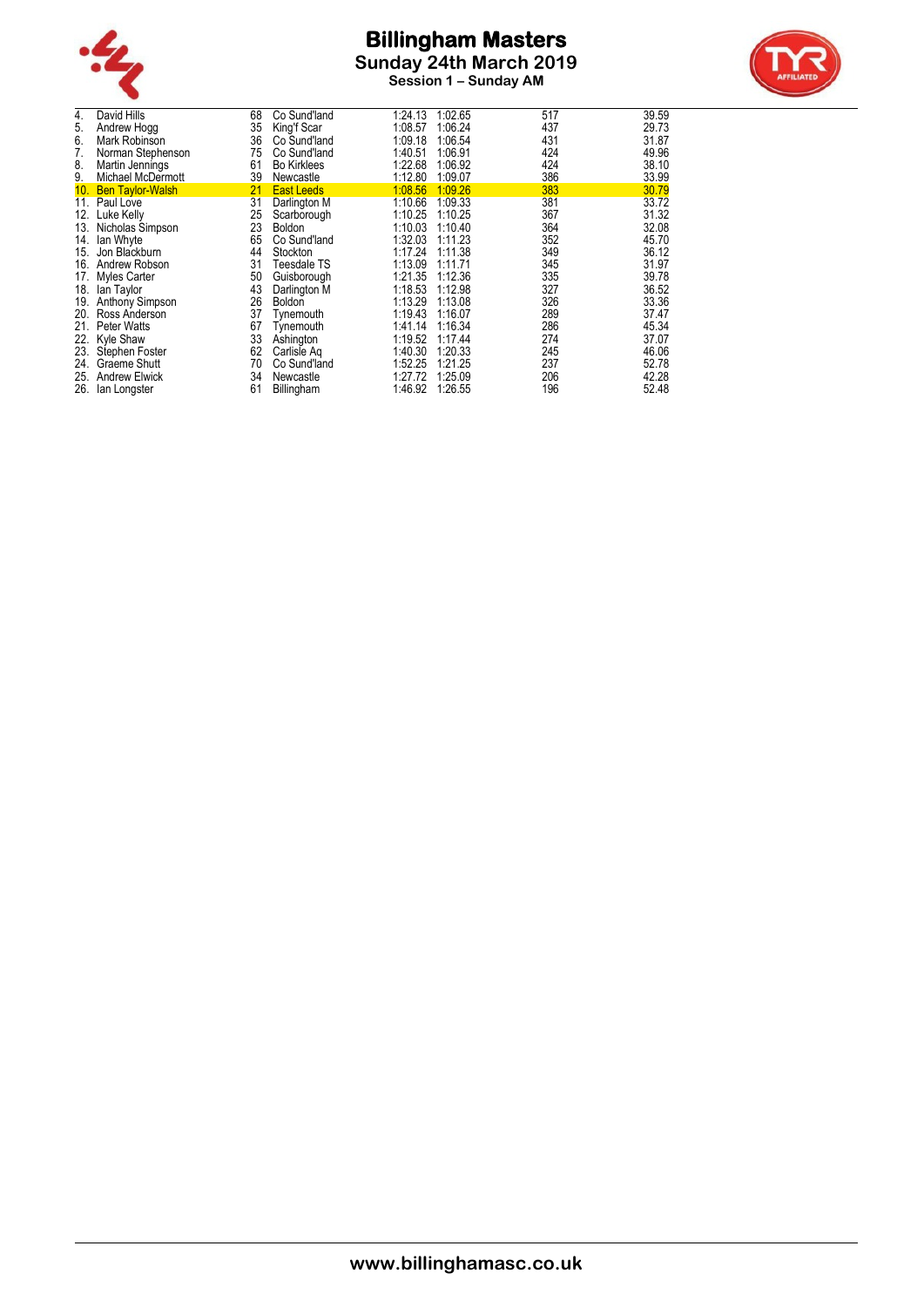



# **EVENT 201 Mixed 100m Butterfly**

| <b>MENS 18/24 Yrs Age Group - Full Results</b>                                                                                     |                                                                                        |                                 |                                    |                      |                |
|------------------------------------------------------------------------------------------------------------------------------------|----------------------------------------------------------------------------------------|---------------------------------|------------------------------------|----------------------|----------------|
| Place Name                                                                                                                         | AaD Club<br>AaD Club<br>23 Billingham                                                  |                                 | TimeAdjusted                       | <b>Points</b>        | 50             |
| Nicholas Gowland<br>$1_{-}$                                                                                                        |                                                                                        |                                 | 59.43<br>59.75                     | <u>521</u>           | 28.40          |
| <b>Sen Taylor-Walsh 1988</b> 21 East Leeds<br>Jordan Mogford 1988 20 Billingham<br>3. Jordan Mogford                               |                                                                                        | 20 Billingham                   | 1:03.85 1:04.65                    | 466<br>411           | 28.24<br>30.05 |
| <b>MENS 25/29 Yrs Age Group - Full Results</b>                                                                                     |                                                                                        |                                 |                                    |                      |                |
| Place Name                                                                                                                         |                                                                                        |                                 | TimeAdjusted                       | <b>Points</b>        | 50             |
| 1.<br>Gareth Allen                                                                                                                 | $\overline{AB}$ Club                                                                   | 27 Billingham                   | 1:02.16 1:01.80                    | 470                  | 28.41          |
| Anthony Simpson<br>2.                                                                                                              | 26 Boldon                                                                              |                                 | 1:10.84 1:10.64                    | 315                  | 31.95          |
| MENS 30/34 Yrs Age Group - Full Results                                                                                            |                                                                                        |                                 |                                    |                      |                |
|                                                                                                                                    |                                                                                        |                                 |                                    | <b>Points</b>        | 50             |
| Place Name<br>1. Richard Jagger <b>1. Aandred A. 2001</b><br>1.00.39 59.46                                                         |                                                                                        |                                 |                                    | 528                  | 28.95          |
| 2. Andrew Elwick                                                                                                                   |                                                                                        | 34 Newcastle                    | 1:19.10 1:16.73                    | 246                  | 38.10          |
| <b>MENS 35/39 Yrs Age Group - Full Results</b>                                                                                     |                                                                                        |                                 |                                    |                      |                |
|                                                                                                                                    |                                                                                        |                                 |                                    | <b>Points</b>        | 50             |
|                                                                                                                                    |                                                                                        |                                 |                                    | 606                  | 27.08          |
|                                                                                                                                    |                                                                                        |                                 |                                    | 506                  | 29.59          |
| <b>MENS 40/44 Yrs Age Group - Full Results</b>                                                                                     |                                                                                        |                                 |                                    |                      |                |
| Place Name<br>lan Taylor<br>1.                                                                                                     | AaD Club                                                                               | 43 Darlington M                 | TimeAdjusted<br>1:18.17 1:12.65    | <b>Points</b><br>289 | 50<br>37.56    |
|                                                                                                                                    |                                                                                        |                                 |                                    |                      |                |
| <b>MENS 50/54 Yrs Age Group - Full Results</b><br>Place Name                                                                       | AaD Club                                                                               |                                 | TimeAdjusted                       | <b>Points</b>        | 50             |
| Paul Gibson<br>1.                                                                                                                  |                                                                                        | 54 Carlisle Aq                  | 1:22.01 1:10.78                    | 313                  | 37.68          |
| <b>MENS 55/59 Yrs Age Group - Full Results</b>                                                                                     |                                                                                        |                                 |                                    |                      |                |
| Place Name                                                                                                                         | AaD Club                                                                               |                                 | TimeAdjusted                       | <b>Points</b>        | 50             |
| Kevin Smith<br>1.                                                                                                                  |                                                                                        | 55 Newcastle                    | 1:04.97<br>55.61                   | 646                  | 30.92          |
| <b>MENS 60 Yrs/Over Age Group - Full Results</b>                                                                                   |                                                                                        |                                 |                                    |                      |                |
| Place Name                                                                                                                         |                                                                                        |                                 | TimeAdjusted                       | Points               | 50             |
| Compose Name Manus Club<br>Cuy Fawkes 60 Billingham<br>Norman Stephenson 75 Co Sund'land<br>1.                                     |                                                                                        |                                 |                                    | 431                  | 36.45          |
| 2.                                                                                                                                 |                                                                                        |                                 | 1:53.45 1:15.52                    | 258                  | 52.71          |
| MENS Combined Result - Full Results<br>Place Name                                                                                  |                                                                                        |                                 | TimeAdjusted                       | <b>Points</b>        | 50             |
| 1.                                                                                                                                 |                                                                                        |                                 | <u>1:04.97</u><br>55.61            | 646                  | 30.92          |
|                                                                                                                                    |                                                                                        |                                 |                                    |                      |                |
| <u>Kevin Smith</u><br>2.<br><b>Alistair Crawford</b>                                                                               |                                                                                        |                                 | $-58.80*$<br>56.80                 | 606                  | 27.08          |
| 3.<br><b>Richard Jagger</b>                                                                                                        |                                                                                        |                                 | 1:00.39<br>59.46                   | 528                  | 28.95          |
| 4.                                                                                                                                 | Aap Charles And Charles S5 Newcastle<br>25 Newcastle<br>25 East Leeds<br>29 Billingham |                                 | 59.43<br>59.75                     | 521                  | 28.40          |
| 5.                                                                                                                                 |                                                                                        |                                 | 1:03.27 1:00.32                    | 506                  | 29.59          |
| 6.                                                                                                                                 |                                                                                        |                                 | 1:02.16 1:01.80                    | 470                  | 28.41          |
| 7. Ben Taylor-Walsh 21 East Leeds                                                                                                  |                                                                                        |                                 | 1:01.36 1:01.99<br>1:17.79 1:03.61 | 466<br>431           | 28.24<br>36.45 |
|                                                                                                                                    |                                                                                        | 60 Billingham                   | 1:03.85 1:04.65                    | 411                  | 30.05          |
|                                                                                                                                    | 26 Boldon                                                                              | 20 Billingham                   | 1:10.84 1:10.64                    | 315                  | 31.95          |
|                                                                                                                                    |                                                                                        | 54 Carlisle Aq                  | 1:22.01 1:10.78                    | 313                  | 37.68          |
| 3. Garvannia<br><b>7. Ben Taylor-Walsh</b><br>8. Guy Fawkes<br>9. Jordan Mogford<br>10. Anthony Simpson<br>11. Pau <u>l</u> Gibson |                                                                                        | 43 Darlington M                 | 1:18.17 1:12.65                    | 289                  | 37.56          |
| 13. Norman Stephenson<br>14. Andrew Elwick                                                                                         |                                                                                        | 75 Co Sund'land<br>34 Newcastle | 1:53.45 1:15.52<br>1:19.10 1:16.73 | 258<br>246           | 52.71<br>38.10 |
|                                                                                                                                    |                                                                                        |                                 |                                    |                      |                |
| <b>WOMENS 25/29 Yrs Age Group - Full Results</b><br>Place Name                                                                     | AaD Club                                                                               |                                 | TimeAdjusted                       | <b>Points</b>        | 50             |
| Amii Turnbull<br>1.                                                                                                                |                                                                                        | 25 Co Sund'land                 | 1:14.81  1:14.81                   | 388                  | 33.53          |
| <b>WOMENS 55/59 Yrs Age Group - Full Results</b>                                                                                   |                                                                                        |                                 |                                    |                      |                |
| Place Name                                                                                                                         | AaD Club                                                                               |                                 | TimeAdjusted                       | <b>Points</b>        | 50             |
| 1. Judith Pearson                                                                                                                  |                                                                                        | <u>59 Carlisle Aquillanum</u>   |                                    | <u>726</u>           | 36.11          |
| 2. Dona Simpson                                                                                                                    |                                                                                        | 58 East Leeds                   | $1:24.63*$ 1.10.55                 | 463                  | 39.22          |
| <b>WOMENS 60 Yrs/Over Age Group - Full Results</b>                                                                                 |                                                                                        |                                 |                                    |                      |                |
| Place Name                                                                                                                         | AaD Club                                                                               |                                 | <b>TimeAdjusted</b>                | <b>Points</b>        |                |
| Vanessa Foster<br>1.                                                                                                               |                                                                                        | 61 Carlisle Ag                  | 1:52.34 1:30.93                    | 216                  | 50<br>51.00    |
| <b>WOMENS Combined Result - Full Results</b><br>Place Name                                                                         | AaD                                                                                    | Club                            | <b>TimeAdjusted</b>                | <b>Points</b>        | 50             |
| 1.<br>Judith Pearson                                                                                                               |                                                                                        | 59 Carlisle Ag                  | 1:13.56 1:00.74                    | 726                  | 36.11          |
| $\overline{2}$ .<br>Dona Simpson                                                                                                   | 58                                                                                     | <b>East Leeds</b>               | 1:24.63 1:10.55                    | 463                  | 39.22          |
| 3.<br>Amii Turnbull<br>4.<br>Vanessa Foster                                                                                        | 25<br>61                                                                               | Co Sund'land<br>Carlisle Aq     | 1:14.81 1:14.81<br>1:52.34 1:30.93 | 388<br>216           | 33.53<br>51.00 |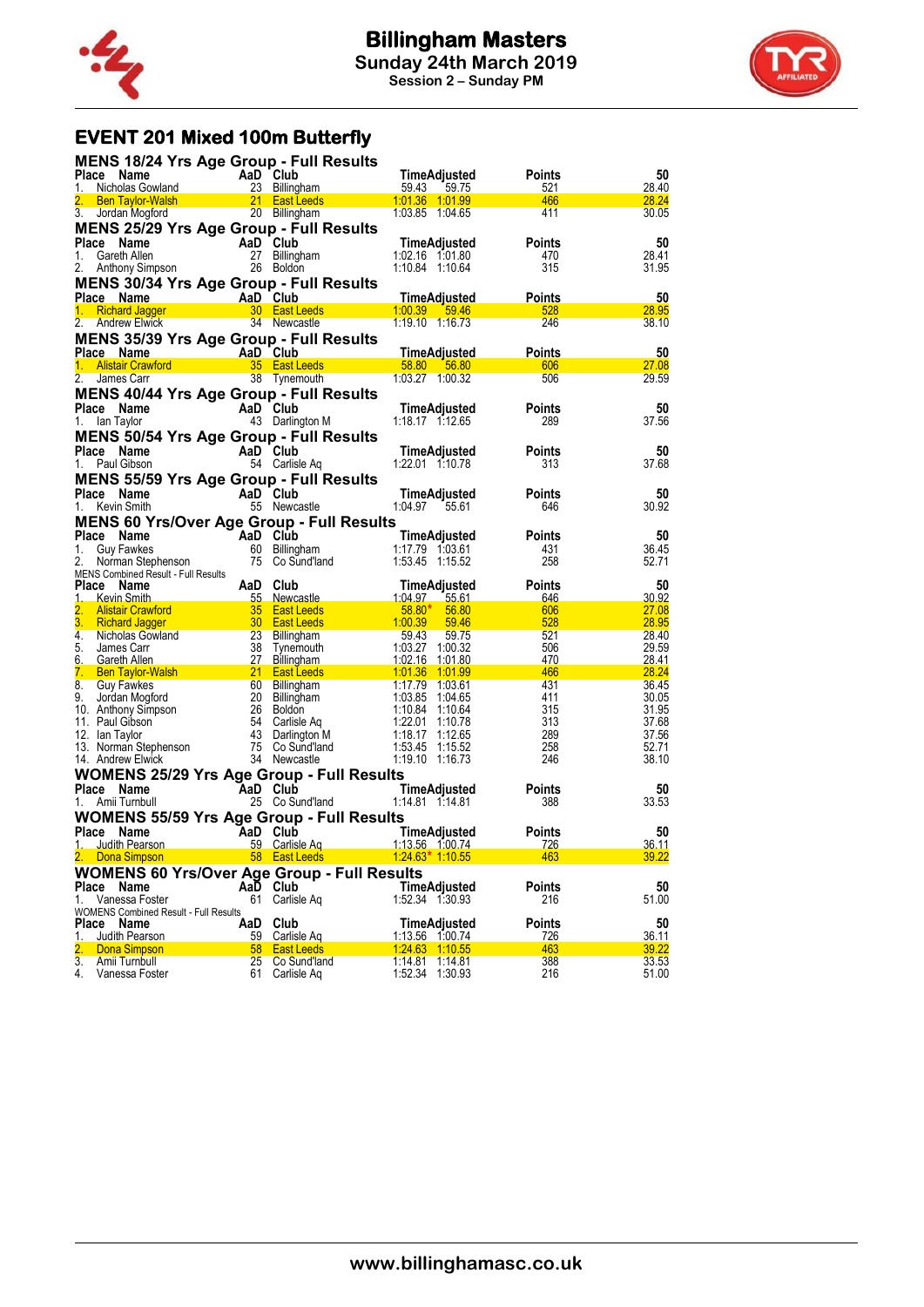



# **EVENT 202 Mens 50m Backstroke**

|                  |                                                  | 18/24 Yrs Age Group - Full Results   |                               |                |                |               |
|------------------|--------------------------------------------------|--------------------------------------|-------------------------------|----------------|----------------|---------------|
|                  | Place Name                                       | AaD                                  | Club                          |                | TimeAdjusted   | <b>Points</b> |
| 1.               | <b>Ben Taylor-Walsh</b>                          | 21                                   | <b>East Leeds</b>             | 28.47          | 28.76          | 461           |
| 2.               | Matthew Bradley                                  | 21                                   | Sedgefield                    | 28.92          | 29.21          | 440           |
| 3.               | Nicholas Simpson                                 | 23                                   | <b>Boldon</b>                 | 32.68          | 32.85          | 309           |
|                  |                                                  | 25/29 Yrs Age Group - Full Results   |                               |                |                |               |
|                  | Place Name                                       | AaD                                  | Club                          |                | TimeAdjusted   | <b>Points</b> |
| 1.               | Conor Crozier                                    | 27                                   | Co Sund'land                  | 30.54          | 30.36          | 392           |
|                  |                                                  | 30/34 Yrs Age Group - Full Results   |                               |                |                |               |
|                  | Place Name                                       | AaD                                  | Club                          |                | TimeAdjusted   | <b>Points</b> |
| 1 <sub>1</sub>   | <b>Richard Jagger</b>                            | 30                                   | <b>East Leeds</b>             | 29.39          | 28.94          | 452           |
| 2.               | Andrew Robson                                    | 31                                   | Teesdale TS                   | 30.58          | 30.00          | 406           |
|                  |                                                  | 35/39 Yrs Age Group - Full Results   |                               |                |                |               |
|                  | Place Name                                       | AaD                                  | Club                          |                | TimeAdjusted   | <b>Points</b> |
| 1.               | <b>Philip Pratt</b>                              | 38                                   | <b>East Leeds</b>             | 28.36          | 27.04          | 554           |
| $\overline{2}$ . | <b>Alistair Crawford</b>                         | 35                                   | <b>East Leeds</b>             | 29.28          | 28.28          | 485           |
| $\overline{3}$ . | Mark Robinson                                    | 36                                   | Co Sund'Iand                  | 32.00          | 30.78          | 376           |
| 4.               | Michael McDermott                                | 39                                   | Newcastle                     | 32.35          | 30.69          | 379           |
|                  | Andrew Hogg                                      | 35                                   | King'f Scar                   | DQ             |                |               |
|                  |                                                  | 50/54 Yrs Age Group - Full Results   |                               |                |                |               |
|                  | Place Name                                       | AaD                                  | Club                          |                | TimeAdjusted   | Points        |
| 1.               | David Chaney                                     | 51                                   | Gates & Whick                 | 32.85          | 29.01          | 449           |
|                  |                                                  | 60 Yrs/Over Age Group - Full Results |                               |                |                |               |
|                  |                                                  |                                      |                               |                |                |               |
|                  |                                                  |                                      |                               |                |                |               |
| Place            | Name                                             | AaD                                  | Club                          |                | TimeAdjusted   | <b>Points</b> |
| 1.               | David Hills                                      | 68                                   | Co Sund'land                  | 42.30          | 31.50          | 350           |
| 2.               | Stephen Foster                                   | 62                                   | Carlisle Ag                   | 42.88          | 34.34          | 270           |
| 3.               | Gordon Dickinson                                 | 60                                   | Ashington                     | 45.05          | 36.84          | 219           |
| 4.<br>5.         | Graeme Shutt                                     | 70<br>71                             | Co Sund'land                  | 51.01          | 36.92          | 217<br>196    |
|                  | Barry Robinson<br>Combined Result - Full Results |                                      | Co Sund'land                  | 53.64          | 38.24          |               |
| Place            | Name                                             | AaD                                  | Club                          |                | TimeAdjusted   | Points        |
| 1.               | <b>Philip Pratt</b>                              | 38                                   | <b>East Leeds</b>             | 28.36          | 27.04          | 554           |
| $\overline{2}$ . | <b>Alistair Crawford</b>                         | 35                                   | <b>East Leeds</b>             | 29.28          | 28.28          | 485           |
| 3.               | <b>Ben Taylor-Walsh</b>                          | 21                                   | <b>East Leeds</b>             | 28.47          | 28.76          | 461           |
| 4.               | <b>Richard Jagger</b>                            | 30                                   | <b>East Leeds</b>             | 29.39          | 28.94          | 452           |
| $\overline{5}$ . | David Chaney                                     | 51                                   | Gates & Whick                 | 32.85          | 29.01          | 449           |
| 6.               | Matthew Bradley                                  | 21                                   | Sedgefield                    | 28.92          | 29.21          | 440           |
| 7.               | Andrew Robson                                    | 31                                   | Teesdale TS                   | 30.58          | 30.00          | 406           |
| 8.               | Conor Crozier                                    | 27                                   | Co Sund'land                  | 30.54          | 30.36          | 392           |
| 9.               | Michael McDermott                                | 39                                   | Newcastle                     | 32.35          | 30.69          | 379           |
|                  | 10. Mark Robinson                                | 36                                   | Co Sund'land                  | 32.00          | 30.78          | 376           |
|                  | 11. David Hills                                  | 68<br>23                             | Co Sund'land<br><b>Boldon</b> | 42.30<br>32.68 | 31.50<br>32.85 | 350<br>309    |
|                  | 12. Nicholas Simpson                             | 62                                   |                               | 42.88          | 34.34          | 270           |
|                  | 13. Stephen Foster<br>14. Gordon Dickinson       | 60                                   | Carlisle Aq<br>Ashington      | 45.05          | 36.84          | 219           |
|                  | 15. Graeme Shutt                                 | 70<br>71                             | Co Sund'land                  | 51.01          | 36.92          | 217           |

### **EVENT 203 Womens 100m Breaststroke**

| 35/39 Yrs Age Group - Full Results        |                           |                    |                     |               |         |
|-------------------------------------------|---------------------------|--------------------|---------------------|---------------|---------|
| Place Name                                | <b>Example 2</b> AaD Club |                    | TimeAdjusted        | Points        | 50      |
| Jennifer Archer<br>1.                     |                           | 36 Blyth           | 1:38.52 1:34.77     | 284           | 47.40   |
| 40/44 Yrs Age Group - Full Results        |                           |                    |                     |               |         |
| <b>Example 2.1 AaD</b> Club<br>Place Name |                           |                    | TimeAdjusted        | <b>Points</b> | 50      |
| 1. Rebbecca Chaffer                       | 44                        | Carlisle Aq        | 1:44.02 1:36.13     | 272           | 50.50   |
| 45/49 Yrs Age Group - Full Results        |                           |                    |                     |               |         |
| Place Name                                |                           | AaD Club           | <b>TimeAdjusted</b> | <b>Points</b> | 50      |
| Lindsey Bradley<br>1.                     | 47                        | Carlisle Aq        | 1:43.45 1:33.88     | 293           | 49.18   |
| 2.<br>Louise McLellan                     | 49                        | Co Sund'land       | 2:13.12 1:59.23     | 143           | 1:04.60 |
| 55/59 Yrs Age Group - Full Results        |                           |                    |                     |               |         |
| Place Name                                |                           | AaD Club           | <b>TimeAdjusted</b> | <b>Points</b> | 50      |
| 1. Dona Simpson                           |                           | 58 East Leeds      | 1:34.07 1:18.42     | 502           | 45.65   |
| 60 Yrs/Over Age Group - Full Results      |                           |                    |                     |               |         |
| Place Name                                |                           | AaD Club           | TimeAdjusted        | <b>Points</b> | 50      |
| Sally Shields<br>1.                       | 65                        | <b>Bo Kirklees</b> | 1:33.65 1.12.48     | 636           | 44.68   |
| <b>Combined Result - Full Results</b>     |                           |                    |                     |               |         |
| Place Name                                | AaD                       | Club               | TimeAdjusted        | <b>Points</b> | 50      |
| 1. Sally Shields                          | $65-$                     | <b>Bo Kirklees</b> | 1:33.65 1:12.48     | 636           | 44.68   |
| $\frac{2}{3}$ .<br>Dona Simpson           |                           | 58 East Leeds      | $1.34.07*$ 1.18.42  | 502           | 45.65   |
| Lindsey Bradley                           | 47                        | Carlisle Ag        | 1:43.45<br>1:33.88  | 293           | 49.18   |
| 4.<br>Jennifer Archer                     | 36                        | Blyth              | 1:38.52 1:34.77     | 284           | 47.40   |
| 5.<br>Rebbecca Chaffer                    | 44                        | Carlisle Ag        | 1:44.02<br>1:36.13  | 272           | 50.50   |
| 6.<br>Louise McLellan                     | 49                        | Co Sund'land       | 2:13.12 1:59.23     | 143           | 1:04.60 |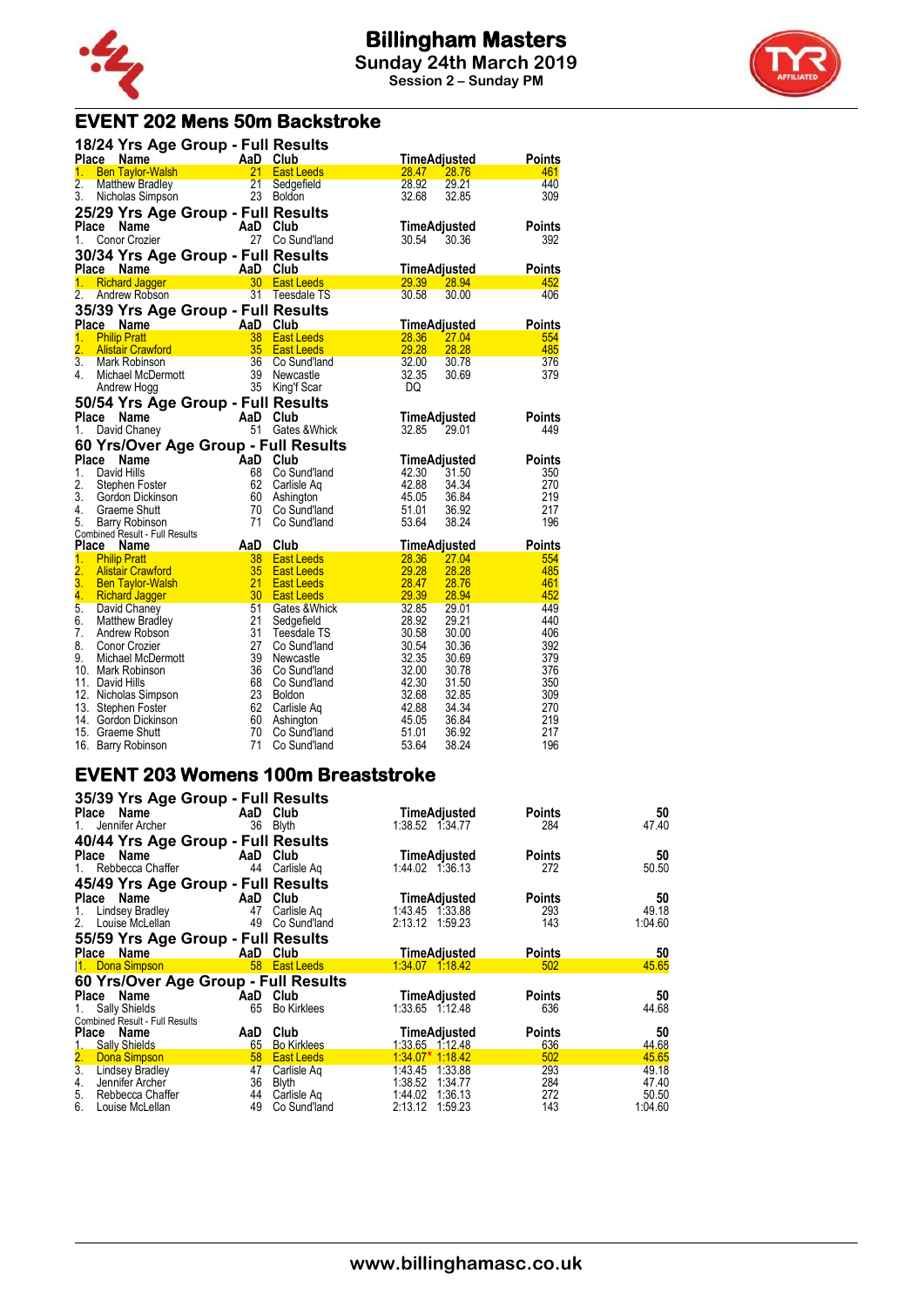

# **Billingham Masters**

**Sunday 24th March 2019 Session 2 – Sunday PM**



# **EVENT 204 Mens 200m IM**

| Name                                  |                                                                                                                                                                                                                         | Club                                                                    | TimeAdjusted                                                                                                                                                                                                                                                                                                                                                                                                           | <b>Points</b>                                                                                                                                                                                                                          | 50                                                                                     | 100                                                                        | 150                                                                                                |
|---------------------------------------|-------------------------------------------------------------------------------------------------------------------------------------------------------------------------------------------------------------------------|-------------------------------------------------------------------------|------------------------------------------------------------------------------------------------------------------------------------------------------------------------------------------------------------------------------------------------------------------------------------------------------------------------------------------------------------------------------------------------------------------------|----------------------------------------------------------------------------------------------------------------------------------------------------------------------------------------------------------------------------------------|----------------------------------------------------------------------------------------|----------------------------------------------------------------------------|----------------------------------------------------------------------------------------------------|
|                                       |                                                                                                                                                                                                                         |                                                                         |                                                                                                                                                                                                                                                                                                                                                                                                                        |                                                                                                                                                                                                                                        |                                                                                        |                                                                            | 1:40.32                                                                                            |
|                                       |                                                                                                                                                                                                                         |                                                                         |                                                                                                                                                                                                                                                                                                                                                                                                                        |                                                                                                                                                                                                                                        |                                                                                        |                                                                            | 1:47.60                                                                                            |
|                                       |                                                                                                                                                                                                                         |                                                                         |                                                                                                                                                                                                                                                                                                                                                                                                                        |                                                                                                                                                                                                                                        |                                                                                        |                                                                            |                                                                                                    |
|                                       |                                                                                                                                                                                                                         |                                                                         |                                                                                                                                                                                                                                                                                                                                                                                                                        |                                                                                                                                                                                                                                        | 50                                                                                     |                                                                            | 150                                                                                                |
| <b>Richard Jagger</b>                 | 30 <sup>°</sup>                                                                                                                                                                                                         |                                                                         | 2:18.81 2:16.67                                                                                                                                                                                                                                                                                                                                                                                                        | 516                                                                                                                                                                                                                                    | 29.86                                                                                  | 1:06.88                                                                    | 1:48.68                                                                                            |
|                                       |                                                                                                                                                                                                                         |                                                                         |                                                                                                                                                                                                                                                                                                                                                                                                                        |                                                                                                                                                                                                                                        |                                                                                        |                                                                            |                                                                                                    |
| Place Name                            |                                                                                                                                                                                                                         | Club                                                                    |                                                                                                                                                                                                                                                                                                                                                                                                                        | <b>Points</b>                                                                                                                                                                                                                          | 50                                                                                     | 100                                                                        | 150                                                                                                |
| <b>Alistair Crawford</b>              | 35                                                                                                                                                                                                                      |                                                                         | 2.26.33 2.21.36                                                                                                                                                                                                                                                                                                                                                                                                        | 466                                                                                                                                                                                                                                    | 29.06                                                                                  | 1:07.38                                                                    | 1:50.86                                                                                            |
|                                       |                                                                                                                                                                                                                         |                                                                         |                                                                                                                                                                                                                                                                                                                                                                                                                        |                                                                                                                                                                                                                                        |                                                                                        |                                                                            |                                                                                                    |
| Name                                  | AaD                                                                                                                                                                                                                     | Club                                                                    |                                                                                                                                                                                                                                                                                                                                                                                                                        | <b>Points</b>                                                                                                                                                                                                                          | 50                                                                                     | 100                                                                        | 150                                                                                                |
| Alastair Caird                        | 57                                                                                                                                                                                                                      | <b>Brechin</b>                                                          | DQ                                                                                                                                                                                                                                                                                                                                                                                                                     |                                                                                                                                                                                                                                        |                                                                                        |                                                                            |                                                                                                    |
|                                       |                                                                                                                                                                                                                         |                                                                         |                                                                                                                                                                                                                                                                                                                                                                                                                        |                                                                                                                                                                                                                                        |                                                                                        |                                                                            |                                                                                                    |
| Name<br>Place                         |                                                                                                                                                                                                                         | Club                                                                    | TimeAdjusted                                                                                                                                                                                                                                                                                                                                                                                                           | <b>Points</b>                                                                                                                                                                                                                          | 50                                                                                     | 100                                                                        | 150                                                                                                |
| <b>Guy Fawkes</b>                     | 60                                                                                                                                                                                                                      | Billingham                                                              | 2:58.29 2:25.79                                                                                                                                                                                                                                                                                                                                                                                                        | 425                                                                                                                                                                                                                                    | 36.73                                                                                  | 1:29.27                                                                    | 2:18.62                                                                                            |
| Norman Stephenson                     | 75                                                                                                                                                                                                                      | Co Sund'land                                                            | 3:48.16 2:31.88                                                                                                                                                                                                                                                                                                                                                                                                        | 376                                                                                                                                                                                                                                    | 52.39                                                                                  | 1:54.55                                                                    | 2:59.40                                                                                            |
| <b>Combined Result - Full Results</b> |                                                                                                                                                                                                                         |                                                                         |                                                                                                                                                                                                                                                                                                                                                                                                                        |                                                                                                                                                                                                                                        |                                                                                        |                                                                            |                                                                                                    |
|                                       |                                                                                                                                                                                                                         |                                                                         |                                                                                                                                                                                                                                                                                                                                                                                                                        |                                                                                                                                                                                                                                        |                                                                                        |                                                                            | 150                                                                                                |
|                                       |                                                                                                                                                                                                                         |                                                                         |                                                                                                                                                                                                                                                                                                                                                                                                                        |                                                                                                                                                                                                                                        |                                                                                        |                                                                            | 1:40.32                                                                                            |
|                                       |                                                                                                                                                                                                                         |                                                                         |                                                                                                                                                                                                                                                                                                                                                                                                                        |                                                                                                                                                                                                                                        |                                                                                        |                                                                            | 1:48.68                                                                                            |
|                                       |                                                                                                                                                                                                                         |                                                                         |                                                                                                                                                                                                                                                                                                                                                                                                                        |                                                                                                                                                                                                                                        |                                                                                        |                                                                            | 1:47.60                                                                                            |
|                                       |                                                                                                                                                                                                                         |                                                                         |                                                                                                                                                                                                                                                                                                                                                                                                                        |                                                                                                                                                                                                                                        |                                                                                        |                                                                            | 1:50.86                                                                                            |
|                                       |                                                                                                                                                                                                                         |                                                                         |                                                                                                                                                                                                                                                                                                                                                                                                                        |                                                                                                                                                                                                                                        |                                                                                        |                                                                            | 2:18.62                                                                                            |
|                                       |                                                                                                                                                                                                                         |                                                                         |                                                                                                                                                                                                                                                                                                                                                                                                                        |                                                                                                                                                                                                                                        |                                                                                        |                                                                            | 2:59.40                                                                                            |
|                                       | <b>Matthew Bradley</b><br>2. Ben Taylor-Walsh<br>Place Name<br>Name<br><b>Matthew Bradley</b><br><b>Richard Jagger</b><br><b>Ben Taylor-Walsh</b><br><b>Alistair Crawford</b><br><b>Guy Fawkes</b><br>Norman Stephenson | 21<br>21<br>AaD<br>AaD<br>21<br>30 <sup>2</sup><br>21<br>35<br>60<br>75 | 18/24 Yrs Age Group - Full Results<br>AaD<br>Sedgefield<br><b>East Leeds</b><br>30/34 Yrs Age Group - Full Results<br>AaD Club<br><b>East Leeds</b><br>35/39 Yrs Age Group - Full Results<br>AaD<br><b>East Leeds</b><br>55/59 Yrs Age Group - Full Results<br>60 Yrs/Over Age Group - Full Results<br>Club<br>Sedgefield<br><b>East Leeds</b><br><b>East Leeds</b><br><b>East Leeds</b><br>Billingham<br>Co Sund'land | 2:11.15 2:12.49<br>2:18.59 2:20.00<br><b>TimeAdjusted</b><br>TimeAdjusted<br>TimeAdjusted<br>TimeAdjusted<br>2:11.15 2:12.49<br>2:18.81<br>2:16.67<br>2:18.59<br>2:20.00<br>$2.26.33*2.21.36$<br>2:58.29 2:25.79<br>3:48.16<br>2:31.88 | 566<br>480<br><b>Points</b><br><b>Points</b><br>566<br>516<br>480<br>466<br>425<br>376 | 28.83<br>29.80<br>50<br>28.83<br>29.86<br>29.80<br>29.06<br>36.73<br>52.39 | 1:02.18<br>1:07.94<br>100<br>100<br>1:02.18<br>1:06.88<br>1:07.94<br>1.07.38<br>1:29.27<br>1:54.55 |

# **EVENT 205 Womens 50m Butterfly**

| 18/24 Yrs Age Group - Full Results<br><b>Place</b><br>Name | AaD Club   |                             | <b>TimeAdjusted</b>              | <b>Points</b> |
|------------------------------------------------------------|------------|-----------------------------|----------------------------------|---------------|
| Jennifer Tatters<br>1.                                     |            | 24 Newcastle                | 32.92<br>33.01                   | 402           |
| 25/29 Yrs Age Group - Full Results                         |            |                             |                                  |               |
| Place<br>Name                                              | AaD Club   |                             | TimeAdjusted                     | <b>Points</b> |
| 1.<br>Emma Couch<br>2.<br>Hannah Robson                    |            | 28 King'f Scar<br>28 Boldon | 34.27<br>34.58<br>38.24<br>37.90 | 360<br>266    |
| 3.<br><b>Amy Hicks</b>                                     |            | 27 East Leeds               | 40.96<br>40.72                   | 214           |
| 35/39 Yrs Age Group - Full Results                         |            |                             |                                  |               |
| <b>Place</b><br>Name                                       | AaD        | Club                        | TimeAdjusted                     | <b>Points</b> |
| 1.<br>Lorraine Riddle                                      |            | 35 Billingham               | 42.37 40.93                      | 211           |
| 40/44 Yrs Age Group - Full Results                         |            |                             |                                  |               |
| Place Name                                                 | AaD Club   |                             | TimeAdjusted                     | <b>Points</b> |
| <b>Sally Evers</b><br>1.                                   |            | 44 East Leeds               | $32.61$ $30.14$                  | 529           |
| 45/49 Yrs Age Group - Full Results                         |            |                             |                                  |               |
| Place<br>Name                                              | AaD Club   |                             | TimeAdjusted                     | <b>Points</b> |
| $1_{-}$<br>Rachel Clinkard                                 |            | 48 Newcastle                | 35.97<br>32.43                   | 424           |
| 2.<br>Jayne Blizzard                                       |            | 46 King'f Scar              | 37.77<br>34.49                   | 353           |
| 3.<br>Joanne Fixter                                        |            | 45 Billingham               | 40.23<br>36.96                   | 287           |
| 4.<br>Lindsey Bradley                                      | 47         | Carlisle Aq                 | 48.26<br>43.80                   | 172           |
| 50/54 Yrs Age Group - Full Results                         |            |                             |                                  |               |
| Place<br>Name                                              |            | Club                        | TimeAdjusted                     | <b>Points</b> |
| Jayne Simpson<br>1.                                        | <b>AaD</b> | 52 Boldon                   | 36.82<br>32.28                   | 430           |
| 55/59 Yrs Age Group - Full Results                         |            |                             |                                  |               |
| Place<br>Name                                              |            |                             | TimeAdjusted                     | <b>Points</b> |
| Judith Pearson<br>1.                                       | AaD Club   | 59 Carlisle Aq              | 32.42<br>26.77                   | 755           |
|                                                            |            |                             |                                  |               |
| 60 Yrs/Over Age Group - Full Results<br>Place<br>Name      | AaD Club   |                             | TimeAdjusted                     | <b>Points</b> |
| Vanessa Foster<br>1.                                       | 61         | Carlisle Aq                 | 47.10<br>38.12                   | 261           |
| Combined Result - Full Results                             |            |                             |                                  |               |
| Place<br>Name                                              | AaD        | Club                        | TimeAdjusted                     | <b>Points</b> |
| 1.<br>Judith Pearson                                       |            | 59 Carlisle Aq              | 32.42<br>26.77                   | 755           |
| 2.<br><b>Sally Evers</b>                                   | 44         | <b>East Leeds</b>           | 32.61<br>30.14                   | 529           |
| $\overline{3}$ .<br>Jayne Simpson                          | 52         | Boldon                      | 36.82<br>32.28                   | 430           |
| 4.<br>Rachel Clinkard                                      | 48         | Newcastle                   | 35.97<br>32.43                   | 424           |
| 5.<br>Jennifer Tatters                                     | 24         | Newcastle                   | 32.92<br>33.01                   | 402           |
| 6.<br>Emma Couch                                           | 28         | King'f Scar                 | 34.58<br>34.27                   | 360           |
| 7.<br>Jayne Blizzard                                       |            | 46 King'f Scar              | 37.77<br>34.49                   | 353           |
| 8.<br>Joanne Fixter                                        | 45         | Billingham                  | 40.23<br>36.96                   | 287           |
| 9.<br>Hannah Robson                                        | 28         | Boldon                      | 38.24<br>37.90                   | 266           |
| 10. Vanessa Foster                                         | 61         | Carlisle Aq                 | 47.10<br>38.12                   | 261           |
| 11. Amy Hicks                                              |            | 27 East Leeds               | 40.96<br>40.72                   | 214           |
| 12. Lorraine Riddle                                        | 35         | Billingham                  | 42.37<br>40.93                   | 211           |
| 13. Lindsey Bradley                                        | 47         | Carlisle Ag                 | 48.26<br>43.80                   | 172           |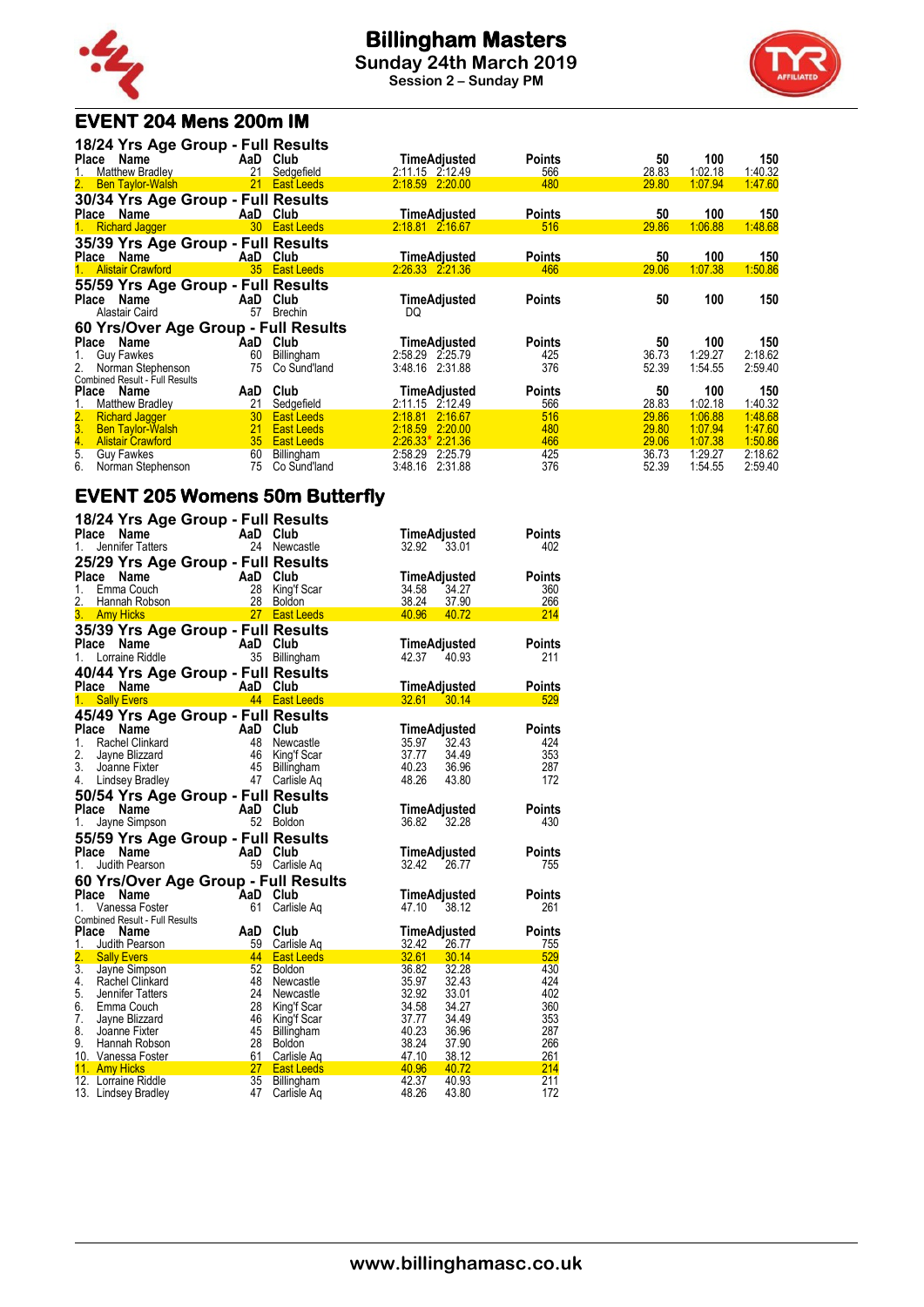



# **EVENT 206 Mixed 200m Breaststroke**

| MENS 18/24 Yrs Age Group - Full Results                                                                                                                                                                                                                                   |          |                                                                                                                       |                     |               |       |         |         |
|---------------------------------------------------------------------------------------------------------------------------------------------------------------------------------------------------------------------------------------------------------------------------|----------|-----------------------------------------------------------------------------------------------------------------------|---------------------|---------------|-------|---------|---------|
| Place Name<br><b>Example 2</b> AaD Club                                                                                                                                                                                                                                   |          |                                                                                                                       | TimeAdjusted        | <b>Points</b> | 50    | 100     | 150     |
| Ben Taylor-Walsh <b>21</b> East Leeds<br>1 <sub>1</sub>                                                                                                                                                                                                                   |          | <b>Contract Contract Contract Contract Contract Contract Contract Contract Contract Contract Contract Contract Co</b> | 2:31.01 2:32.55     | 492           | 33.11 | 1:11.66 | 1:51.68 |
| 2.<br>Jordan Mogford                                                                                                                                                                                                                                                      |          | 20 Billingham                                                                                                         | 2:41.73 2:43.74     | 397           | 35.46 | 1:15.64 | 1:58.26 |
| MENS 30/34 Yrs Age Group - Full Results                                                                                                                                                                                                                                   |          |                                                                                                                       |                     |               |       |         |         |
| Place Name<br>$\mathcal{L}(\mathcal{L}^{\mathcal{L}})$ and $\mathcal{L}^{\mathcal{L}}$ are the set of the set of the set of the set of the set of the set of the set of the set of the set of the set of the set of the set of the set of the set of the set of the set o |          | AaD Club                                                                                                              | <b>TimeAdjusted</b> | <b>Points</b> | 50    | 100     | 150     |
| Richard Jagger 30 East Leeds<br>1 <sup>1</sup>                                                                                                                                                                                                                            |          |                                                                                                                       | $3.03.28*3.00.45$   | 297           | 41.62 | 1:28.80 | 2:16.98 |
| <b>MENS 50/54 Yrs Age Group - Full Results</b>                                                                                                                                                                                                                            |          |                                                                                                                       |                     |               |       |         |         |
| Place Name                                                                                                                                                                                                                                                                |          | AaD Club                                                                                                              | <b>TimeAdjusted</b> | <b>Points</b> | 50    | 100     | 150     |
| 1. Paul Gibson                                                                                                                                                                                                                                                            |          | 54 Carlisle Aq                                                                                                        | 3:30.99 3:02.09     | 289           | 48.93 | 1:45.29 | 2:39.74 |
| <b>MENS 55/59 Yrs Age Group - Full Results</b>                                                                                                                                                                                                                            |          |                                                                                                                       |                     |               |       |         |         |
| Place Name                                                                                                                                                                                                                                                                |          | AaD Club                                                                                                              | TimeAdjusted        | <b>Points</b> | 50    | 100     | 150     |
| 1. Alastair Caird                                                                                                                                                                                                                                                         | 57       | Brechin                                                                                                               | 3:26.67 2:53.87     | 332           | 49.11 | 1:42.54 | 2:36.27 |
| <b>MENS 60 Yrs/Over Age Group - Full Results</b>                                                                                                                                                                                                                          |          |                                                                                                                       |                     |               |       |         |         |
| AaD Club<br>Place<br>Name                                                                                                                                                                                                                                                 |          |                                                                                                                       | <b>TimeAdjusted</b> | <b>Points</b> | 50    | 100     | 150     |
| Norman Stephenson 75 Co Sund'land                                                                                                                                                                                                                                         |          |                                                                                                                       | 4:00.43 2:40.05     | 426           | 55.08 | 1:57.87 | 3:02.05 |
| <b>MENS Combined Result - Full Results</b>                                                                                                                                                                                                                                |          |                                                                                                                       |                     |               |       |         |         |
| Place Name                                                                                                                                                                                                                                                                | AaD Club |                                                                                                                       | <b>TimeAdjusted</b> | <b>Points</b> | 50    | 100     | 150     |
| Ben Taylor-Walsh 21 East Leeds<br>1 <sup>1</sup>                                                                                                                                                                                                                          |          |                                                                                                                       | 2.31.01 2.32.55     | 492           | 33.11 | 1:11.66 | 1:51.68 |
| 2. Norman Stephenson                                                                                                                                                                                                                                                      |          | Form and the Taylor To Sund'land<br>20 Billingham<br>57 Brechin                                                       | 4:00.43 2:40.05     | 426           | 55.08 | 1:57.87 | 3:02.05 |
| 3. Jordan Mogford                                                                                                                                                                                                                                                         |          |                                                                                                                       | 2:41.73 2:43.74     | 397           | 35.46 | 1:15.64 | 1:58.26 |
| 4. Alastair Caird                                                                                                                                                                                                                                                         |          |                                                                                                                       | 3:26.67 2:53.87     | 332           | 49.11 | 1:42.54 | 2:36.27 |
| 5. Richard Jagger 30 East Leeds                                                                                                                                                                                                                                           |          |                                                                                                                       | 3:03.28 3:00.45     | 297           | 41.62 | 1:28.80 | 2:16.98 |
| 6. Paul Gibson                                                                                                                                                                                                                                                            |          | 54 Carlisle Aq                                                                                                        | 3:30.99 3:02.09     | 289           | 48.93 | 1:45.29 | 2:39.74 |
| <b>WOMENS 40/44 Yrs Age Group - Full Results</b>                                                                                                                                                                                                                          |          |                                                                                                                       |                     |               |       |         |         |
| Place Name                                                                                                                                                                                                                                                                |          | AaD Club                                                                                                              | <b>TimeAdjusted</b> | <b>Points</b> | 50    | 100     | 150     |
| 1. Rebbecca Chaffer                                                                                                                                                                                                                                                       |          | 44 Carlisle Aq                                                                                                        | 3:37.60 3:21.09     | 299           | 51.39 | 1:46.77 | 2:43.46 |
| <b>WOMENS 55/59 Yrs Age Group - Full Results</b>                                                                                                                                                                                                                          |          |                                                                                                                       |                     |               |       |         |         |
| <b>Example 20</b> AaD Club<br>Place Name                                                                                                                                                                                                                                  |          |                                                                                                                       | <b>TimeAdiusted</b> | <b>Points</b> | 50    | 100     | 150     |
| 1. Dona Simpson                                                                                                                                                                                                                                                           |          | 58 East Leeds                                                                                                         | 3:23.38* 2.49.55    | 499           | 46.95 | 1:37.65 | 2:29.53 |
| <b>WOMENS 60 Yrs/Over Age Group - Full Results</b>                                                                                                                                                                                                                        |          |                                                                                                                       |                     |               |       |         |         |
| Place Name                                                                                                                                                                                                                                                                |          | AaD Club                                                                                                              | <b>TimeAdjusted</b> | <b>Points</b> | 50    | 100     | 150     |
| <b>Verity Dobbie</b>                                                                                                                                                                                                                                                      |          | 60 Newcastle                                                                                                          | 3:24.03 2.46.84     | 524           | 45.61 | 1:37.50 | 2:30.85 |
| <b>WOMENS Combined Result - Full Results</b>                                                                                                                                                                                                                              |          |                                                                                                                       |                     |               |       |         |         |
| Place Name                                                                                                                                                                                                                                                                |          | AaD Club                                                                                                              | TimeAdjusted        | <b>Points</b> | 50    | 100     | 150     |
| 1. Verity Dobbie<br>2. Dona Simpson<br>3. Bebboog Cheffer<br>1. Bebboog Cheffer                                                                                                                                                                                           |          |                                                                                                                       | 3:24.03 2.46.84     | 524           | 45.61 | 1:37.50 | 2:30.85 |
|                                                                                                                                                                                                                                                                           |          |                                                                                                                       | 3.23.38 2.49.55     | 499           | 46.95 | 1:37.65 | 2:29.53 |
| 3. Rebbecca Chaffer                                                                                                                                                                                                                                                       |          | 44 Carlisle Aq                                                                                                        | 3:37.60 3:21.09     | 299           | 51.39 | 1:46.77 | 2:43.46 |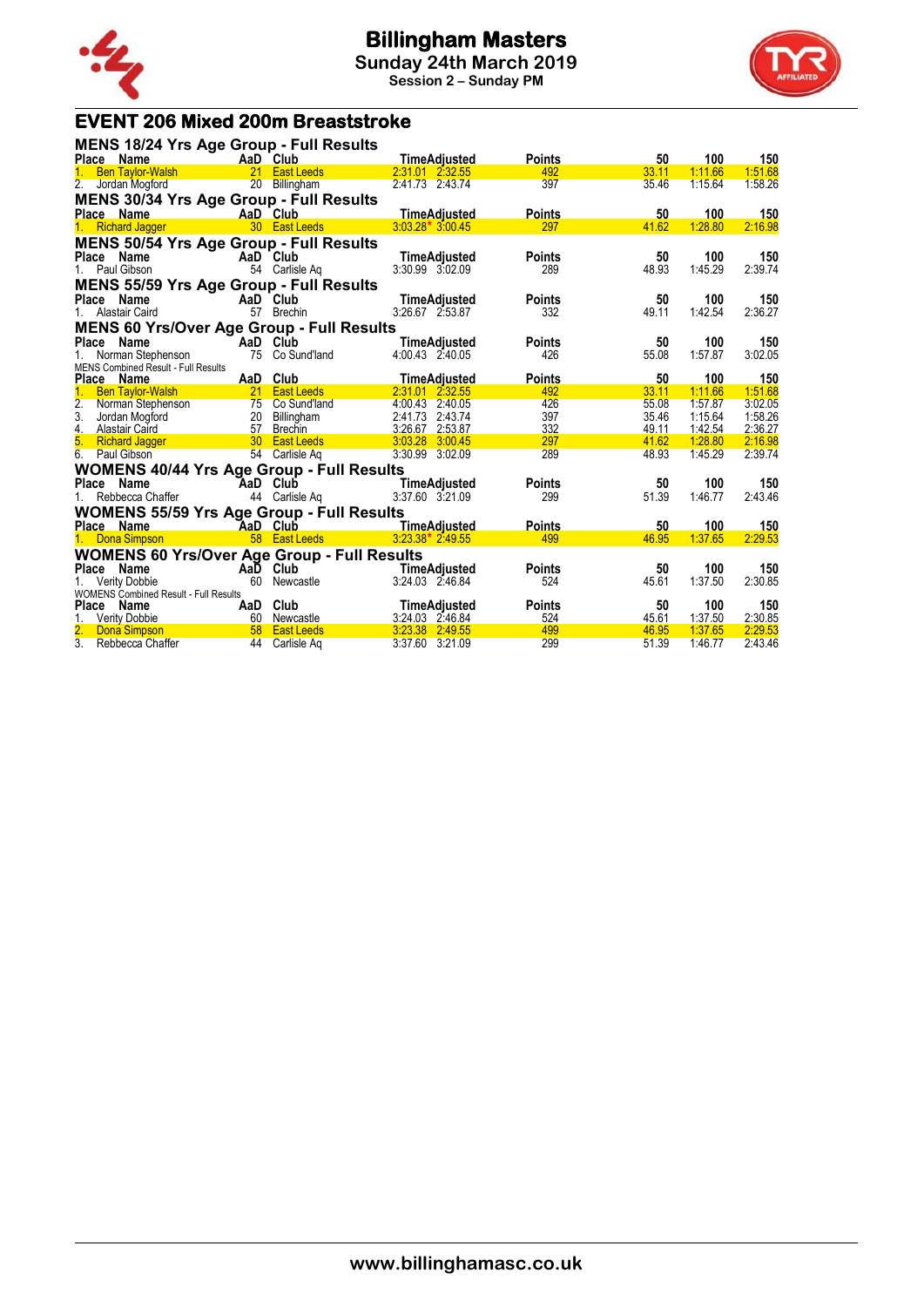



# **EVENT 207 Mens 100m Freestyle**

| 18/24 Yrs Age Group - Full Results                 |                 |                            |                                          |               |                |
|----------------------------------------------------|-----------------|----------------------------|------------------------------------------|---------------|----------------|
| Place<br>Name<br>1.<br><b>Matthew Bradley</b>      | 21              | AaD Club<br>Sedgefield     | <b>TimeAdjusted</b><br>53.45<br>53.99    | Points<br>576 | 50<br>26.11    |
| 2.<br><b>Ben Taylor-Walsh</b>                      | 21              | <b>East Leeds</b>          | 55.59<br>56.16                           | 512           | 27.16          |
| $\overline{3}$ .<br>Nicholas Gowland               | 23              | <b>Billingham</b>          | 59.95<br>1:00.27                         | 414           | 28.75          |
| 4.<br>Paul Henshaw                                 |                 | 24 Co Sund'land            | 1:22.11<br>1:22.33                       | 162           | 40.87          |
| 25/29 Yrs Age Group - Full Results                 |                 |                            |                                          |               |                |
| Place<br>Name                                      | AaD             | Club                       | TimeAdjusted                             | Points        | 50             |
| 1.<br>Conor Crozier                                | 27              | Co Sund'land               | 58.82<br>58.48                           | 453           | 27.86          |
| 2.<br>Gareth Allen                                 | 27              | Billingham                 | 59.57<br>59.22                           | 437           | 28.71          |
| 3.<br>Anthony Simpson                              | 26              | <b>Boldon</b>              | 1:05.09<br>1:04.90                       | 332           | 30.73          |
| 30/34 Yrs Age Group - Full Results                 |                 |                            |                                          |               |                |
| Place Name                                         |                 | AaD Club                   | TimeAdjusted                             | Points        | 50             |
| <b>Richard Jagger</b><br>1.                        |                 | 30 East Leeds              | 54.85<br>54.00                           | 576           | 27.07          |
| 2.<br>Kyle Shaw                                    |                 | 33 Ashington               | 1:09.65 1:07.83                          | 290           | 33.02          |
| 35/39 Yrs Age Group - Full Results                 |                 |                            |                                          |               |                |
| Place Name                                         |                 | AaD Club                   | <b>TimeAdjusted</b>                      | Points        | 50             |
| <b>Alistair Crawford</b><br>1.                     | 35 <sub>2</sub> | <b>East Leeds</b>          | 53.60<br>51.78                           | 653           | 26.62          |
| 2.<br>Michael McDermott                            | 39              | Newcastle                  | 1:00.53<br>57.43                         | 479           | 28.28          |
| 3.<br>James Carr                                   | 38              | Tynemouth                  | 1:02.27<br>59.36                         | 433           | 28.88          |
| 4.<br>Mark Robinson                                | 36              | Co Sund'Iand               | 1:03.20<br>1:00.79                       | 404           | 28.44          |
| 5.<br><b>Christopher Smails</b>                    |                 | 37 Darlington M            | 1:28.03<br>1:24.30                       | 151           | 42.18          |
| 40/44 Yrs Age Group - Full Results                 |                 |                            |                                          |               |                |
| Place Name                                         |                 | AaD Club                   | <b>TimeAdjusted</b>                      | <b>Points</b> | 50             |
| John North<br>1.                                   | 43              | Tynemouth                  | 1:07.63 1:02.85                          | 365           | 32.04          |
| 45/49 Yrs Age Group - Full Results                 |                 |                            |                                          |               |                |
| <b>Place</b><br>Name                               | AaD             | Club                       |                                          | Points        | 50             |
| 1.<br>Mike Poole                                   | 47              |                            | TimeAdjusted<br>59.91<br>54.37           | 564           | 28.66          |
| 2.<br>Phillip Aldridge                             | 48              | Thornaby<br>Tynemouth      | 1:14.35<br>1:07.04                       | 301           | 35.37          |
| 3.<br>Mark Laycock                                 | 47              | Billingham                 | 1:18.25<br>1:11.01                       | 253           | 37.32          |
| 60 Yrs/Over Age Group - Full Results               |                 |                            |                                          |               |                |
| Place Name                                         |                 | AaD Club                   | <b>TimeAdjusted</b>                      | Points        | 50             |
| 1.<br>David Hills                                  | 68              | Co Sund'land               | 1:10.59<br>52.57                         | 624           | 33.99          |
| 2.<br>lan Whyte                                    | 65              | Co Sund'land               | 1:17.10<br>59.67                         | 427           | 36.78          |
| 3.<br>Alex Brown                                   | 75              | Blyth                      | 1:25.79<br>57.11                         | 487           | 40.29          |
| 4.<br>Stephen Foster                               | 62              | Carlisle Aq                | 1:27.02<br>1:09.70                       | 268           | 40.00          |
| 5.<br>lan Longster                                 | 61              | Billingham                 | 1:29.99<br>1:12.84                       | 234           | 42.27          |
| 6.<br>Barry Robinson                               | 71              | Co Sund'land               | 1:40.06<br>1.11.33                       | 250           | 45.99          |
| Combined Result - Full Results                     |                 |                            |                                          |               |                |
| Place Name                                         | AaD             | Club                       | TimeAdjusted                             | Points        | 50             |
| 1.<br><b>Alistair Crawford</b><br>$\overline{2}$ . | 35<br>68        | <b>East Leeds</b>          | 53.60<br>51.78<br>1:10.59                | 653<br>624    | 26.62          |
| David Hills<br>3.<br><b>Matthew Bradley</b>        | 21              | Co Sund'land<br>Sedgefield | 52.57<br>53.45<br>53.99                  | 576           | 33.99<br>26.11 |
| 4.<br><b>Richard Jagger</b>                        | 30 <sub>2</sub> | <b>East Leeds</b>          | 54.85<br>54.00                           | 576           | <u> 27.07</u>  |
| 5.<br>Mike Poole                                   |                 | 47 Thornaby                | 59.91<br>54.37                           | 564           | <u>28.66</u>   |
| 6.<br><b>Ben Taylor-Walsh</b>                      | 21              | <b>East Leeds</b>          | 55.59<br>56.16                           | 512           | 27.16          |
| 7.<br>Alex Brown                                   | 75              | Blyth                      | 1:25.79<br>57.11                         | 487           | 40.29          |
| 8.<br>Michael McDermott                            | 39              | Newcastle                  | 1:00.53<br>57.43                         | 479           | 28.28          |
| 9.<br>Conor Crozier                                | 27              | Co Sund'land               | 58.82<br>58.48                           | 453           | 27.86          |
| 10. Gareth Allen                                   | 27              | Billingham                 | 59.57<br>59.22                           | 437           | 28.71          |
| 11.<br>James Carr                                  | 38              | Tynemouth                  | 1:02.27<br>59.36                         | 433           | 28.88          |
| 12. Ian Whyte                                      | 65              | Co Sund'land               | 1:17.10<br>59.67                         | 427           | 36.78          |
| 13. Nicholas Gowland                               | 23              | Billingham                 | 59.95<br>1:00.27                         | 414           | 28.75          |
| 14. Mark Robinson                                  | 36              | Co Sund'land               | 1:03.20<br>1:00.79                       | 404           | 28.44          |
| 15. John North<br>16. Anthony Simpson              | 43<br>26        | Tynemouth                  | 1:07.63<br>1:02.85<br>1:05.09<br>1:04.90 | 365<br>332    | 32.04<br>30.73 |
| 17. Phillip Aldridge                               | 48              | <b>Boldon</b><br>Tynemouth | 1:14.35<br>1:07.04                       | 301           | 35.37          |
| 18. Kyle Shaw                                      | 33              | Ashington                  | 1:09.65<br>1:07.83                       | 290           | 33.02          |
| 19. Stephen Foster                                 | 62              | Carlisle Aq                | 1:27.02<br>1:09.70                       | 268           | 40.00          |
| 20. Mark Laycock                                   | 47              | Billingham                 | 1:18.25<br>1:11.01                       | 253           | 37.32          |
| 21. Barry Robinson                                 | 71              | Co Sund'land               | 1:40.06<br>1:11.33                       | 250           | 45.99          |
| 22. Ian Longster                                   | 61              | Billingham                 | 1:29.99<br>1:12.84                       | 234           | 42.27          |
| 23. Paul Henshaw                                   | 24              | Co Sund'land               | 1:22.11<br>1:22.33                       | 162           | 40.87          |
| 24. Christopher Smails                             | 37              | Darlington M               | 1:28.03<br>1:24.30                       | 151           | 42.18          |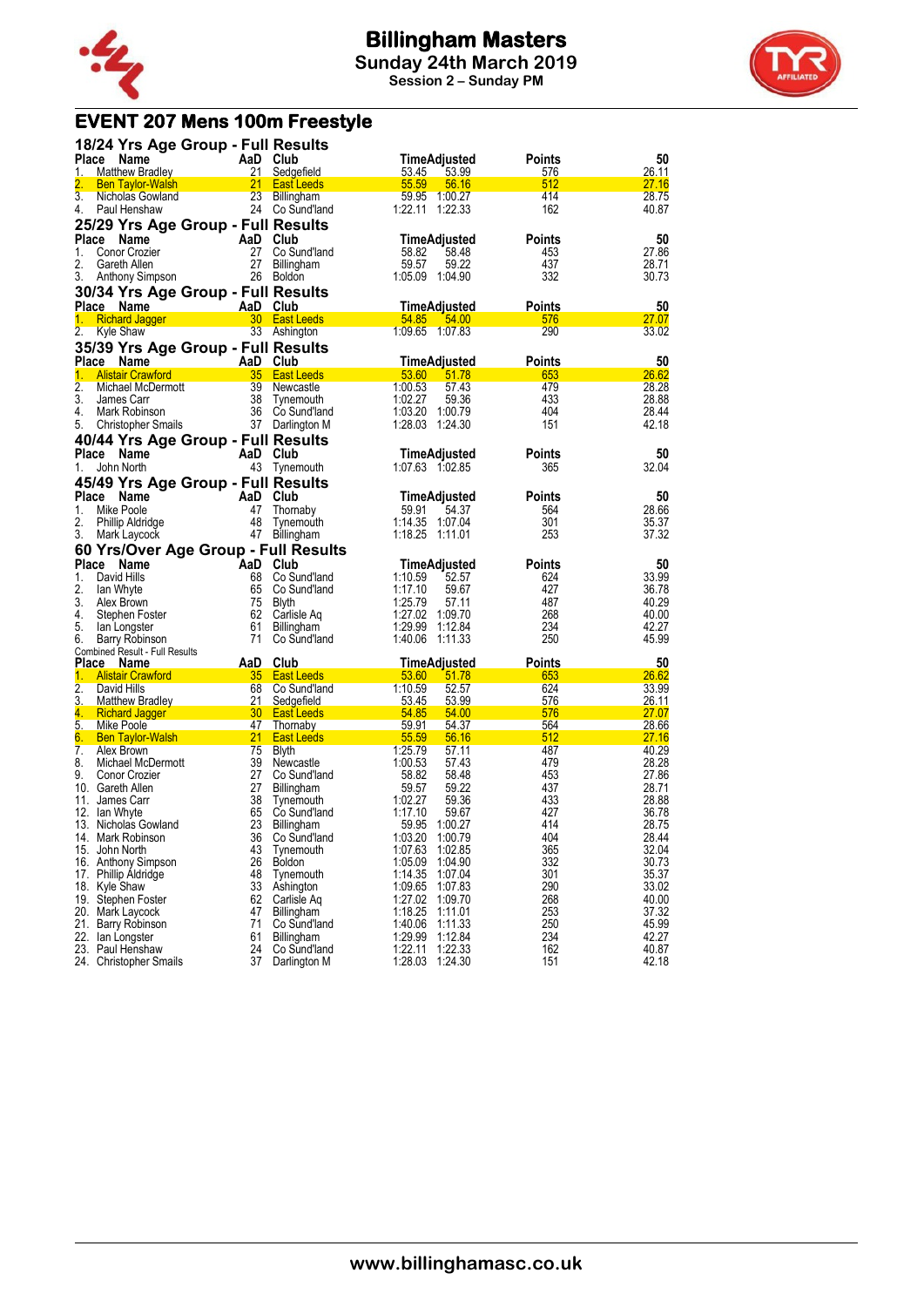

# **EVENT 208 Womens 50m Freestyle**

| 18/24 Yrs Age Group - Full Results                     |                                              |                                  |               |
|--------------------------------------------------------|----------------------------------------------|----------------------------------|---------------|
| Place<br>Name                                          | AaD Club                                     | TimeAdjusted                     | <b>Points</b> |
| Jennifer Tatters<br>1.                                 | 24 Newcastle                                 | 29.64<br>29.72                   | 459           |
| 25/29 Yrs Age Group - Full Results                     |                                              |                                  |               |
| Place Name                                             | AaD Club                                     | TimeAdjusted                     | <b>Points</b> |
| 1.<br>Emma Couch                                       | 28<br>King'f Scar                            | 31.24<br>30.96                   | 406           |
| 2.<br>Hannah Robson                                    | 28 Boldon                                    | 33.27<br>32.97                   | 336           |
| 3. Amy Hicks                                           | 27 East Leeds                                | 33.99<br>33.79                   | 312           |
| 35/39 Yrs Age Group - Full Results                     |                                              |                                  |               |
| Place<br>Name                                          | AaD Club                                     | TimeAdjusted                     | <b>Points</b> |
| 1.<br>Jennifer Archer                                  | 36<br>Blyth                                  | 33.74<br>32.45                   | 352           |
| 2.<br>Lorraine Riddle                                  | 35 Billingham                                | 36.64<br>35.39                   | 272           |
| 40/44 Yrs Age Group - Full Results                     |                                              |                                  |               |
| Place<br>Name                                          | AaD Club                                     | TimeAdjusted                     | <b>Points</b> |
| 1.<br>Raechel Hogg                                     | 40 Billingham                                | 32.50<br>30.68                   | 417           |
| 45/49 Yrs Age Group - Full Results                     |                                              |                                  |               |
| Place Name                                             | AaD Club                                     | TimeAdjusted                     | <b>Points</b> |
| 1.<br>Rachel Clinkard                                  | 48<br>Newcastle                              | 32.69<br>29.48                   | 470           |
| 2.<br>Jayne Blizzard                                   | 46<br>King'f Scar                            | 33.75<br>30.82                   | 411           |
| 3. Joanne Fixter                                       | 45<br>Billingham                             | 36.24<br>33.30                   | 326           |
| 4.<br>Lindsey Bradley                                  | 47<br>Carlisle Ag<br>48 Boldon               | 36.97<br>33.55<br>DQ.            | 319           |
| Joanne Smith                                           |                                              |                                  |               |
| 50/54 Yrs Age Group - Full Results                     |                                              |                                  |               |
| Place<br>Name                                          | AaD Club                                     | TimeAdjusted                     | <b>Points</b> |
| 1.<br>Jayne Simpson<br>2.<br>Jillian Kears             | 52<br><b>Boldon</b><br>53 Stockton           | 31.54<br>27.65<br>35.72<br>31.07 | 570<br>401    |
|                                                        |                                              |                                  |               |
| 55/59 Yrs Age Group - Full Results                     |                                              |                                  |               |
| Place<br>Name                                          | AaD<br>Club<br>59                            | <b>TimeAdjusted</b>              | <b>Points</b> |
| 1.<br>Judith Pearson<br>Combined Result - Full Results | Carlisle Aq                                  | 30.55<br>25.23                   | 750           |
| Place Name                                             | AaD<br>Club                                  | <b>TimeAdjusted</b>              | <b>Points</b> |
| 1. Judith Pearson                                      | 59<br>Carlisle Aq                            | 30.55<br>25.23                   | 750           |
| 2.<br>Jayne Simpson                                    | 52<br><b>Boldon</b>                          | 31.54<br>27.65                   | 570           |
| 3. Rachel Clinkard                                     | 48<br>Newcastle                              | 32.69<br>29.48                   | 470           |
| 4.<br>Jennifer Tatters                                 | 24<br>Newcastle                              | 29.64<br>29.72                   | 459           |
| 5. Raechel Hogg                                        | 40<br>Billingham                             | 32.50<br>30.68                   | 417           |
| 6. Jayne Blizzard                                      | 46<br>King'f Scar                            | 33.75<br>30.82                   | 411           |
| 7.<br>Emma Couch                                       | 28<br>King'f Scar                            | 31.24<br>30.96                   | 406           |
|                                                        |                                              |                                  |               |
| 8. Jillian Kears                                       | 53<br>Stockton                               | 35.72<br>31.07                   | 401           |
| 9.<br>Jennifer Archer                                  | 36<br><b>Blyth</b>                           | 33.74<br>32.45                   | 352           |
| 10. Hannah Robson                                      | 28<br>Boldon                                 | 33.27<br>32.97                   | 336           |
| 11. Joanne Fixter                                      | 45<br>Billingham                             | 36.24<br>33.30                   | 326           |
| 12. Lindsey Bradley<br>13. Amy Hicks                   | 47<br>Carlisle Aq<br>27<br><b>East Leeds</b> | 36.97<br>33.55<br>33.99<br>33.79 | 319<br>312    |

#### **EVENT 209 Mens 100m Backstroke**

|                        | 18/24 Yrs Age Group - Full Results               |                 |                          |         |                            |               |                |
|------------------------|--------------------------------------------------|-----------------|--------------------------|---------|----------------------------|---------------|----------------|
|                        | Place Name                                       |                 | AaD Club                 |         | <b>TimeAdjusted</b>        | <b>Points</b> | 50             |
| 1.                     | <b>Ben Taylor-Walsh</b>                          |                 | 21 East Leeds            |         | 1:04.93 1:05.59            | 414           | 31.65          |
|                        | 30/34 Yrs Age Group - Full Results<br>Place Name | AaD             | Club                     |         | TimeAdjusted               | <b>Points</b> | 50             |
| 1.                     | <b>Richard Jagger</b>                            |                 | 30 East Leeds            |         | 1:06.63 1:05.60            | 414           | 31.79          |
|                        | 35/39 Yrs Age Group - Full Results<br>Place Name |                 | AaD Club                 |         | <b>TimeAdjusted</b>        | <b>Points</b> | 50             |
| 1.                     | <b>Philip Pratt</b>                              | 38              | <b>East Leeds</b>        | 1:02.16 | 59.26                      | 561           | 30.67          |
| $\overline{2}$ .<br>3. | Andrew Hogg<br>Michael McDermott                 | 35<br>39        | King'f Scar<br>Newcastle | 1:05.57 | 1:03.34<br>1:15.22 1:11.37 | 460<br>321    | 31.59<br>35.89 |
|                        | 60 Yrs/Over Age Group - Full Results             |                 |                          |         |                            |               |                |
| Place                  | Name                                             | AaD             | Club                     |         | TimeAdjusted               | <b>Points</b> | 50             |
| 1.                     | Graeme Shutt                                     | 70              | Co Sund'land             |         | 1:57.02 1:24.70            | 192           | 56.39          |
| 2.                     | Barry Robinson                                   | 71              | Co Sund'land             | 2:00.39 | 1:25.82                    | 184           | 58.73          |
|                        | Stephen Foster                                   | 62              | Carlisle Aq              | DQ      |                            |               |                |
|                        | Combined Result - Full Results                   |                 |                          |         |                            |               |                |
|                        | Place Name                                       | AaD             | Club                     |         | <b>TimeAdjusted</b>        | <b>Points</b> | 50             |
| 1.                     | <b>Philip Pratt</b>                              | 38              | <b>East Leeds</b>        | 1:02.16 | 59.26                      | 561           | 30.67          |
|                        | Andrew Hogg                                      | 35              | <b>King'f Scar</b>       | 1:05.57 | 1.03.34                    | 460           | 31.59          |
|                        | <b>Ben Taylor-Walsh</b>                          | 21              | <b>East Leeds</b>        | 1:04.93 | 1:05.59                    | 414           | 31.65          |
| $\frac{2}{3}$          | <b>Richard Jagger</b>                            | 30 <sub>2</sub> | <b>East Leeds</b>        | 1:06.63 | 1:05.60                    | 414           | 31.79          |
| 5.                     | Michael McDermott                                | 39 <sup>2</sup> | Newcastle                | 1:15.22 | 1:11.37                    | 321           | 35.89          |
| 6.                     | Graeme Shutt                                     | 70              | Co Sund'land             | 1:57.02 | 1.24.70                    | 192           | 56.39          |
| 7.                     | Barry Robinson                                   | 71              | Co Sund'land             | 2:00.39 | 1:25.82                    | 184           | 58.73          |

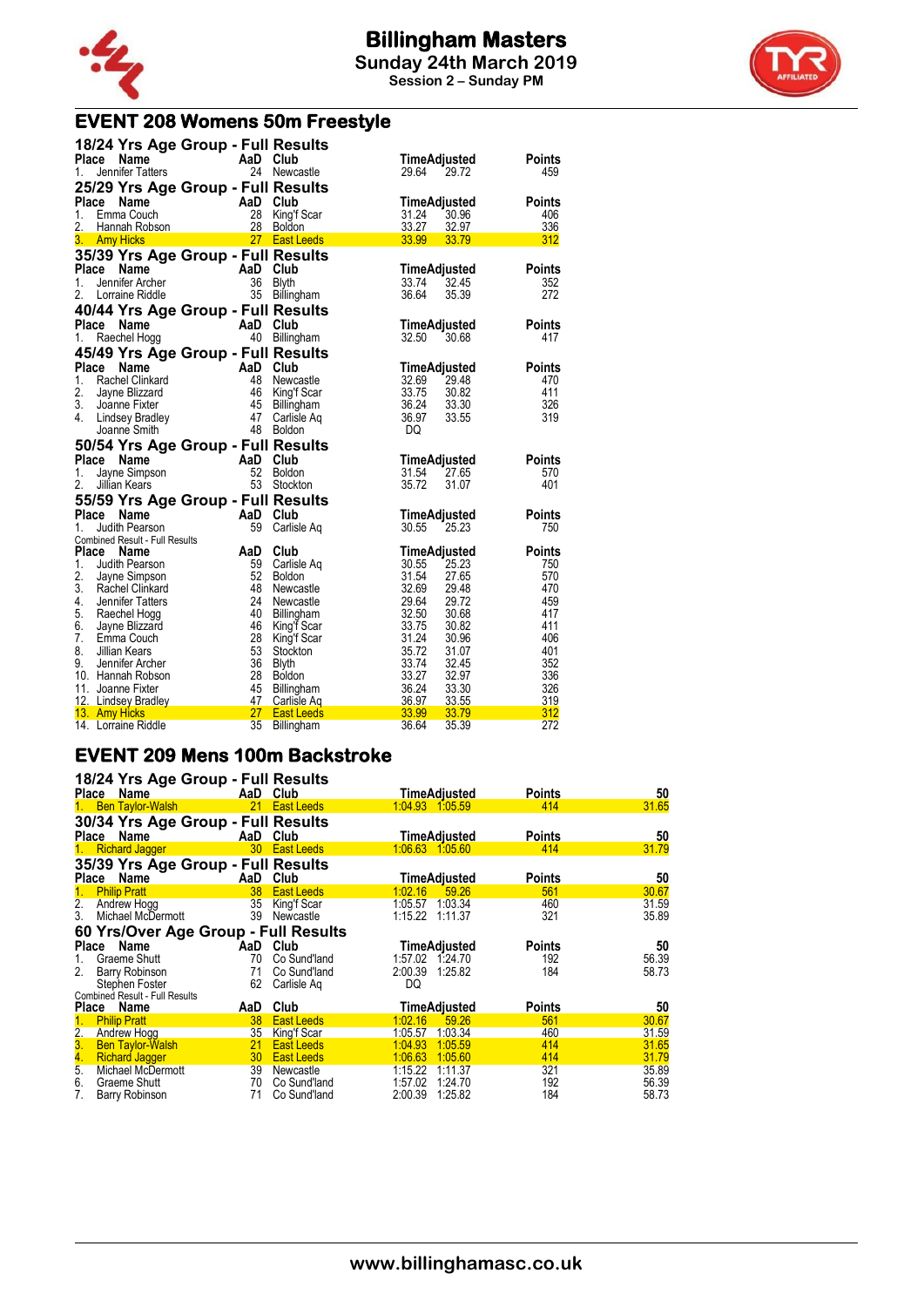



### **EVENT 210 Womens 50m Breaststroke**

| <b>Example 2</b> AaD Club<br><b>Points</b><br>Place Name<br><b>TimeAdjusted</b><br>27 East Leeds<br><b>Amy Hicks</b><br>44.23<br>43.97<br>276<br>$1_{-}$<br>35/39 Yrs Age Group - Full Results<br><b>AaD</b><br>Place<br>Name<br><b>Points</b><br>Club<br>TimeAdjusted<br>36<br>Jennifer Archer<br><b>Blyth</b><br>1.<br>44.60<br>42.90<br>297<br>40/44 Yrs Age Group - Full Results<br>AaD<br><b>Place</b><br>Club<br>Name<br><b>TimeAdjusted</b><br><b>Points</b><br><b>Sally Evers</b><br>44<br><b>East Leeds</b><br>38.67<br>514<br>1.<br>35.74<br>2.<br>359<br>40<br>42.65<br>Raechel Hogg<br>40.27<br>Billingham<br>45/49 Yrs Age Group - Full Results<br><b>Place</b><br>Name<br>AaD<br>Club<br><b>Points</b><br>TimeAdjusted<br>1.<br>47<br>47.82<br>43.40<br><b>Lindsey Bradley</b><br>Carlisle Ag<br>287<br>48.88<br>2.<br>45<br>44.91<br>259<br>Joanne Fixter<br>Billingham<br>3.<br>48<br>50.81<br>45.81<br>244<br>Joanne Smith<br>Boldon<br>49<br>145<br>4.<br>Co Sund'land<br>1:00.79<br>Louise McLellan<br>54.45<br>55/59 Yrs Age Group - Full Results<br>Place Name<br>AaD<br>Club<br>TimeAdjusted<br><b>Points</b><br>58<br>Dona Simpson<br><b>East Leeds</b><br>44.23<br>36.87<br>468<br>1.<br>60 Yrs/Over Age Group - Full Results<br>Place<br>Name<br>Club<br>AaD<br>TimeAdjusted<br><b>Points</b><br>1.<br><b>Verity Dobbie</b><br>60<br>41.06<br>Newcastle<br>33.58<br>620<br>2.<br>41.93<br>Sally Shields<br>65<br>32.45<br>687<br>Bo Kirklees<br>51.49<br>3.<br>70<br>37.27<br>453<br><b>Hilary Crick</b><br>Billingham<br>321<br>4.<br>61<br>51.66<br>41.82<br>Vanessa Foster<br>Carlisle Aq<br><b>Combined Result - Full Results</b><br>Place Name<br>Club<br>AaD<br><b>Points</b><br>TimeAdjusted<br>1.<br>41.93<br>32.45<br><b>Sally Shields</b><br>65<br><b>Bo Kirklees</b><br>687<br>2. Verity Dobbie<br>60<br>41.06<br>33.58<br>620<br>Newcastle<br>3 <sub>1</sub><br>44<br><b>Sally Evers</b><br>38.67<br>35.74<br>514<br><b>East Leeds</b><br>4.<br>58<br>44.23<br>36.87<br>468<br><b>Dona Simpson</b><br><b>East Leeds</b><br>$\overline{5}$ .<br>70<br>51.49<br>37.27<br>453<br><b>Hilary Crick</b><br>Billingham<br>6.<br>Raechel Hogg<br>40<br>42.65<br>40.27<br>359<br>Billingham<br>7.<br>61<br>321<br>Vanessa Foster<br>51.66<br>41.82<br>Carlisle Aq<br>8.<br>36<br>44.60<br>42.90<br>297<br>Jennifer Archer<br><b>Blyth</b><br>9. Lindsey Bradley<br>47<br>47.82<br>43.40<br>287<br>Carlisle Aq<br>27<br>10. Amy Hicks<br>44.23<br>43.97<br>276<br><b>East Leeds</b><br>45<br>48.88<br>259<br>11. Joanne Fixter<br>44.91<br>Billingham<br>48<br>50.81<br>244<br>12.<br>Joanne Smith<br><b>Boldon</b><br>45.81<br>145<br>13. Louise McLellan |  | 25/29 Yrs Age Group - Full Results |              |                  |  |
|---------------------------------------------------------------------------------------------------------------------------------------------------------------------------------------------------------------------------------------------------------------------------------------------------------------------------------------------------------------------------------------------------------------------------------------------------------------------------------------------------------------------------------------------------------------------------------------------------------------------------------------------------------------------------------------------------------------------------------------------------------------------------------------------------------------------------------------------------------------------------------------------------------------------------------------------------------------------------------------------------------------------------------------------------------------------------------------------------------------------------------------------------------------------------------------------------------------------------------------------------------------------------------------------------------------------------------------------------------------------------------------------------------------------------------------------------------------------------------------------------------------------------------------------------------------------------------------------------------------------------------------------------------------------------------------------------------------------------------------------------------------------------------------------------------------------------------------------------------------------------------------------------------------------------------------------------------------------------------------------------------------------------------------------------------------------------------------------------------------------------------------------------------------------------------------------------------------------------------------------------------------------------------------------------------------------------------------------------------------------------------------------------------------------------------------------------------------------------------------------------------------------------------------------------------------------------------------------------------------------------------------------------------------------------------------|--|------------------------------------|--------------|------------------|--|
|                                                                                                                                                                                                                                                                                                                                                                                                                                                                                                                                                                                                                                                                                                                                                                                                                                                                                                                                                                                                                                                                                                                                                                                                                                                                                                                                                                                                                                                                                                                                                                                                                                                                                                                                                                                                                                                                                                                                                                                                                                                                                                                                                                                                                                                                                                                                                                                                                                                                                                                                                                                                                                                                                       |  |                                    |              |                  |  |
|                                                                                                                                                                                                                                                                                                                                                                                                                                                                                                                                                                                                                                                                                                                                                                                                                                                                                                                                                                                                                                                                                                                                                                                                                                                                                                                                                                                                                                                                                                                                                                                                                                                                                                                                                                                                                                                                                                                                                                                                                                                                                                                                                                                                                                                                                                                                                                                                                                                                                                                                                                                                                                                                                       |  |                                    |              |                  |  |
|                                                                                                                                                                                                                                                                                                                                                                                                                                                                                                                                                                                                                                                                                                                                                                                                                                                                                                                                                                                                                                                                                                                                                                                                                                                                                                                                                                                                                                                                                                                                                                                                                                                                                                                                                                                                                                                                                                                                                                                                                                                                                                                                                                                                                                                                                                                                                                                                                                                                                                                                                                                                                                                                                       |  |                                    |              |                  |  |
|                                                                                                                                                                                                                                                                                                                                                                                                                                                                                                                                                                                                                                                                                                                                                                                                                                                                                                                                                                                                                                                                                                                                                                                                                                                                                                                                                                                                                                                                                                                                                                                                                                                                                                                                                                                                                                                                                                                                                                                                                                                                                                                                                                                                                                                                                                                                                                                                                                                                                                                                                                                                                                                                                       |  |                                    |              |                  |  |
|                                                                                                                                                                                                                                                                                                                                                                                                                                                                                                                                                                                                                                                                                                                                                                                                                                                                                                                                                                                                                                                                                                                                                                                                                                                                                                                                                                                                                                                                                                                                                                                                                                                                                                                                                                                                                                                                                                                                                                                                                                                                                                                                                                                                                                                                                                                                                                                                                                                                                                                                                                                                                                                                                       |  |                                    |              |                  |  |
|                                                                                                                                                                                                                                                                                                                                                                                                                                                                                                                                                                                                                                                                                                                                                                                                                                                                                                                                                                                                                                                                                                                                                                                                                                                                                                                                                                                                                                                                                                                                                                                                                                                                                                                                                                                                                                                                                                                                                                                                                                                                                                                                                                                                                                                                                                                                                                                                                                                                                                                                                                                                                                                                                       |  |                                    |              |                  |  |
|                                                                                                                                                                                                                                                                                                                                                                                                                                                                                                                                                                                                                                                                                                                                                                                                                                                                                                                                                                                                                                                                                                                                                                                                                                                                                                                                                                                                                                                                                                                                                                                                                                                                                                                                                                                                                                                                                                                                                                                                                                                                                                                                                                                                                                                                                                                                                                                                                                                                                                                                                                                                                                                                                       |  |                                    |              |                  |  |
|                                                                                                                                                                                                                                                                                                                                                                                                                                                                                                                                                                                                                                                                                                                                                                                                                                                                                                                                                                                                                                                                                                                                                                                                                                                                                                                                                                                                                                                                                                                                                                                                                                                                                                                                                                                                                                                                                                                                                                                                                                                                                                                                                                                                                                                                                                                                                                                                                                                                                                                                                                                                                                                                                       |  |                                    |              |                  |  |
|                                                                                                                                                                                                                                                                                                                                                                                                                                                                                                                                                                                                                                                                                                                                                                                                                                                                                                                                                                                                                                                                                                                                                                                                                                                                                                                                                                                                                                                                                                                                                                                                                                                                                                                                                                                                                                                                                                                                                                                                                                                                                                                                                                                                                                                                                                                                                                                                                                                                                                                                                                                                                                                                                       |  |                                    |              |                  |  |
|                                                                                                                                                                                                                                                                                                                                                                                                                                                                                                                                                                                                                                                                                                                                                                                                                                                                                                                                                                                                                                                                                                                                                                                                                                                                                                                                                                                                                                                                                                                                                                                                                                                                                                                                                                                                                                                                                                                                                                                                                                                                                                                                                                                                                                                                                                                                                                                                                                                                                                                                                                                                                                                                                       |  |                                    |              |                  |  |
|                                                                                                                                                                                                                                                                                                                                                                                                                                                                                                                                                                                                                                                                                                                                                                                                                                                                                                                                                                                                                                                                                                                                                                                                                                                                                                                                                                                                                                                                                                                                                                                                                                                                                                                                                                                                                                                                                                                                                                                                                                                                                                                                                                                                                                                                                                                                                                                                                                                                                                                                                                                                                                                                                       |  |                                    |              |                  |  |
|                                                                                                                                                                                                                                                                                                                                                                                                                                                                                                                                                                                                                                                                                                                                                                                                                                                                                                                                                                                                                                                                                                                                                                                                                                                                                                                                                                                                                                                                                                                                                                                                                                                                                                                                                                                                                                                                                                                                                                                                                                                                                                                                                                                                                                                                                                                                                                                                                                                                                                                                                                                                                                                                                       |  |                                    |              |                  |  |
|                                                                                                                                                                                                                                                                                                                                                                                                                                                                                                                                                                                                                                                                                                                                                                                                                                                                                                                                                                                                                                                                                                                                                                                                                                                                                                                                                                                                                                                                                                                                                                                                                                                                                                                                                                                                                                                                                                                                                                                                                                                                                                                                                                                                                                                                                                                                                                                                                                                                                                                                                                                                                                                                                       |  |                                    |              |                  |  |
|                                                                                                                                                                                                                                                                                                                                                                                                                                                                                                                                                                                                                                                                                                                                                                                                                                                                                                                                                                                                                                                                                                                                                                                                                                                                                                                                                                                                                                                                                                                                                                                                                                                                                                                                                                                                                                                                                                                                                                                                                                                                                                                                                                                                                                                                                                                                                                                                                                                                                                                                                                                                                                                                                       |  |                                    |              |                  |  |
|                                                                                                                                                                                                                                                                                                                                                                                                                                                                                                                                                                                                                                                                                                                                                                                                                                                                                                                                                                                                                                                                                                                                                                                                                                                                                                                                                                                                                                                                                                                                                                                                                                                                                                                                                                                                                                                                                                                                                                                                                                                                                                                                                                                                                                                                                                                                                                                                                                                                                                                                                                                                                                                                                       |  |                                    |              |                  |  |
|                                                                                                                                                                                                                                                                                                                                                                                                                                                                                                                                                                                                                                                                                                                                                                                                                                                                                                                                                                                                                                                                                                                                                                                                                                                                                                                                                                                                                                                                                                                                                                                                                                                                                                                                                                                                                                                                                                                                                                                                                                                                                                                                                                                                                                                                                                                                                                                                                                                                                                                                                                                                                                                                                       |  |                                    |              |                  |  |
|                                                                                                                                                                                                                                                                                                                                                                                                                                                                                                                                                                                                                                                                                                                                                                                                                                                                                                                                                                                                                                                                                                                                                                                                                                                                                                                                                                                                                                                                                                                                                                                                                                                                                                                                                                                                                                                                                                                                                                                                                                                                                                                                                                                                                                                                                                                                                                                                                                                                                                                                                                                                                                                                                       |  |                                    |              |                  |  |
|                                                                                                                                                                                                                                                                                                                                                                                                                                                                                                                                                                                                                                                                                                                                                                                                                                                                                                                                                                                                                                                                                                                                                                                                                                                                                                                                                                                                                                                                                                                                                                                                                                                                                                                                                                                                                                                                                                                                                                                                                                                                                                                                                                                                                                                                                                                                                                                                                                                                                                                                                                                                                                                                                       |  |                                    |              |                  |  |
|                                                                                                                                                                                                                                                                                                                                                                                                                                                                                                                                                                                                                                                                                                                                                                                                                                                                                                                                                                                                                                                                                                                                                                                                                                                                                                                                                                                                                                                                                                                                                                                                                                                                                                                                                                                                                                                                                                                                                                                                                                                                                                                                                                                                                                                                                                                                                                                                                                                                                                                                                                                                                                                                                       |  |                                    |              |                  |  |
|                                                                                                                                                                                                                                                                                                                                                                                                                                                                                                                                                                                                                                                                                                                                                                                                                                                                                                                                                                                                                                                                                                                                                                                                                                                                                                                                                                                                                                                                                                                                                                                                                                                                                                                                                                                                                                                                                                                                                                                                                                                                                                                                                                                                                                                                                                                                                                                                                                                                                                                                                                                                                                                                                       |  |                                    |              |                  |  |
|                                                                                                                                                                                                                                                                                                                                                                                                                                                                                                                                                                                                                                                                                                                                                                                                                                                                                                                                                                                                                                                                                                                                                                                                                                                                                                                                                                                                                                                                                                                                                                                                                                                                                                                                                                                                                                                                                                                                                                                                                                                                                                                                                                                                                                                                                                                                                                                                                                                                                                                                                                                                                                                                                       |  |                                    |              |                  |  |
|                                                                                                                                                                                                                                                                                                                                                                                                                                                                                                                                                                                                                                                                                                                                                                                                                                                                                                                                                                                                                                                                                                                                                                                                                                                                                                                                                                                                                                                                                                                                                                                                                                                                                                                                                                                                                                                                                                                                                                                                                                                                                                                                                                                                                                                                                                                                                                                                                                                                                                                                                                                                                                                                                       |  |                                    |              |                  |  |
|                                                                                                                                                                                                                                                                                                                                                                                                                                                                                                                                                                                                                                                                                                                                                                                                                                                                                                                                                                                                                                                                                                                                                                                                                                                                                                                                                                                                                                                                                                                                                                                                                                                                                                                                                                                                                                                                                                                                                                                                                                                                                                                                                                                                                                                                                                                                                                                                                                                                                                                                                                                                                                                                                       |  |                                    |              |                  |  |
|                                                                                                                                                                                                                                                                                                                                                                                                                                                                                                                                                                                                                                                                                                                                                                                                                                                                                                                                                                                                                                                                                                                                                                                                                                                                                                                                                                                                                                                                                                                                                                                                                                                                                                                                                                                                                                                                                                                                                                                                                                                                                                                                                                                                                                                                                                                                                                                                                                                                                                                                                                                                                                                                                       |  |                                    |              |                  |  |
|                                                                                                                                                                                                                                                                                                                                                                                                                                                                                                                                                                                                                                                                                                                                                                                                                                                                                                                                                                                                                                                                                                                                                                                                                                                                                                                                                                                                                                                                                                                                                                                                                                                                                                                                                                                                                                                                                                                                                                                                                                                                                                                                                                                                                                                                                                                                                                                                                                                                                                                                                                                                                                                                                       |  |                                    |              |                  |  |
|                                                                                                                                                                                                                                                                                                                                                                                                                                                                                                                                                                                                                                                                                                                                                                                                                                                                                                                                                                                                                                                                                                                                                                                                                                                                                                                                                                                                                                                                                                                                                                                                                                                                                                                                                                                                                                                                                                                                                                                                                                                                                                                                                                                                                                                                                                                                                                                                                                                                                                                                                                                                                                                                                       |  |                                    |              |                  |  |
|                                                                                                                                                                                                                                                                                                                                                                                                                                                                                                                                                                                                                                                                                                                                                                                                                                                                                                                                                                                                                                                                                                                                                                                                                                                                                                                                                                                                                                                                                                                                                                                                                                                                                                                                                                                                                                                                                                                                                                                                                                                                                                                                                                                                                                                                                                                                                                                                                                                                                                                                                                                                                                                                                       |  |                                    |              |                  |  |
|                                                                                                                                                                                                                                                                                                                                                                                                                                                                                                                                                                                                                                                                                                                                                                                                                                                                                                                                                                                                                                                                                                                                                                                                                                                                                                                                                                                                                                                                                                                                                                                                                                                                                                                                                                                                                                                                                                                                                                                                                                                                                                                                                                                                                                                                                                                                                                                                                                                                                                                                                                                                                                                                                       |  |                                    |              |                  |  |
|                                                                                                                                                                                                                                                                                                                                                                                                                                                                                                                                                                                                                                                                                                                                                                                                                                                                                                                                                                                                                                                                                                                                                                                                                                                                                                                                                                                                                                                                                                                                                                                                                                                                                                                                                                                                                                                                                                                                                                                                                                                                                                                                                                                                                                                                                                                                                                                                                                                                                                                                                                                                                                                                                       |  |                                    |              |                  |  |
|                                                                                                                                                                                                                                                                                                                                                                                                                                                                                                                                                                                                                                                                                                                                                                                                                                                                                                                                                                                                                                                                                                                                                                                                                                                                                                                                                                                                                                                                                                                                                                                                                                                                                                                                                                                                                                                                                                                                                                                                                                                                                                                                                                                                                                                                                                                                                                                                                                                                                                                                                                                                                                                                                       |  |                                    |              |                  |  |
|                                                                                                                                                                                                                                                                                                                                                                                                                                                                                                                                                                                                                                                                                                                                                                                                                                                                                                                                                                                                                                                                                                                                                                                                                                                                                                                                                                                                                                                                                                                                                                                                                                                                                                                                                                                                                                                                                                                                                                                                                                                                                                                                                                                                                                                                                                                                                                                                                                                                                                                                                                                                                                                                                       |  |                                    |              |                  |  |
|                                                                                                                                                                                                                                                                                                                                                                                                                                                                                                                                                                                                                                                                                                                                                                                                                                                                                                                                                                                                                                                                                                                                                                                                                                                                                                                                                                                                                                                                                                                                                                                                                                                                                                                                                                                                                                                                                                                                                                                                                                                                                                                                                                                                                                                                                                                                                                                                                                                                                                                                                                                                                                                                                       |  |                                    |              |                  |  |
|                                                                                                                                                                                                                                                                                                                                                                                                                                                                                                                                                                                                                                                                                                                                                                                                                                                                                                                                                                                                                                                                                                                                                                                                                                                                                                                                                                                                                                                                                                                                                                                                                                                                                                                                                                                                                                                                                                                                                                                                                                                                                                                                                                                                                                                                                                                                                                                                                                                                                                                                                                                                                                                                                       |  |                                    |              |                  |  |
|                                                                                                                                                                                                                                                                                                                                                                                                                                                                                                                                                                                                                                                                                                                                                                                                                                                                                                                                                                                                                                                                                                                                                                                                                                                                                                                                                                                                                                                                                                                                                                                                                                                                                                                                                                                                                                                                                                                                                                                                                                                                                                                                                                                                                                                                                                                                                                                                                                                                                                                                                                                                                                                                                       |  |                                    |              |                  |  |
|                                                                                                                                                                                                                                                                                                                                                                                                                                                                                                                                                                                                                                                                                                                                                                                                                                                                                                                                                                                                                                                                                                                                                                                                                                                                                                                                                                                                                                                                                                                                                                                                                                                                                                                                                                                                                                                                                                                                                                                                                                                                                                                                                                                                                                                                                                                                                                                                                                                                                                                                                                                                                                                                                       |  |                                    |              |                  |  |
|                                                                                                                                                                                                                                                                                                                                                                                                                                                                                                                                                                                                                                                                                                                                                                                                                                                                                                                                                                                                                                                                                                                                                                                                                                                                                                                                                                                                                                                                                                                                                                                                                                                                                                                                                                                                                                                                                                                                                                                                                                                                                                                                                                                                                                                                                                                                                                                                                                                                                                                                                                                                                                                                                       |  | 49                                 | Co Sund'land | 1:00.79<br>54.45 |  |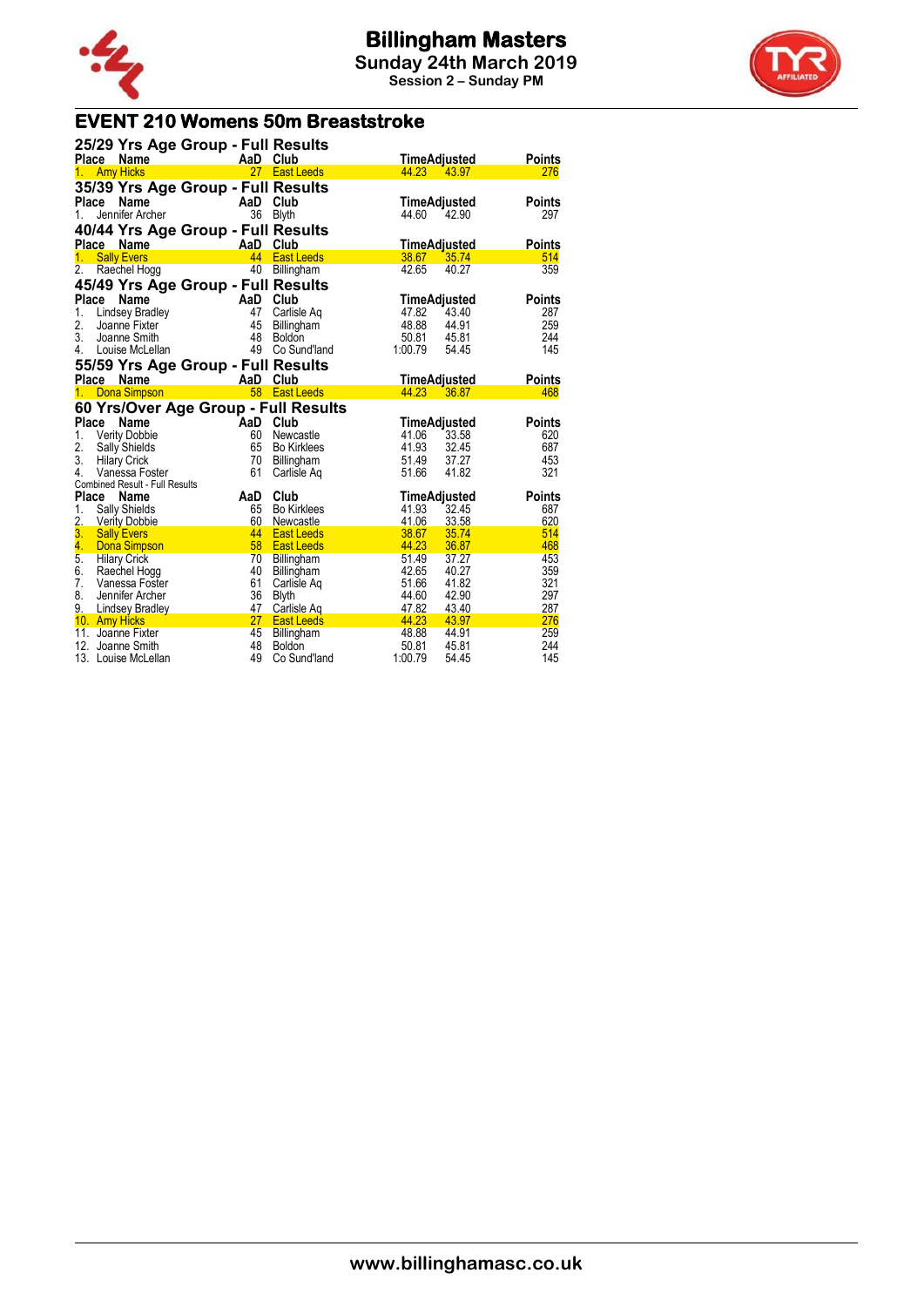

**Session 2 – Sunday PM**



# **EVENT 211 Mens 200m Freestyle**

| 18/24 Yrs Age Group - Full Results          |          |                              |                                 |               |             |                    |                |
|---------------------------------------------|----------|------------------------------|---------------------------------|---------------|-------------|--------------------|----------------|
| Place Name                                  |          | AaD Club                     | <b>TimeAdjusted</b>             | <b>Points</b> | 50          | 100                | 150            |
| $1_{-}$<br><b>Ben Taylor-Walsh</b>          |          | 21 East Leeds                | 2:05.07 2:06.34                 | 486           | 27.80       | 1:00.66            | 1:34.39        |
| 2.<br>Nicholas Gowland                      |          | 23 Billingham                | 2:05.40 2:06.07                 | 489           | 29.00       | 1:01.30            | 1:33.69        |
| 30/34 Yrs Age Group - Full Results          |          |                              |                                 |               |             |                    |                |
| Place Name                                  |          | AaD Club                     | <b>TimeAdjusted</b>             | <b>Points</b> | 50          | 100                | 150            |
| $1_{-}$<br><b>Richard Jagger</b>            |          | 30 East Leeds                | 2:03.61 2:01.70                 | 544           | 28.98       | 1:00.39            | 1:32.32        |
| 2. Andrew Elwick                            |          | 34 Newcastle                 | 2:37.05 2:32.34                 | 277           | 36.70       | 1:16.57            | 1:57.19        |
| 35/39 Yrs Age Group - Full Results          |          |                              |                                 |               |             |                    |                |
| Place Name                                  |          | AaD Club                     | <b>TimeAdjusted</b>             | <b>Points</b> | 50          | 100                | 150            |
| <b>Alistair Crawford</b><br>1 <sup>1</sup>  |          | 35 East Leeds                | 2:03.93 1:59.72                 | 571           | 29.05       | 1:01.15            | 1:33.20        |
| $\overline{2}$ .<br>Graham Kennedy          |          | 35 Boldon                    | 2:19.80 2:15.05                 | 398           | 32.10       | 1:08.00            | 1:45.18        |
| 3.<br>James Carr                            |          | 38 Tynemouth                 | 2:20.69 2:14.12                 | 406           | 31.63       | 1:07.38            | 1:44.37        |
| 4.<br>Michael McDermott                     |          | 39 Newcastle                 | 2:28.69 2:21.08                 | 349           | 31.31       | 1:08.76            | 1:48.44        |
| 40/44 Yrs Age Group - Full Results          |          |                              |                                 |               |             |                    |                |
| <b>Place</b><br>Name                        |          | AaD Club                     | TimeAdjusted                    | <b>Points</b> | 50          | 100                | 150            |
| John North<br>1.                            |          |                              | 2:34.49 2:23.57                 | 331           | 34.72       | 1:14.61            | 1:54.93        |
|                                             |          | 43 Tynemouth                 |                                 |               |             |                    |                |
| 45/49 Yrs Age Group - Full Results          |          |                              |                                 |               |             |                    |                |
| <b>Place</b><br>Name                        |          | AaD Club                     | <b>TimeAdjusted</b>             | <b>Points</b> | 50          | 100                | 150            |
| <b>Phillip Aldridge</b><br>1.               |          | 48 Tynemouth                 | 2:40.98 2:25.15                 | 320           | 36.65       | 1:17.76            | 1:59.94        |
| 50/54 Yrs Age Group - Full Results          |          |                              |                                 |               |             |                    |                |
| <b>Place</b><br>Name                        |          | AaD Club                     | <b>TimeAdjusted</b>             | <b>Points</b> | 50          | 100                | 150            |
| David Chaney<br>1.                          |          | 51 Gates & Whick             | 2:17.07 2:01.05                 | 553           | 30.49       | 1:05.45            | 1:41.73        |
| 55/59 Yrs Age Group - Full Results          |          |                              |                                 |               |             |                    |                |
| <b>Place</b><br>Name                        |          | AaD Club                     | TimeAdjusted                    | <b>Points</b> | 50          | 100                | 150            |
| Kevin Smith<br>1.                           |          | 55 Newcastle                 | 2:18.65 1:58.68                 | 586           | 31.40       | 1:06.79            | 1:43.03        |
|                                             |          |                              |                                 |               |             |                    |                |
| 60 Yrs/Over Age Group - Full Results        |          |                              |                                 |               |             |                    |                |
| Place Name                                  |          | AaD Club                     | TimeAdjusted<br>2:38.33 2:09.47 | <b>Points</b> | 50<br>37.22 | 100                | 150<br>1:59.15 |
| <b>Guy Fawkes</b><br>1.<br>2.               | 60<br>68 | Billingham                   | 2:40.53 1:59.55                 | 452<br>574    | 36.65       | 1:17.41<br>1:18.20 | 2:00.79        |
| David Hills<br>3.<br>lan Whyte              | 65       | Co Sund'land<br>Co Sund'land | 2:50.71 2:12.13                 | 425           | 38.68       | 1:22.15            | 2:07.73        |
| Combined Result - Full Results              |          |                              |                                 |               |             |                    |                |
| Place Name                                  | AaD      | Club                         | <b>TimeAdjusted</b>             | <b>Points</b> | 50          | 100                | 150            |
| 1.<br>Kevin Smith                           |          | 55 Newcastle                 | 2:18.65 1:58.68                 | 586           | 31.40       | 1:06.79            | 1:43.03        |
| 2.<br>David Hills                           | 68       | Co Sund'land                 | 2:40.53 1:59.55                 | 574           | 36.65       | 1:18.20            | 2:00.79        |
| 3.<br><b>Alistair Crawford</b>              |          | 35 East Leeds                | 2:03.93 1:59.72                 | 571           | 29.05       | 1:01.15            | 1:33.20        |
| 4.<br>David Chaney                          | 51       | Gates & Whick                | 2:17.07 2:01.05                 | 553           | 30.49       | 1:05.45            | 1:41.73        |
| 5.<br><b>Richard Jagger</b>                 |          | 30 East Leeds                | 2:03.61 2:01.70                 | 544           | 28.98       | 1:00.39            | 1:32.32        |
| 6.<br>Nicholas Gowland                      | 23       | Billingham                   | 2:05.40 2:06.07                 | 489           | 29.00       | 1:01.30            | 1:33.69        |
| $\overline{7}$ .<br><b>Ben Taylor-Walsh</b> | 21       | <b>East Leeds</b>            | 2:05.07 2:06.34                 | 486           | 27.80       | 1:00.66            | 1:34.39        |
| 8.<br><b>Guy Fawkes</b>                     | 60       | Billingham                   | 2:38.33 2:09.47                 | 452           | 37.22       | 1:17.41            | 1:59.15        |
| 9.<br>lan Whyte                             | 65       | Co Sund'land                 | 2:50.71 2:12.13                 | 425           | 38.68       | 1:22.15            | 2:07.73        |
| 10. James Carr                              | 38       | Tynemouth                    | 2:20.69 2:14.12                 | 406           | 31.63       | 1:07.38            | 1:44.37        |
| 11.<br>Graham Kennedy                       | 35       | <b>Boldon</b>                | 2:19.80 2:15.05                 | 398           | 32.10       | 1:08.00            | 1:45.18        |
| 12. Michael McDermott                       | 39       | Newcastle                    | 2:28.69 2:21.08                 | 349           | 31.31       | 1:08.76            | 1:48.44        |
| 13.<br>John North                           | 43       | Tynemouth                    | 2:34.49 2:23.57                 | 331           | 34.72       | 1:14.61            | 1:54.93        |
| 14. Phillip Aldridge                        | 48       | Tynemouth                    | 2:40.98 2:25.15                 | 320           | 36.65       | 1:17.76            | 1:59.94        |
| 15. Andrew Elwick                           | 34       | Newcastle                    | 2:37.05 2:32.34                 | 277           | 36.70       | 1:16.57            | 1:57.19        |